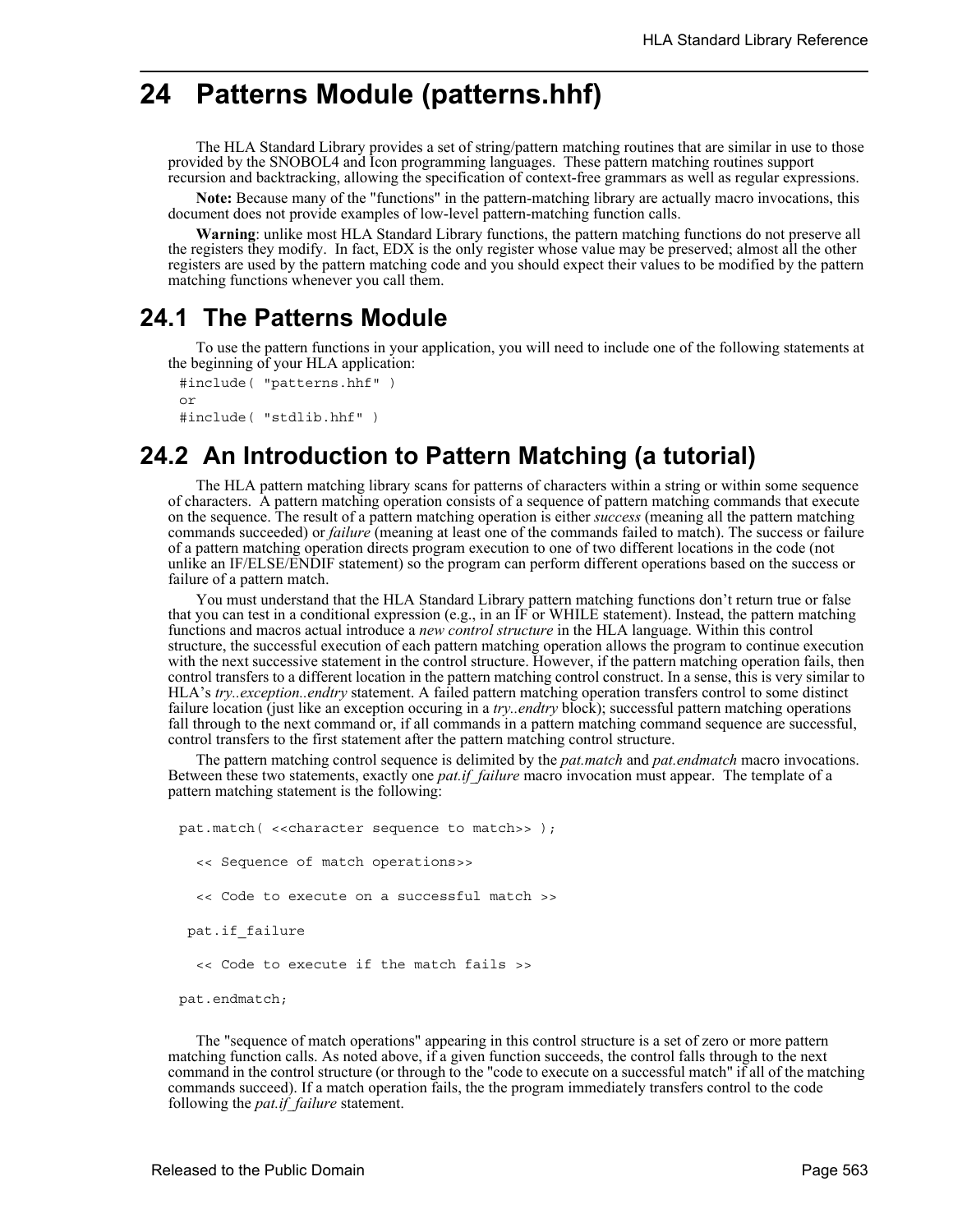## HLA Standard Library

The *pat.match* statement supports two difference syntaxes. The first form accepts a single HLA string object as a parameter. This form is invoked thusly:

```
pat.match( StringValue );
```
Technically, you could supply a string variable or a string constant as this argument. However, it would never make any sense (other than for testing or demonstration purposes) to supply a literal string constant as this argument. The purpose of the pattern matching functions is to determine if some unknown string matches a given pattern. If the string's value is known while you're writing the program, there really isn't any need to do the pattern matching operation – you can do the pattern matching operation in your head and skip the execution of the code. Nevertheless, many of the examples in this document will use literal string constants as the test string in order to make the examples easier to understand.

The second form of the *pat.match* statement expects two arguments. The first is a pointer to the first character of some character sequence you wish to match and the second argument is a pointer to the first byte beyond the end of the character sequence you wish to match. This invocation takes the following form:

```
pat.match( StartOfSequence, EndOfSequence );
```
Note that internally, the *pat.match* macro actually uses the start and end of sequence pointers. If you pass the *pat.match* function a single string argument, *pat.match* uses the string pointer as the *StartOfSequence* pointer and it adds the strings length to the *StartOfSequence* value to obtain the *EndOfSequence* address. For the sake of discussion, we'll call the string (or sequence of characters) we're trying to match the *match sequence*.

During a pattern matching operation, there are three important pointers the functions use: a pointer to the first character of the character sequence, a pointer to the first byte beyond the character sequence, and a *cursor* pointer that points at the next character under consideration. When you invoke *pat.match*, the macro begins by initializing the cursor with the address of the first character in the match sequence (e.g., the *StartOfSequence* value). The pattern matching commands operate on the character data at the current cursor position through the end of the sequence (that is, up to the byte before the address held in the end of sequence pointer). If the cursor's value is ever greater than or equal to the end of sequence value and the program attempts to execute a pattern matching function that would advance the cursor, then the pattern matching operation fails (and control transfers to the *pat.if\_failure* statement).

Let's consider a concrete example. The *pat.oneChar* function accepts a single character argument. If the cursor's value is less than the end of sequence value and the character that the cursor points at matches *pat.oneChar's* argument, then the *pat.oneChar* function succeeds and increments the cursor value to skip over the character in the sequence that it matched. The following pattern matching operation succeeds and prints "Encountered 'c'":

```
pat.match( "c" );
  pat.oneChar( 'c' );
  stdout.put( "Encountered 'c'" nl );
   pat.if_failure
  stdout.put( "Failed to match 'c'" nl );
```
pat.endmatch;

The following code, however, prints "Failed to match 'c'" because the cursor (initialized with the address of the 'd' character) doesn't point at a byte containing 'c':

```
pat.match( "d" );
  pat.oneChar( 'c' );
  stdout.put( "Encountered 'c'" nl );
  pat.if_failure
  stdout.put( "Failed to match 'c'" nl );
pat.endmatch;
```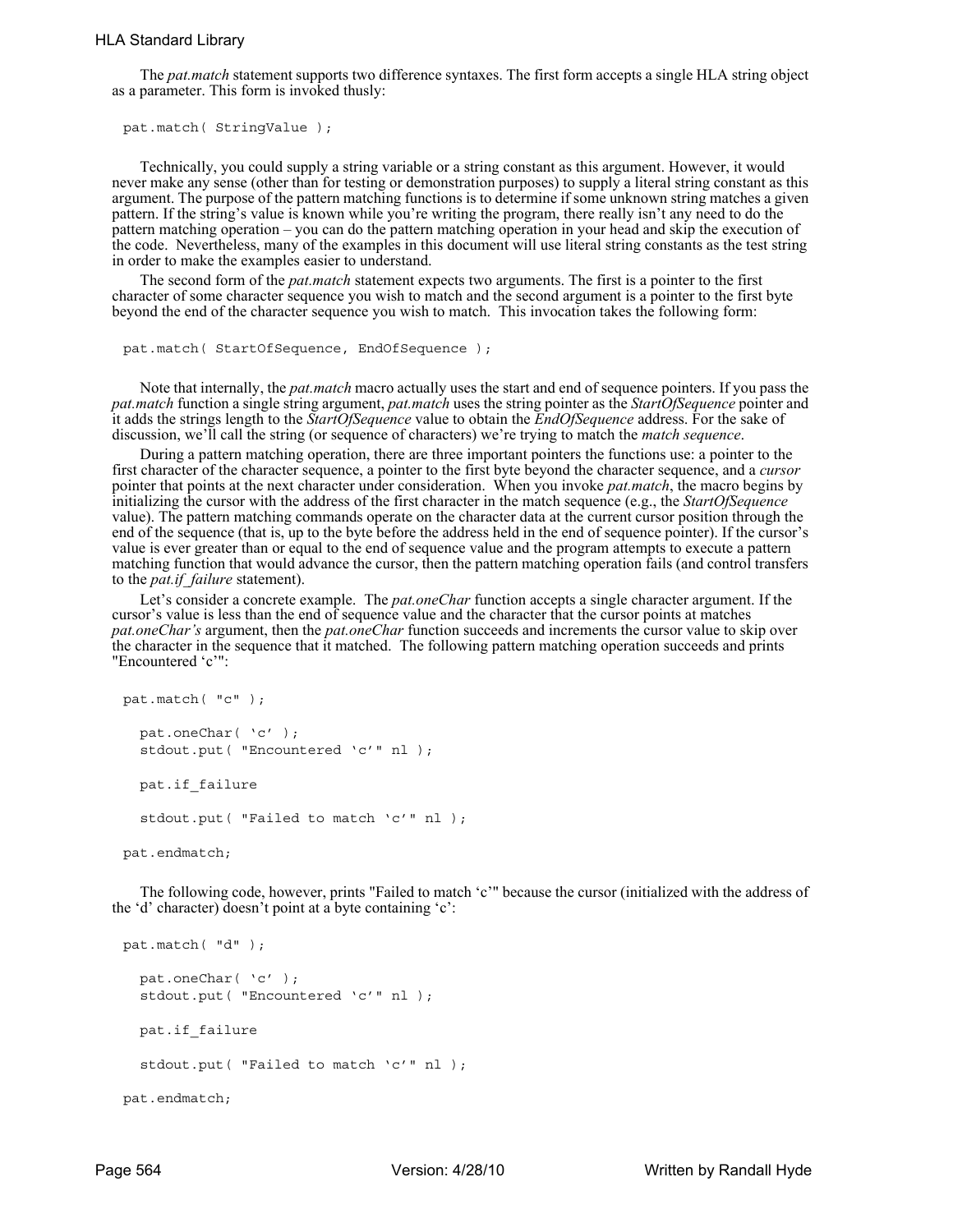Whenever a pattern matching function such as *pat.oneChar* succeeds, it advances the cursor over the character(s) it matches. Upon return from the pattern matching function, any successive calls to a pattern matching function will attempt to match the character(s) immediately after those already matched. For example, consider the following pattern matching construct:

```
pat.match( "cd" );
  pat.oneChar( 'c' );
  pat.oneChar( 'd' );
  stdout.put( "Encountered 'cd'" nl );
   pat.if_failure
  stdout.put( "Failed to match 'cd'" nl );
pat.endmatch;
```
The first call to *pat.oneChar* matches the 'c' in the match sequence and advances the cursor by one position (so that it now points at the 'd' character). The second call to *pat.oneChar* in this example matches the 'd' character in the match sequence, increments the cursor to point at the byte beyond the "cd" string, and then returns and prints "Encountered 'cd'".

As noted earlier, if a sequence of pattern matching commands advances the cursor to the point it "runs off the end" of the character sequence, then the pattern matching sequence fails. The following example demonstrates this (it will print "Failed to match 'cd'"):

```
pat.match( "c" );
  pat.oneChar( 'c' );
  pat.oneChar( 'd' );
  stdout.put( "Encountered 'cd'" nl );
   pat.if_failure
  stdout.put( "Failed to match 'cd'" nl );
pat.endmatch;
```
Note, however, that a pattern matching operation does not fail if it doesn't consume all the characters in the match sequence (that is, it doesn't advance the cursor to the end of the match sequence). The following example succeeds and prints "Encountered 'c'" even though it doesn't consume all the characters in the match sequence:

```
pat.match( "cd" );
  pat.oneChar( 'c' );
  stdout.put( "Encountered 'c'" nl );
   pat.if_failure
  stdout.put( "Failed to match 'c'" nl );
pat.endmatch;
```
If you're wondering why this shouldn't fail, just note that you can build up complex pattern matching function by making nested and recursive *pat.match* invocations, in such cases you don't want to fail if you<sup>7</sup>ve not reached the end of the match sequence because further calls to *pat.match* may handle the remaining characters in the match sequence. In those cases where you really do want to fail if you don't match the entire match sequence, the HLA pattern matching module provides a special function, *pat.EOS*, that explicitly checks for the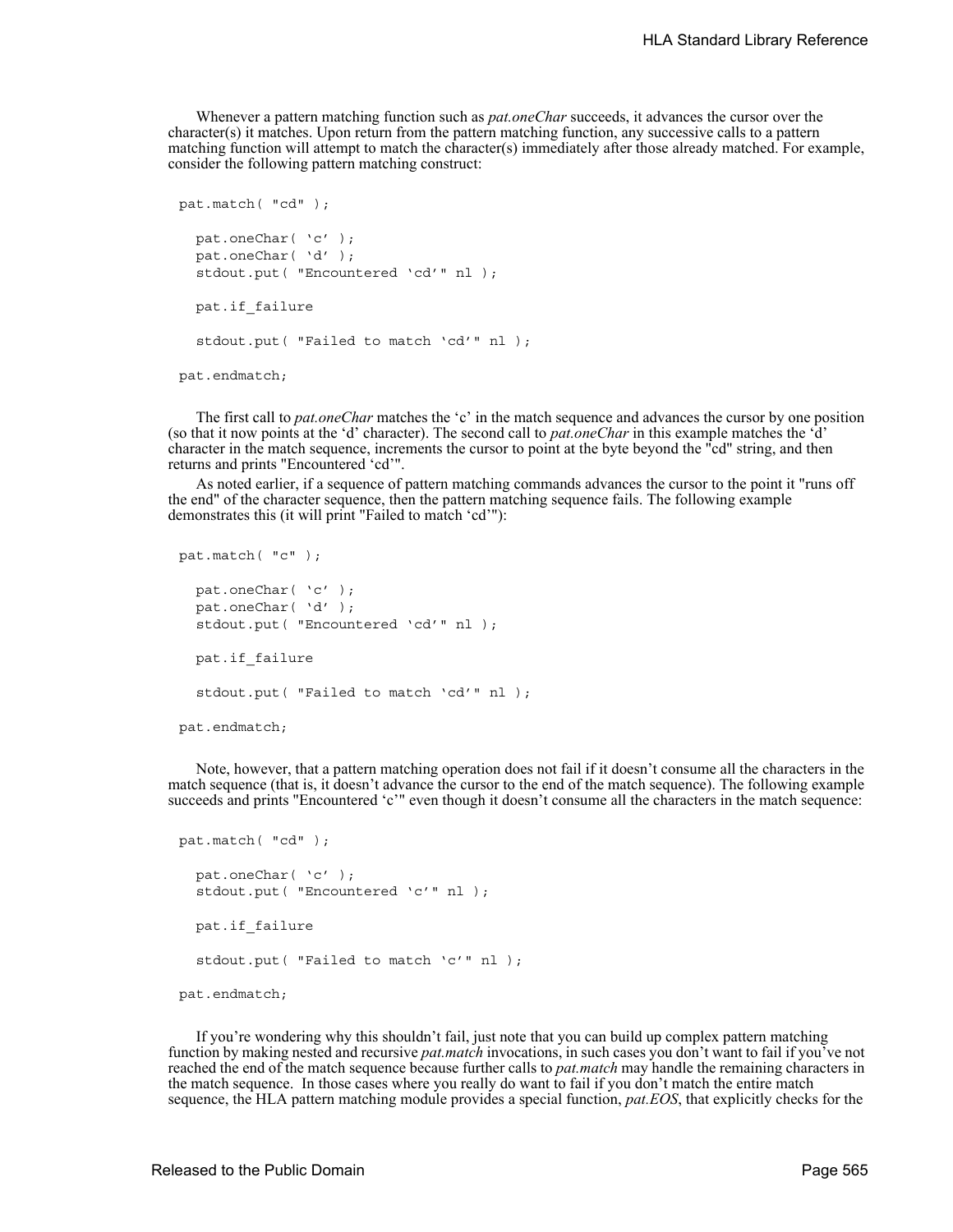## HLA Standard Library

end of the match sequence. The following modification to the previous example will display "Failed to match  $^{\circ}$  $^{\circ}$ ":

```
pat.match( "cd" );
  pat.oneChar( 'c' );
  pat.EOS();
  stdout.put( "Encountered 'c'" nl );
   pat.if_failure
  stdout.put( "Failed to match 'c'" nl );
pat.endmatch;
```
Earlier, this document suggested that a *pat.match..pat.if failure..pat.endmatch* statement was similar to an IF/ELSE/ENDIF statement insofar as there are two sections of code where you can wind up based on success or failure of the match. In fact, the *pat.match..pat.endmatch* statement is actually closer to an IF/ELSEIF/ELSE/ ENDIF statement. If the sequence of pattern matching operations immediately after the *pat.match* statement fail, it is possible to transfer control to another pattern matching operation that will try to succeed. This is known as *alternation* (that is, seeking an alternative match). If the pat.alternate statement appears between the pat.match and the pat.if failure, then this will supply an alternate pattern matching sequence to try if the main matching sequence fails. Only if both the main and alternate patterns fail will the entire pattern matching operation fail. Consider the following example:

```
pat.match( "cd" );
  pat.oneChar( 'c' );
  pat.EOS();
  stdout.put( "Encountered 'c'" nl );
     pat.alternate
  pat.oneChar( 'c' );
  pat.oneChar( 'd' );
  pat.EOS();
  stdout.put( "Encountered 'cd'" nl );
   pat.if_failure
  stdout.put( "Failed to match 'c' or 'cd'" nl );
pat.endmatch;
```
This pattern succeeds and prints "Encountered 'cd'". It begins by trying to match against 'c' (which succeeds) followed by the end of string (which fails). When failure occurs, the *pat.match* statement resets the cursor to the start of the sequence (that is, to the beginning of the "cd" string) and transfers control to the *pat.alternate* statement). This sequence of match operations will match the <sup> $\tilde{c}$ </sup>, the 'd', and the end of the string, and then print "Encountered 'cd'".

A *pat.match..pat.endmatch* statement can have any number of *pat.alternate* clauses in it (just as an IF/ ELSEIF/ELSE statement can have any number of ELSEIF clauses). The *pat.match* statement will transfer control to the first *pat.alternate* section if the main pattern matching command set fails; it will transfer control to the second *pat.alternate* section if both the main pattern matching sequence and the first alternate sequence fail; a fourth *pat.alternate* section will execute if the main and first two alternate seetions fail; etc. The *pat.if\_failure* section will only execute if the main section and all the alternate sections fail to match their patterns.

Note that the *pat.if\_failure* section must follow all the *pat.alternate* sections in the *pat.match..pat.endmatch* statement. HLA will report an error if any *pat.alternate* sections follow the *pat.if\_failure*. Also remember: the *pat.if failure* section is not optional. HLA will report an error if a *pat.if failure* section is not present in a *pat.match..pat.endmatch* statement.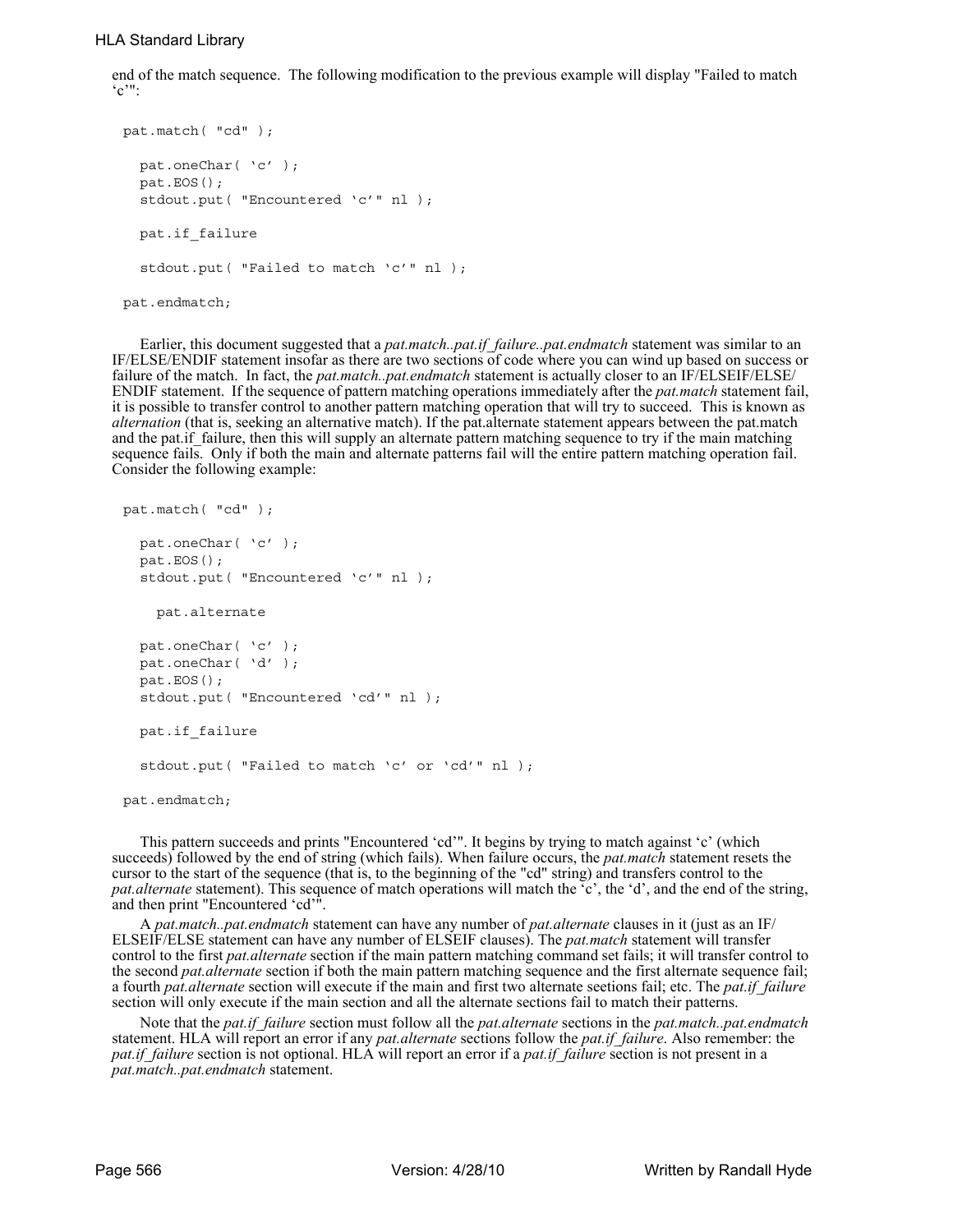## **24.3 Pattern Matching Functions Versus User Code**

The discussion in the previous section may have led you to believe that a pattern matching section (either the main section or an alternate section) consisted of two parts: the pattern matching code sequence and the user code to execute upon successfully matching the pattern:

```
pat.match( <<character sequence to match>> );
  <<Sequence of match operations>>
  <<Code to execute on a successful match>>
  pat.if_failure
  << Code to execute if the match fails >>
pat.endmatch;
```
In fact, there is no distinction between <<Sequence of match operations>> and <<Code to execute on a successful match>>. The program is going to execute the statements in a matching section until either failure occurs (in which case control transfers to the next *pat.alternate* section, or to the *pat.if\_failure* section if there is no alternate), or the execution sequence reaches a *pat.alternate* or *pat.if\_failure* statement (at which point control transfers to the first program statement following the *pat.endmatch* clause). The pattern matching functions themselves are really nothing more than 80x86 code that know how to transfer control to some failure clause if the matching function fails. So although most pattern matching statements are organized as described earlier (with the pattern matching operations appearing first and the statements to execute on a successful match occuring afterward), it is possible to inject standard machine instructions and other HLA statements between the pattern matching operations. *However, you must exercise extreme caution when doing so.* 

Consider the following example;

```
pat.match( testString );
  pat.oneChar( 'c' );
  stdout.put( "Encountered 'c'" nl );
  pat.EOS();
  stdout.put( "Encountered EOS" nl );
     pat.alternate
  pat.oneChar( 'c' );
  stdout.put( "Encountered 'c'" nl );
  pat.oneChar( 'd' );
  stdout.put( "Encountered 'd'" nl );
  pat.EOS();
  stdout.put( "Encountered EOS" nl );
   pat.if_failure
  stdout.put( "Failed to match 'c' or 'cd' followed by EOS" nl );
pat.endmatch;
```
If testString turns out to have the value "c", then the main matching section succeeds and prints

Encountered 'c' Encountered EOS

So far, so good. Now, however, suppose that testString holds the value "cd". In this case, the alternate section succeeds and the program prints the following: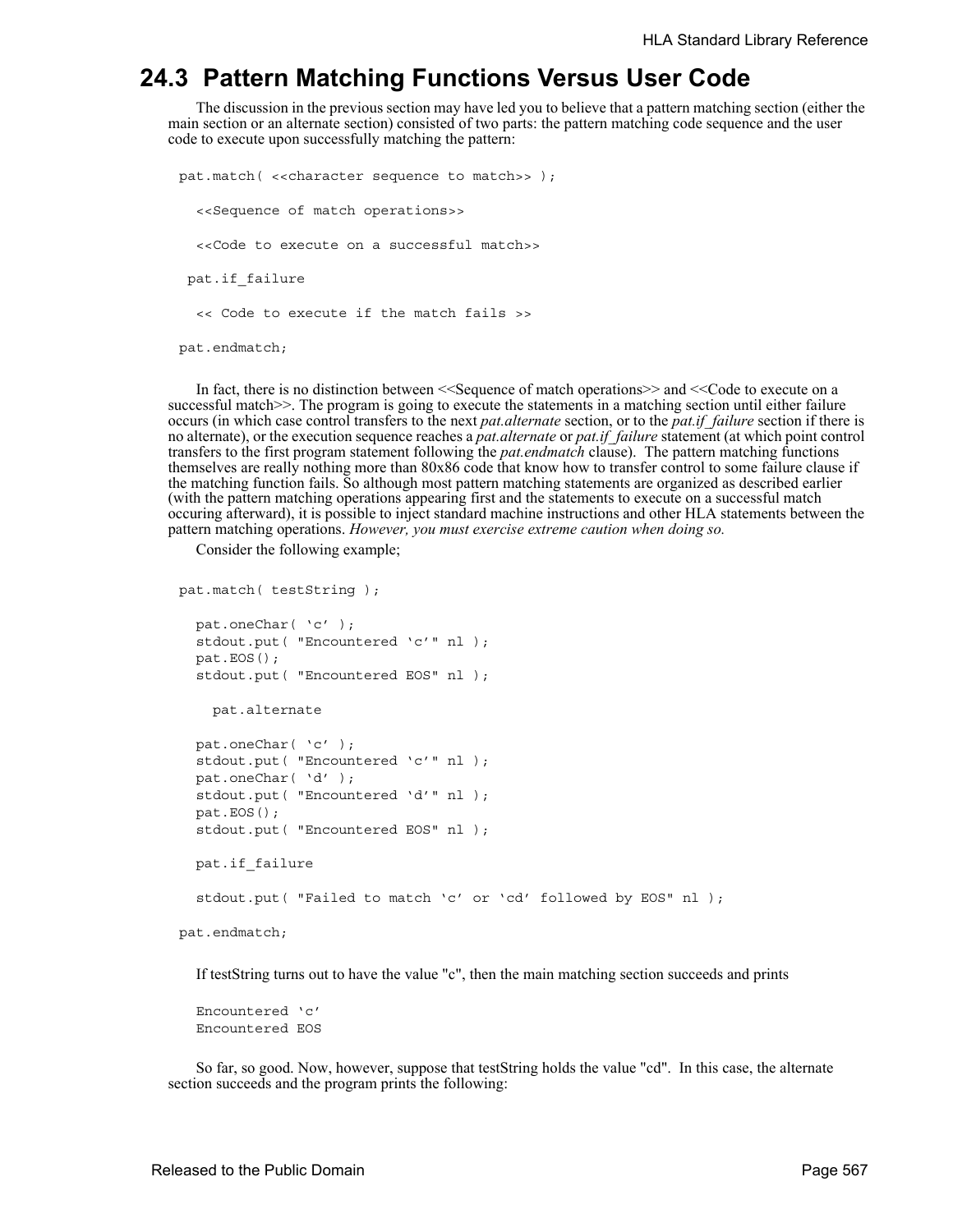```
Encountered 'c'
Encountered 'c'
Encountered 'd'
Encountered EOS
```
No, this is not a typographical error. Yes, it prints "Encountered 'c'" twice. This happens because the main pattern matching seetion doesn't fail until after it executes the *stdout.put* statement that prints "Encountered 'c'". Generally, failed matches should be *transparent*; that is, they should not affect the system by printing or changing values. This is why most pattern matching sequences appear before any user code (technically called the "semantic action") in a pattern matching sequence. You never want to do something that cannot be undone (such as print data to the console) should the pattern matching operation fail.

# **24.4 Register and Stack Usage in Pattern Matching Statements**

During a pattern matching operation (that is, between the pat.match and pat.endmatch statements), the pattern matching code makes use of most of the 80x86's registers to maintain value such as the cursor, end of sequence pointer, and other values. Therefore, you cannot assume that any register values will be preserved across pattern matching function calls and, even more importantly, you must not play around with the register values between pattern matching function calls as these functions communicate between one another using the registers. Even the stack pointer is not sacrosant. Many pattern matching functions will actually leave data on the stack upon return (to implement a facility known as *backtracking*, which you'll read about a little later). Therefore, you must exercise caution when mixing user statements and pattern matching statements in the same code sequence (that is, this is yet another good reason to put all your "semantic actions" *after* all the pattern matching operations). This section will discuss how the pattern matching code uses registers and and stack, so you can deal with the issue accordingly.

The *pat.match* statement initializes the ESI register with the cursor value (that is, the address of the first character in the match sequence) and EDI with the address of the byte just beyond the end of the match sequence (the *EndOfSequence* value). Whenever a pattern matching function successfully returns, EBX will contain the original cursor value (upon entry into that function) and ESI will contain the new cursor value (that is, it will point beyond all the characters that the function matched). Therefore, EBX..(ESI-1) will be the sequence of characters matched by the function.

Almost all pattern matching functions scramble the value in the EAX register prior to returning (actually, "scramble" is a bad term, most functions actually load the return address for the function into EAX and return by jumping indirectly through EAX's value rather than by executing a RET instruction). Many pattern matching functions modify ECX's value (e.g., for use as a "repeat count" when used with the string instructions). Most of the original Standard Library functions preserve the value held in the EDX register, but because the pattern matching library is extensible, it's dangerous to assume that EDX is preserved.

The *one* register you can count on being preserved is EBP. Upon return from a pattern matching function, you can count on EBP containing the address of your stack frame (assuming you use EBP for this purpose).

As noted earlier, many (most) pattern matching functions do not preserve the value of ESP when they return. In particular, most pattern matching functions actually leave data sitting on the stack when they return. This data may get used by later pattern matching functions should failure occur. Of course, the pattern matching code will eventually clean up after itself; in particular, when you execute the *pat.endmatch* statement the code will clean up the stack and leave it in the same state it was when the program executed the corresponding *pat.match* statement. There are two important implications of this:

You cannot use PUSH and POP instructions to preserve values across a pattern matching function. The following will *not* work:

```
pat.match( "c" );
  push( eax );
  pat.oneChar( 'c' );
  pat.EOS();
  pop( eax );
  pat.if_failure
     stdout.put( "did not match 'c'" nl );
pat.endmatch;
```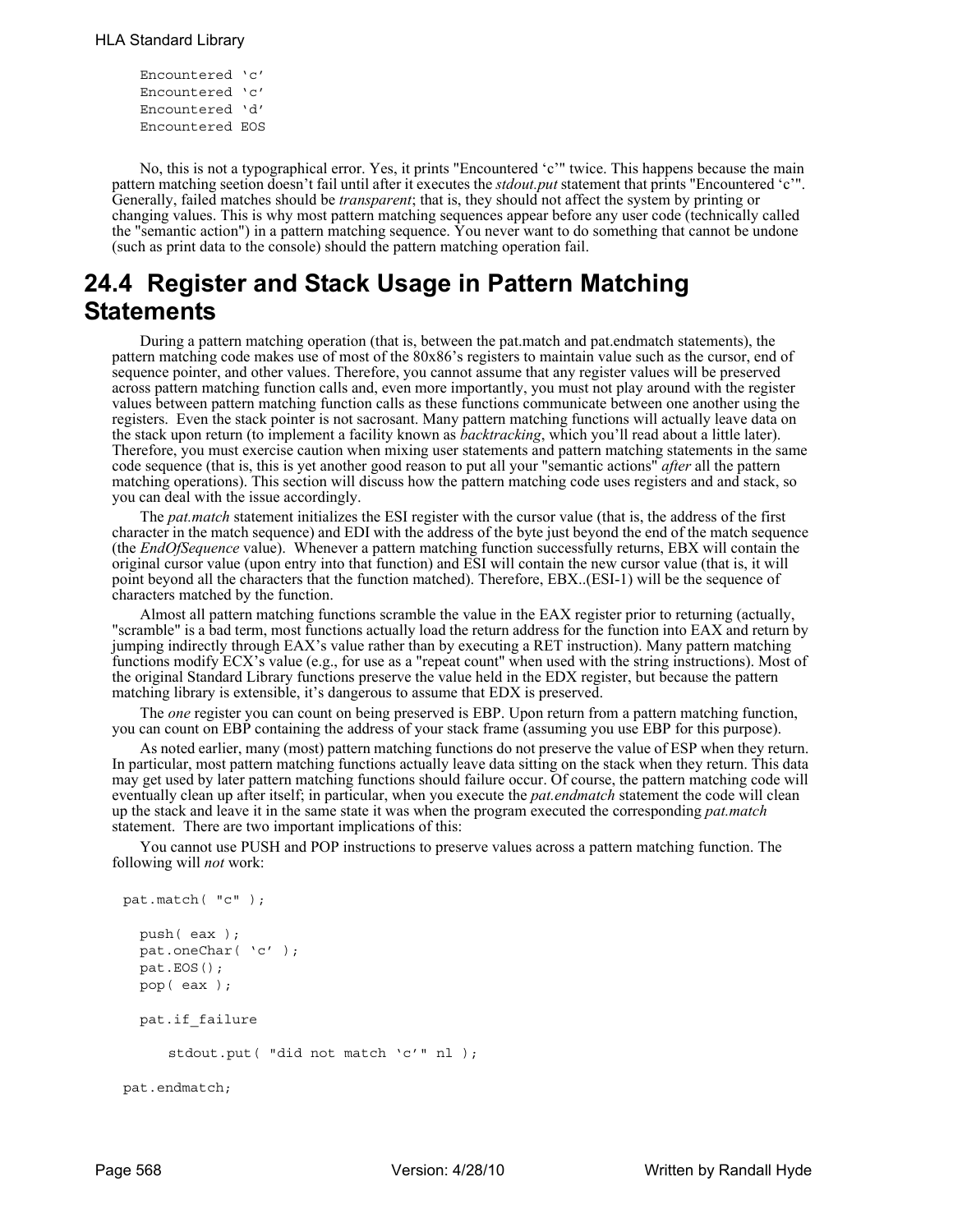The problem is that *pat.oneChar* and *pat.EOS* may leave extra data sitting on the stack when they return. Therefore, the POP( EAX ); instruction will not be popping the EAX data originally pushed, instead it will pop off some data left on the stack by the pattern matching functions.

Of course, in a sequence of statements you write, that do not call any pattern matching functions (or anything else that doesn't preserve ESP's value), you may certainly use PUSH and POP in a traditional manner. In particular, if you put all your user code after all the pattern matching function calls, then you can use PUSH and POP to your heart's content. However, be aware that pushing and popping data round pattern matching function calls may not work as you expect.

Because the pat.endmatch clause is responsible for cleaning up the stack, removing any data left on the stack by pattern matching functions, you should never exit out of a *pat.match..pat.endmatch* statement by jumping out of the middle of the code to some label outside the *pat.match..pat.endmatch* sequence. For example, don't do the following:

```
pat.match( "c" );
```

```
push( eax );
pat.oneChar( 'c' );
jmp cIsGoodEnough;
```
pat.if\_failure

stdout.put( "did not match 'c'" nl );

```
pat.endmatch;
```
cIsGoodEnough:// Junk may be left on the stack here.

The one exception to this rule is exception-handling code. If an exception occurs in the *pat.match..pat.endmach* statement, the exception handling system will automatically clean up the stack for you before transfering control to your exception handling code sequence. Other than exit by exception, the only way you should leave a pat.match..pat.endmatch statement is by "running off the end" of a pattern matching section (that is, by encountering a *pat.alternate* or *pat.if\_failure* clause during the normal sequential execution of the pattern matching section).

One other big piece of advice: avoid using any form of control structures, especially loop control structures, within the pattern matching sequence. In practice, there isn't much need to put a series of pattern matching functions inside a WHILE or FOR loop or inside an IF statement. As you'll discover, the HLA pattern matching module provides a rich variety of functions that automatically process repetitive data or conditionally match one sequence or another (e.g., by using alternation).

Ultimately, the best advice you can follow is to adhere to the original syntax given for the *pat.match..pat.endmatch* statement:

pat.match( <<character sequence to match>> ); << Sequence of match operations>> << Code to execute on a successful match >> pat.if\_failure << Code to execute if the match fails >>

pat.endmatch;

That is, put all your pattern matching function calls at the beginning of a match section and put the "Code to execute on a successful match" (the "semantic action") after those function calls. Within the semantic action, you can feel free to write any 80x86 code you like (as long as it doesn't make any pattern matching function calls that are part of the current pattern you're matching), use whatever control structures you like, etc. The only restriction is that you shouldn't jump out of the *pat.match..pat.endmatch* statement, as just you were just warned against.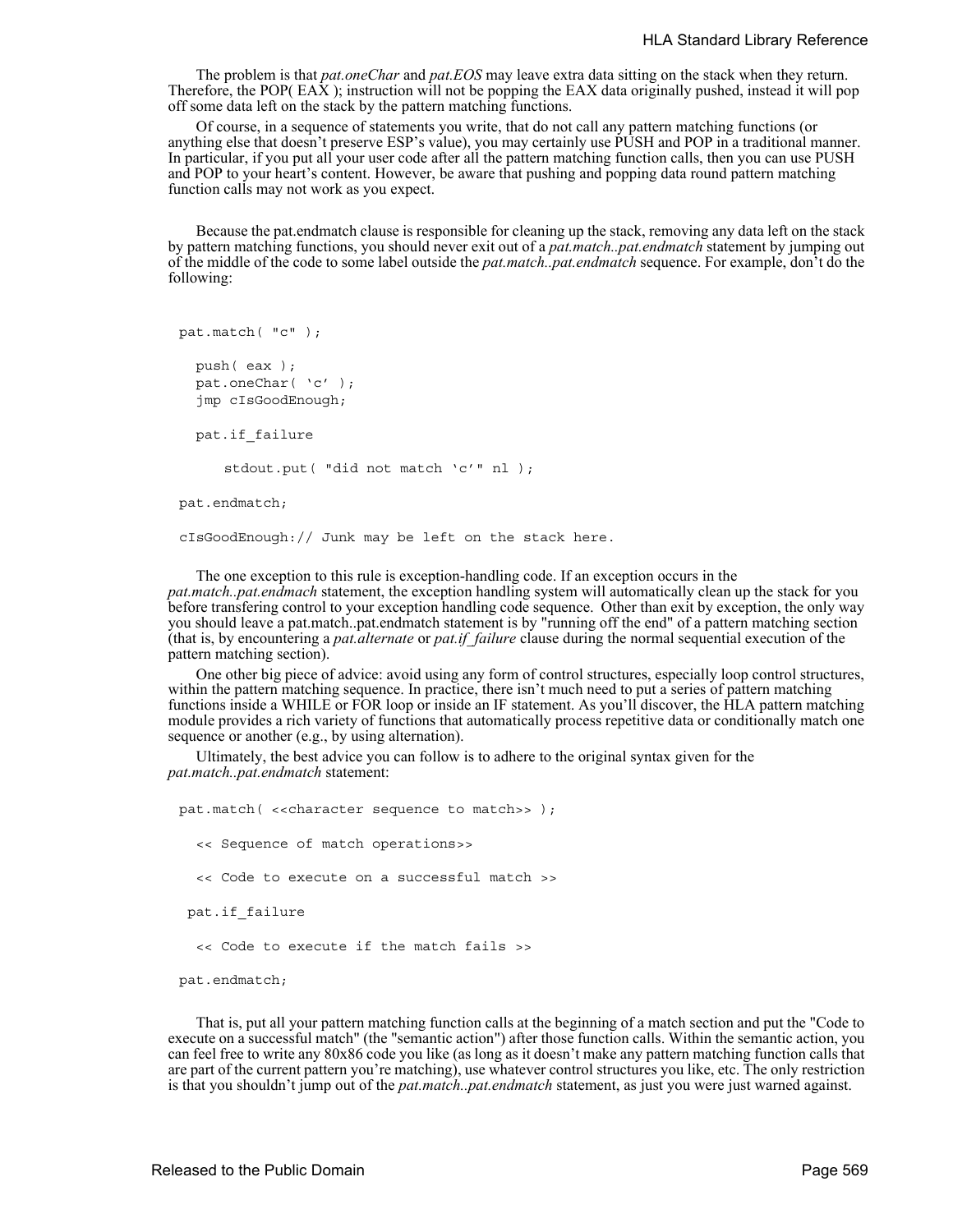**Warning**: Do not write a short HLA procedure that contains a sequence of pattern matching function calls that you except to call from within a *pat.match..pat.endmatch* statement. The proper return address may not be sitting on the top of stack when you attempt to return back to the *pat.match..pat.endmatch* statement. and the usual "arrrgh! The stack is messed up!" chaos will ensue. It is possible to write your own pattern matching functions, but they have to be written in a special way. There are instructions on how to do this at the end of this chapter. Although you cannot create a simple procedure in this manner, invoking macros should be okay as long as the expanded text would work properly at the point of the invocation.

# **24.5 Nesting Pattern Matching Statements**

Suppose, using only the *pat.oneChar* pattern matching function, you wanted to match one of the following strings: "c", "cd", "ce", or "cde". You could solve this problem thusly:

```
pat.match( testString );
  pat.oneChar( 'c' );
  pat.EOS();
  stdout.put( "Encountered 'c'" nl );
     pat.alternate
  pat.oneChar( 'c' );
  pat.oneChar( 'd' );
     pat.EOS();
  stdout.put( "Encountered 'cd'" nl );
     pat.alternate
  pat.oneChar( 'c' );
  pat.oneChar( 'e' );
     pat.EOS();
  stdout.put( "Encountered 'ce'" nl );
     pat.alternate
  pat.oneChar( 'c' );
  pat.oneChar( 'd' );
  pat.oneChar( 'e' );
     pat.EOS();
  stdout.put( "Encountered 'cde'" nl );
   pat.if_failure
  stdout.put( "Failed to match 'c', 'cd', 'ce', or 'cde'" nl );
pat.endmatch;
```
However, you'll notice that there is a bit of duplicated code here. This makes your program unnecessarily larger and slower. For example, supposed that *testString* holds the value "x". The code above will try the main pattern and all three alternates before failing. Furthermore, note that all of these patterns begin with the character 'c'. Wouldn't it be nice to factor out the test for 'c' and have only a single call to test for this character? Well, as it turns out, this is quite easy to accomplish – *pat.match..pat.endmatch* statements are nestable and recursive, so factoring out subpatterns is fairly easy.

Before discussing how to nest *pat.match* statements, we need to make a quick detour and discuss the *pat.fail* function call. This function does exactly what its name implies: if you execute it within a matching section, that section immediately fails. If you've been told (as you have) not to use control structures like IF/ELSE within the pattern matching code and that you should only use straight-line code sequences, you might wonder about the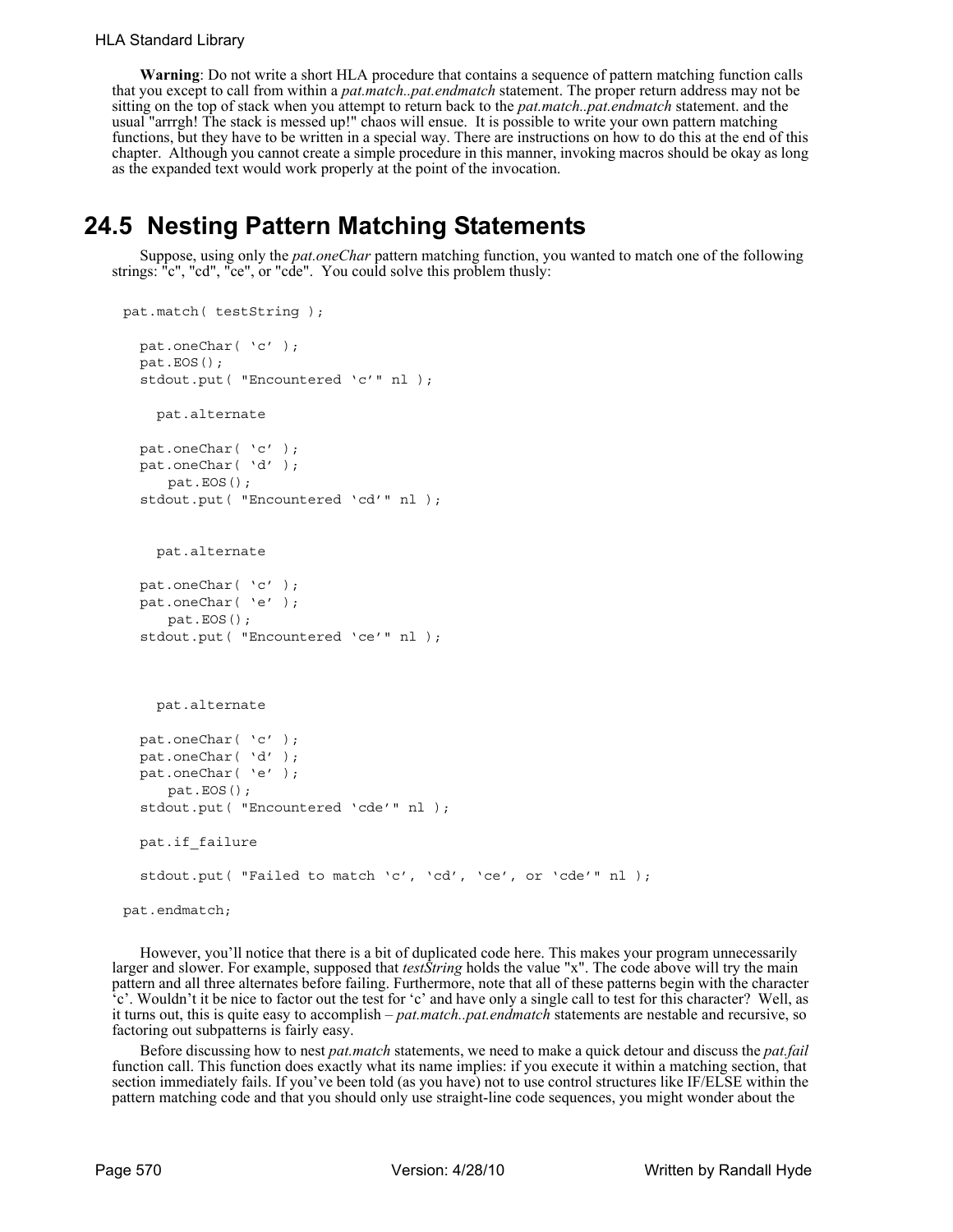purpose of the *pat.fail* function. After all, if some pattern matching sequence contains a call to *pat.fail*, that sequence is always going to fail even if all the functions prior to that point succeed. So why even bother executing the sequence at all? Well, although you should not execute control structures like an IF statement within a pattern matching sequence, don't forget that the pat.match..pat.endmatch is, essentially, an IF/ELSE statement. And, as the title of this subsection suggests, you can nest pat.match statements inside other *pat.match* statements. Therefore, you do have an IF statement – the *pat.match* statement. Consider the following (nonfunctional) first attempt at using a *pat.match* statement nested inside another to solve the problem given earlier:

```
pat.match( testString );
  pat.oneChar( 'c' );
  pat.match( ???? );
     pat.EOS();
     stdout.put( "matched 'c'" nl );
  pat.alternate;
     pat.oneChar( 'd' );
     pat.match( ????? );
         pat.oneChar( 'e' );
        pat.EOS();
         stdout.put( "matched 'cde'" nl );
     pat.alternate
         pat.EOS();
         stdout.put( "matched 'cd'" nl );
     pat.if_failure
         stdout.put( "Failed to match 'c', 'cd', 'ce', or 'cde'" nl );
     pat.endmatch;
  pat.alternate
     pat.oneChar( 'e' );
     pat.EOS();
     stdout.put( "Matched 'ce'" nl );
  pat.if_failure
     stdout.put( "Failed to match 'c', 'cd', 'ce', or 'cde'" nl );
  pat.endmatch;
   pat.if_failure
  stdout.put( "Failed to match 'c', 'cd', 'ce', or 'cde'" nl );
pat.endmatch;
```
There are two obvious problems with this code sequence. First of all, the easy one: what do we pass the second and third *pat.match* calls? We cannot pass it the original string because we need to pass it a sequence consisting of the characters after the first 'c' that we've already matched. That is, we need to pass this statement the current cursor position (which is in ESI) and the current end of sequence address (which is in EDI). Therefore, we can use the following code to achieve this: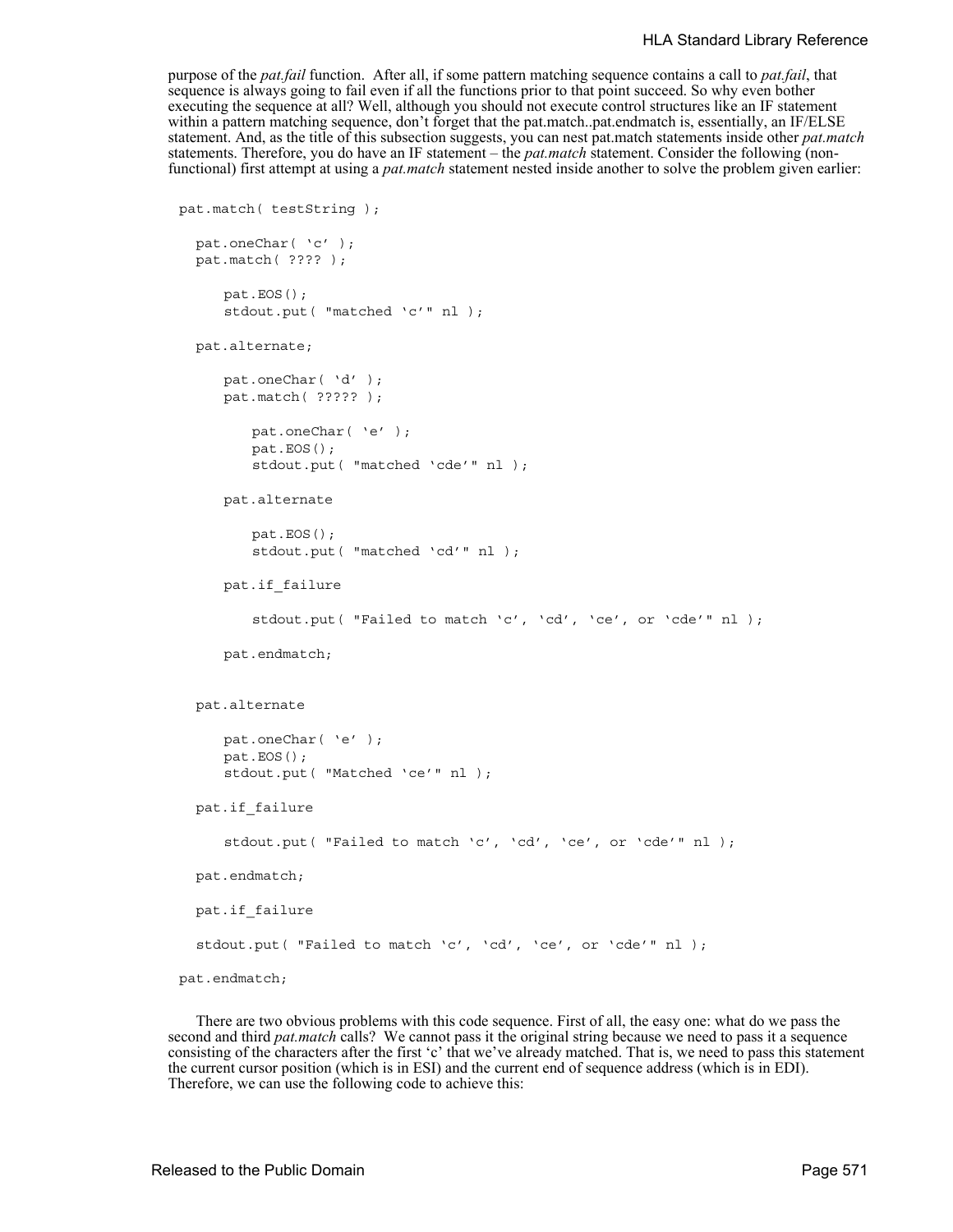## HLA Standard Library

```
pat.match( testString );
  pat.oneChar( 'c' );
  pat.match( esi, edi );
     pat.EOS();
     stdout.put( "matched 'c'" nl );
  pat.alternate;
     pat.oneChar( 'd' );
     pat.match( esi, edi );
        pat.oneChar( 'e' );
        pat.EOS();
         stdout.put( "matched 'cde'" nl );
     pat.alternate
        pat.EOS();
         stdout.put( "matched 'cd'" nl );
     pat.if_failure
         stdout.put( "Failed to match 'c', 'cd', 'ce', or 'cde'" nl );
     pat.endmatch;
  pat.alternate
     pat.oneChar( 'e' );
     pat.EOS();
     stdout.put( "Matched 'ce'" nl );
  pat.if_failure
     stdout.put( "Failed to match 'c', 'cd', 'ce', or 'cde'" nl );
 pat.endmatch;
   pat.if_failure
  stdout.put( "Failed to match 'c', 'cd', 'ce', or 'cde'" nl );
pat.endmatch;
```
The second problem is a bit more difficult to solve. Specifically, we still haven't properly factored out the failure cases. Notice that there are three separate failure cases, all printing the same message. We'd like to have a single failure case than handles everything. As you may have guessed, this is where the *pat.fail* function comes in.

Although you can nest *pat.match* statements, a *pat.match..pat.endmatch* statement, by itself, is not a pattern matching function. It's just a "semantic action" that should appear after all your other pattern matching function calls. However, by the judicial use of the *pat.fail* function, we can turn it into a bonafide pattern matching function. Now a call to *pat.fail* within a pattern matching section isn't going to be very interesting. That's simply going to transfer control to the *pat.match's* associated *pat.if\_failure* section. However, what happens if we put the call to *pat.fail* inside the *pat.if\_failure* section? The *pat.if\_failure* section is not a pattern matching section. If you execute any pattern matching function inside a pat.if failure section, they will not be processed within that *pat.match..pat.endmatch* statement. Instead, they will be processed by any enclosing *pat.match..pat.endmatch* statement. The following example demonstrates how to use *pat.fail* to simplify the previous code: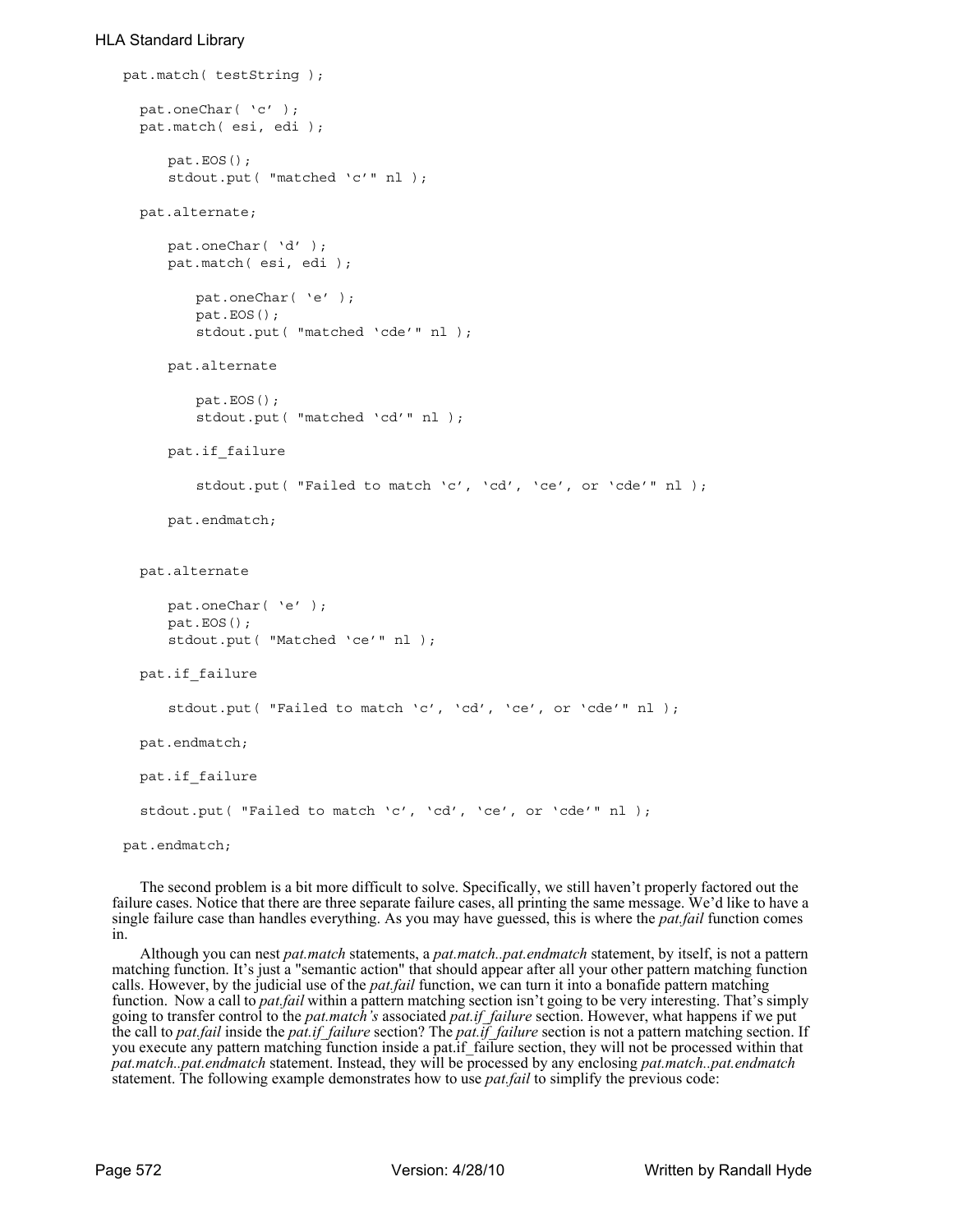```
pat.match( testString );// 1
  pat.oneChar( 'c' );
  pat.match( esi, edi );// 2
     pat.EOS();
     stdout.put( "matched 'c'" nl );
  pat.alternate;
     pat.oneChar( 'd' );
     pat.match( esi, edi );//3
         pat.oneChar( 'e' );
        pat.EOS();
         stdout.put( "matched 'cde'" nl );
     pat.alternate
         pat.EOS();
         stdout.put( "matched 'cd'" nl );
     pat.if_failure
         pat.fail(); // Fails to pat.match #2's if_failure section
     pat.endmatch;
  pat.alternate
     pat.oneChar( 'e' );
     pat.EOS();
     stdout.put( "Matched 'ce'" nl );
  pat.if_failure
     pat.fail();// Fails to pat.match #1's if_failure section
  pat.endmatch;
   pat.if_failure
  stdout.put( "Failed to match 'c', 'cd', 'ce', or 'cde'" nl );
pat.endmatch;
```
By the way, you would never actually want to match these four strings this say. There is a pat.matchStr function that provides a much better solution for this problem. Just so you don't walk away thinking these pattern matching functions are terrible, here's a better solution:

```
pat.match( testString );// 1
    pat.matchStr( "c" );
    pat.EOS();
    stdout.put( "matched c" nl );
   pat.alternate
```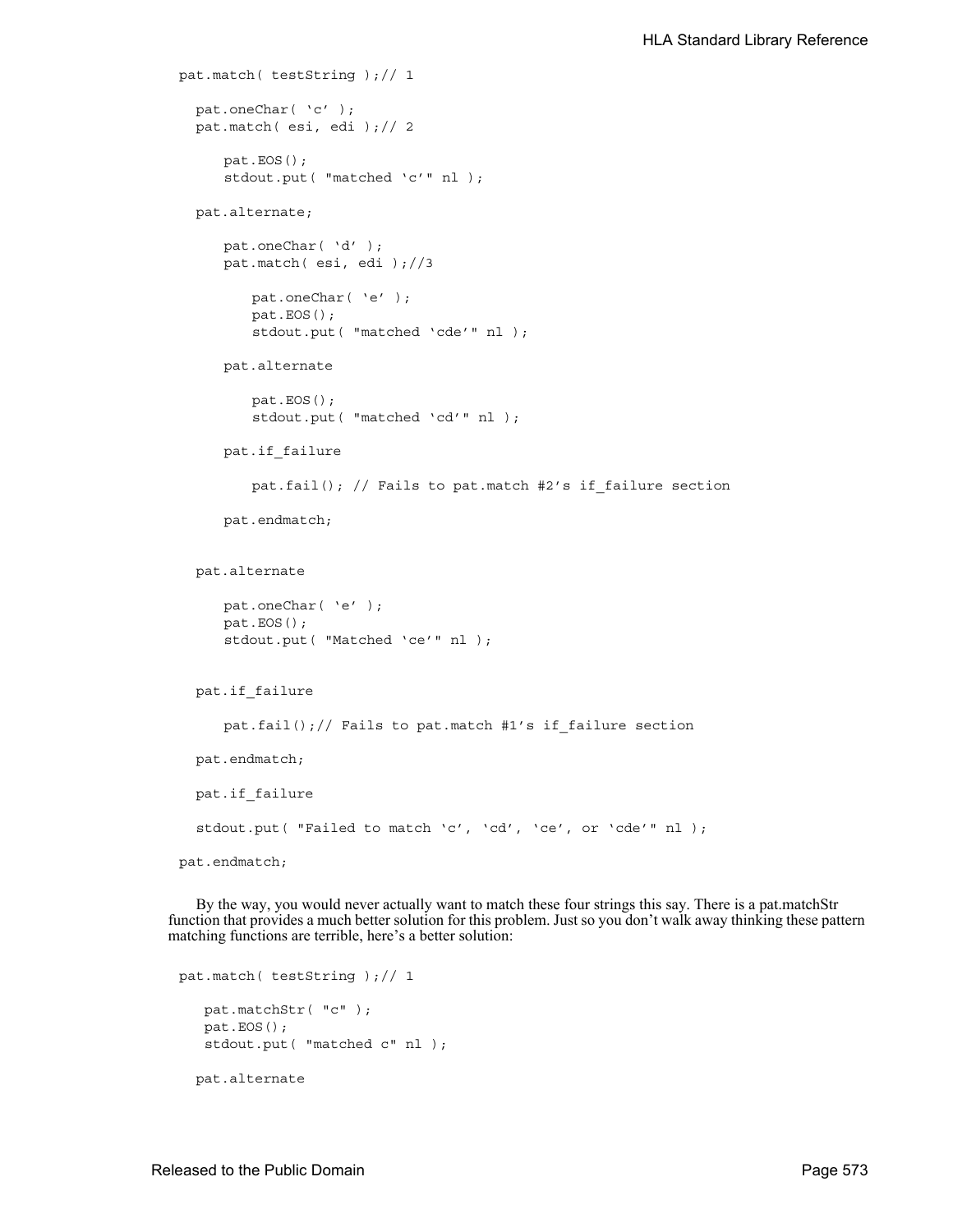## HLA Standard Library

```
 pat.matchStr( "cd" );
    pat.EOS();
    stdout.put( "matched cd" nl );
   pat.alternate
   pat.matchStr( "ce" );
   pat.EOS();
    stdout.put( "matched ce" nl );
   pat.alternate
    pat.matchStr( "cde" );
   pat.EOS();
    stdout.put( "matched cde" nl );
   pat.if_failure
  stdout.put( "Failed to match 'c', 'cd', 'ce', or 'cde'" nl );
pat.endmatch;
```
Obviously, this solution is a lot easier to read and understand (and more efficient, too). The previous examples are present to demonstrate nested invocations of the *pat.match* statement.

## **24.6 Cleanly Nesting Patterns**

The previous section demonstrated how to nest patterns and handle the failure case by using the *pat.fail* function. In fact, there are several problems with this approach. In particular, the *pat.match..pat.endmatch* statement is not a pattern matching function (from the perspective of the *pat.match* statement), therefore, for reasons already noted and many unstated, it's not a good idea to use this statement outside the user code ("semantic action") in a pattern matching section. Fortunately, the HLA Standard Library pattern matching module provides a macro that allows you to collect a sequence of pattern matching functions and treat them as though they were a single pattern matching function: the *pat.onePat..pat.endOnePat* statement. The syntax for this statement is the following:

```
pat.onePat;
```

```
<<sequence of pattern matching functions>>
```
pat.endOnePat;

The *pat.onePat..pat.endOnePat* statement is quite similar to the *pat.match..pat.endmatch* statement with three major differences:

There is no *pat.if\_failure* section in a *pat.onePat* statement (though pat.alternate sections are perfectly allowable).

You don't pass the match sequence parameter(s) to

*pat.onePat* – it uses the current cursor and end of sequence pointers.

You generally don't put any user code inside the

*pat.onePat..pat.endOnePat* sequence (you could, but it's equivalent to putting user statements in the middle of your pattern matching code).

The *pat.onePat* statement can be thought of as a parenthetical pattern matching expression. That is, it groups together a sequence of pattern matching functions and the success of pat.onePat depends entirely upon the success (or failure) of the group of pattern matching statements it encloses. We can use the *pat.onePat* statement to provide another example of a "clean" version of the code in the previous section:

```
static
  index:dword;
```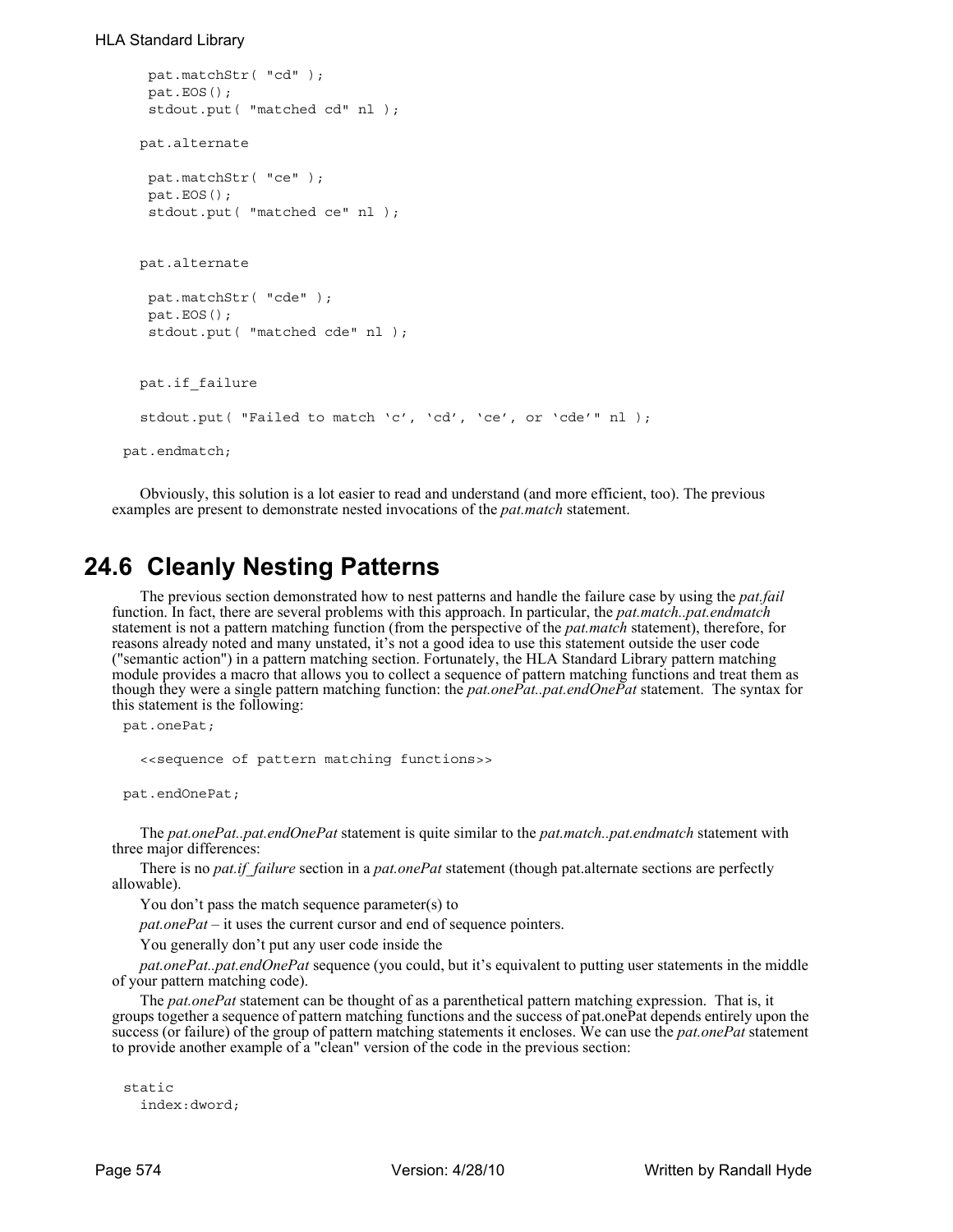```
msg :string[4] :=
            [
               "matched 'c'" nl,
               "matched 'cd'" nl,
               "matched 'ce'" nl,
                "matched 'cde'" nl
            ];
pat.match( testString );// 1
  // Match the leading 'c':
  pat.oneChar( 'c' );
  mov( 0, index );// matched 'c'
  pat.onePat;
         // See if a 'd' follows the 'c':
     pat.oneChar( 'd' );
     // See if an 'e' follows the 'd':
     pat.onePat;
            pat.oneChar( 'e' );
            mov( 3, index );// matched 'cde'
        pat.alternate
            // Note: in the absence of a pattern
            // matching function, this pattern
            // always succeeds.
            mov( 1, index );// matched 'cd' 
     pat.endOnePat;
     pat.alternate
     // See if an 'e' follows the 'c':
     pat.oneChar( 'e' );
     mov( 2, index ); // matched 'ce'
  pat.endOnePat;
  pat.EOS();
  mov( index, eax );
  stdout.put( "Matched '", msg[eax*4], "'" nl );
     pat.if_failure
  stdout.put( "Failed to match 'c', 'cd', 'ce', or 'cde'" nl );
pat.endmatch;
```
True, this isn't quite as clean as the string example, but you cannot always convert a complex pattern to a few string compares.

Probably the most famous example of a pattern matching sequence is the following, which takes advantage of alternation and parenthetical patterns (i.e., *pat.onePat*):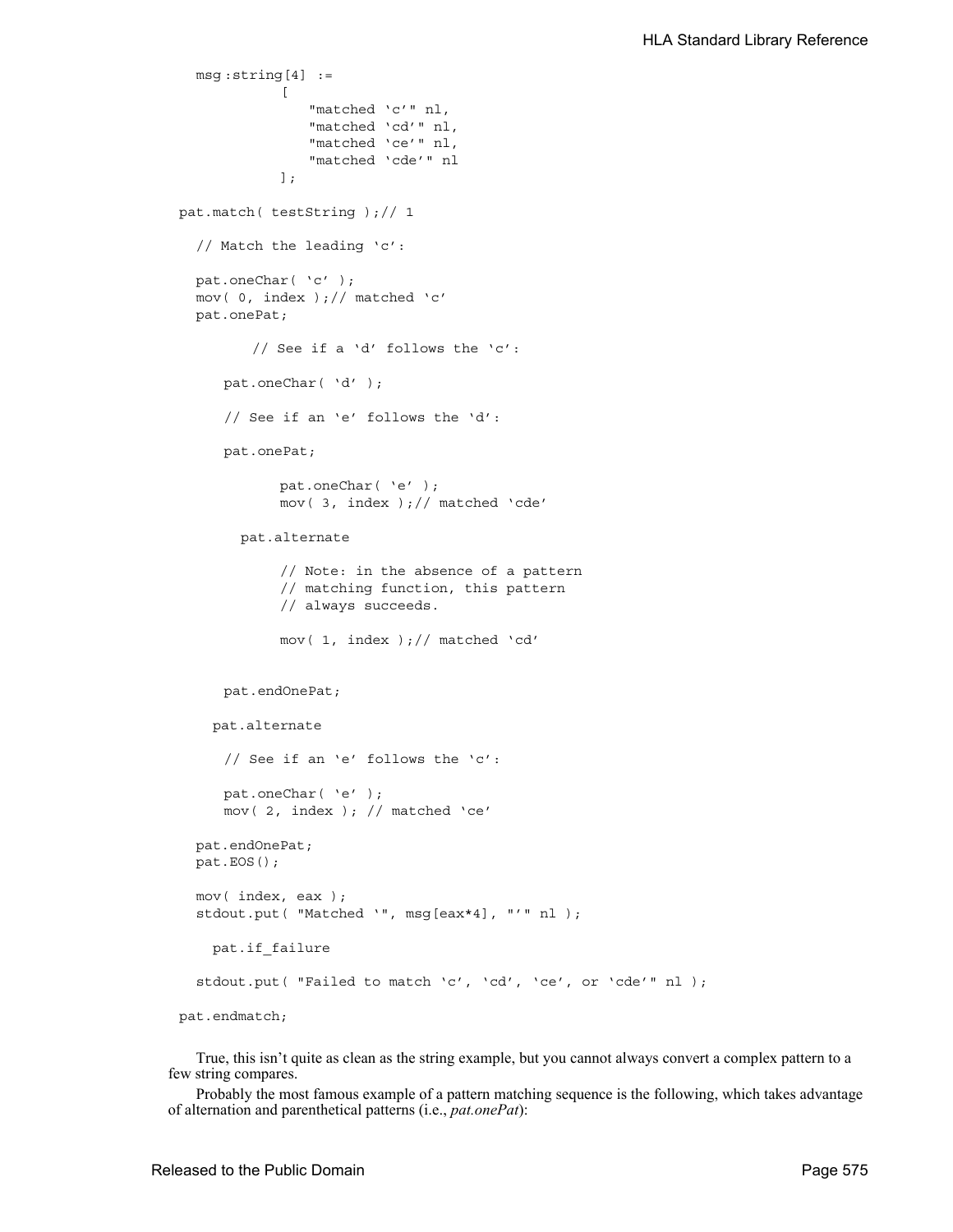```
pat.match( someString );
        pat.onePat;
                pat.matchStr( "black" );
            pat.alternate
                pat.matchStr( "blue" );
         pat.endOnePat;
        pat.oneChar( ' ' );
        pat.onePat;
                pat.matchStr( "berry" );
            pat.alternate
                pat.matchStr( "bird" );
         pat.endOnePat;
         stdout.put( "matched" nl );
   pat.if_failure
  stdout.put( "Failed to match" nl );
pat.endmatch;
```
This example matches the string "black berry", "blue berry", "black bird", and "blue bird".

# **24.7 Backtracking**

One extremely important facility that the HLA Standard Library pattern matching routines provide is *backtracking*. To understand why backtracking is important, we must expand your pattern matching function repretoire. Up to this point, you've seen *pat.oneChar* that matches exactly one character and *pat.matchStr* that matches a specific string of characters. These functions always match a fixed number of characters (one in the case of *pat.oneChar* and *n* characters, where *n* is the length of the parameter string, in the case of *pat.matchStr*). Some stdlib pattern matching functions, however, match an arbitrary number of characters. For example, consider *pat.oneOrMoreChar*; as its name implies, this function matches one or more occurrences of the same character. That is, a call such as "pat.oneOrMoreChar( 'a' );" will succeed if it can match at least one 'a' character, but it will consume as many 'a' character as it finds in the input stream. The *pat.oneOrMoreChar* eagerly matches characters. That is, it will match as many characters as it finds starting at the cursor position through to the end of the match sequence. Generally, this is desirable for a function with a name like *pat.oneOrMoreChar*, but it can lead to some problems. Consider the following example:

```
pat.match( "aaaa" );
    pat.oneOrMoreChar( 'a' );
    pat.oneChar( 'a' );
    pat.EOS();
    stdout.put( "matched a string of two or more a's" nl );
   pat.if_failure
  stdout.put( "Failed to match a string of two or more a's" nl );
```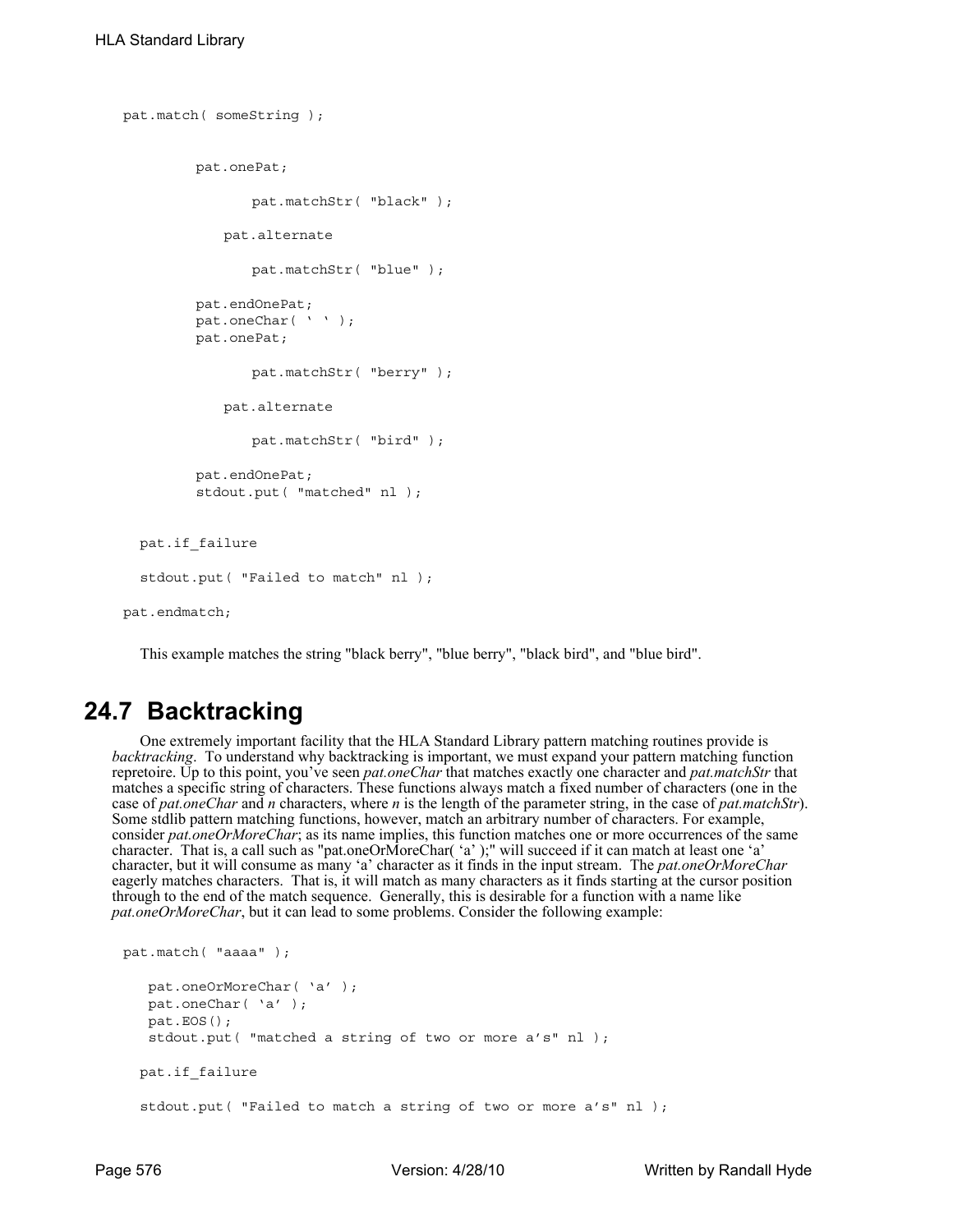pat.endmatch;

In the absence of backtracking, this example would fail and print the message in the *pat.if\_failure* section. This would happen because the *pat.oneOrMoreChar* function would eagerly match all the characters in the match sequence (stopping at the end of the sequence) and the next call to *pat.oneChar* would fail because all of the characters have been consumed. Logically, however, this pattern match should succeed. After all, "aaa" certainly matches the *pat.oneOrMoreChar( 'a' );* function call so there is no reason that this pattern shouldn't succeed. The call to *pat.oneOrMoreChar* should match the first three 'a' characters, the call to *pat.oneChar* should match the fourth, and then the call to *pat.EOS* should match the end of the sequence. In the presence of backtracking, this is exactly what happens.

The HLA Standard Library pattern matching functions that match a variable number of characters all support backtracking. Here's how backtracking works in the previous example:

The *pat.oneOrMoreChar* function eagerly matches as many characters as it can.

The

*pat.oneChar* attempts to match a single 'a' character. It fails. Control does not immediately transfer to the failure section, however, because the *pat.oneOrMoreChar* function has set up a backtracking frame on the stack (this is the extra stuff that pattern matching functions leave on the stack). In the presence of a backtracking frame on the stack, control transfers back inside the function that pushed the backtracking information (*pat.oneOrMoreChar* in this case).

Inside

*pat.oneOrMoreChar*, the code backs off one character position, so now it matches only "aaa" rather than "aaaa" and returns as before (still leaving a backtrack frame on the stack, in case it's needed).

Because

*pat.oneOrMoreChar* has backed up one character at the end of the string, the cursor now points at a single 'a' character, which the *pat.oneChar* function matches.

After

*pat.oneChar* matches the 'a' character, the cursor is left at the end of the string and the *pat.EOS* function call matches, so the whole statement matches the string.

One area where you can get into big trouble with backtracking is the inclusion of user code ("semantic actions") within the pattern matching code. Because backtracking will cause the reexecution of various instructions within the pattern matching sequence, you can get unexpected results if backtracking occurs. Consider the following example:

```
pat.match( "ccc" );
   pat.oneOrMoreChar( 'c' );
   stdout.put( "Matched first 'c'" nl );
   pat.oneOrMoreChar( 'c' );
   stdout.put( "Matched second 'c'" nl );
   pat.oneOrMoreChar( 'c' );
   stdout.put( "Matched third 'c'" nl );
```
pat.if\_failure

```
stdout.put( "failed" nl );
```
pat.endmatch;

This code produces the following output because of backtracking:

Matched first 'c' Matched first 'c' Matched second 'c' Matched first 'c' Matched second 'c' Matched second 'c' Matched third 'c'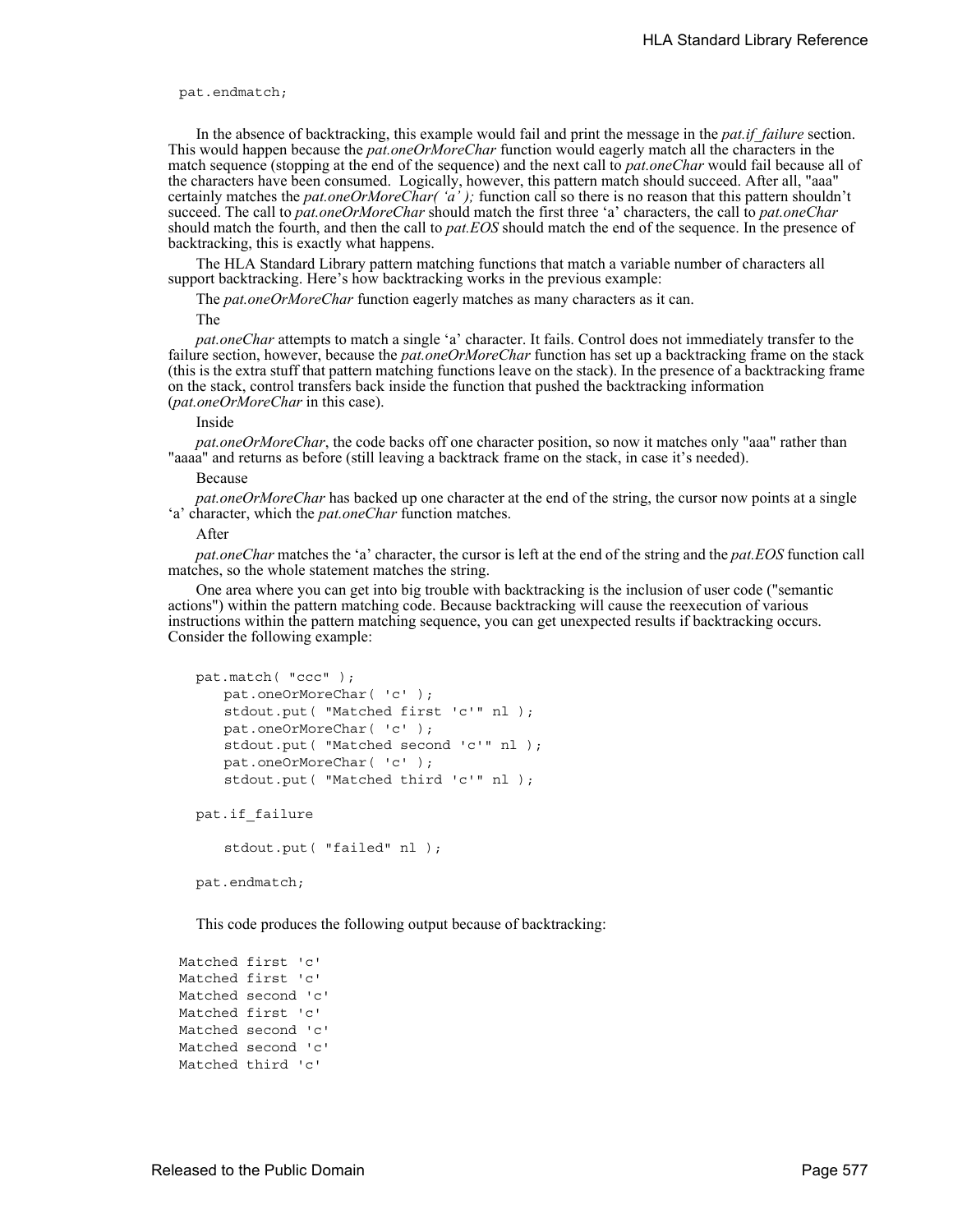For an explaination of this output, see the section on "Lazy / Eager Evaluation and Pattern Matching Performance" a little later in this document. What's important to realize here is that burying user statements (especially those that affect the outside world, such as output statements) is a very bad idea.

# **24.8 Pattern Components**

Thus far, you've see four different types of pattern objects: parenthetical patterns, characters, strings, and the end of sequence. The HLA Standard Library pattern matching module provides several additional pattern object types. Specifically, the patterns module provides pattern matching functions that test the following:

Character set membership Characters (case sensitive) Characters (case insensitive) Strings (case sensitive) Strings (case insensitive) Words (strings delimited by special characters, case sensitive) Words (case insensitive) Whitespace End of string/sequence Arbitrary character matching Subpatterns Cursor position within a match sequence

In addition to these built-in patterns, it is possible for you to extend the pattern matching module by writing your own pattern matching functions. A later section in this document will describe how that is done.

The character and character set pattern matching functions are, by far, the most flexible and powerful of the bunch. Each of these three groups (character sets, case-sensitive characters, and case-insensitive characters) about 20 functions that let you:

Match the character at the cursor position without advancing the cursor (peekCset, peekChar, peekiChar)

Match the character at the cursor position and advance the cursor (oneCset, oneChar, oneiChar).

Match an abitrary number of characters up to the first occurrence of some character (upToCset, upToChar, upToiChar).

Match zero or one characters (zeroOrOneCset, zeroOrOneChar, zeroOrOneiChar).

Match zero or more characters (zeroOrMoreCset, zeroOrMoreChar, zeroOrMoreiChar).

Match one or more characters (oneOrMoreCset, oneOrMoreChar, oneOrMoreiChar).

Match exactly

*n* characters (firstNCset, exactlyNCset, firstNChar, exactlyNChar, firstNiChar, exactlyNiChar), where *n* is a parameter value.

Match

*n* or fewer characters (norLessCset, norLessChar, norLessiChar), where *n* is a parameter value. Match

*n* or more characters (norMoreCset, norMoreChar, norMoreiChar), where *n* is a parameter value. Match between

*n* and *m* characters (ntoMCset, exactlyNtoMCset, ntoMChar, exactlyNtoMChar, ntoMiChar, exactlyNtoMiCar), where *n* and *m* are parameter values.

There are also lazy versions of many of the functions in the above list. We'll discuss the lazy functions in the next section on Eager and Lazy evaluation. As for the specifics of these functions, we'll discuss them in the reference section later in this document.

The important thing to note is that many of these pattern matching function match an arbitrary or parameterized number of characters. For example, a call like the following:

pat.exactlyNCset( {'a','b','c'}, 5 );

matches exactly five characters and all of them must be members of the set {'a', 'b', 'c'}. The functions that begin with "zeroOrOne…" will either match a single character, or they will succeed without advancing the cursor. The "zeroOrMore…" functions will match as many copies of the character as they can, or they will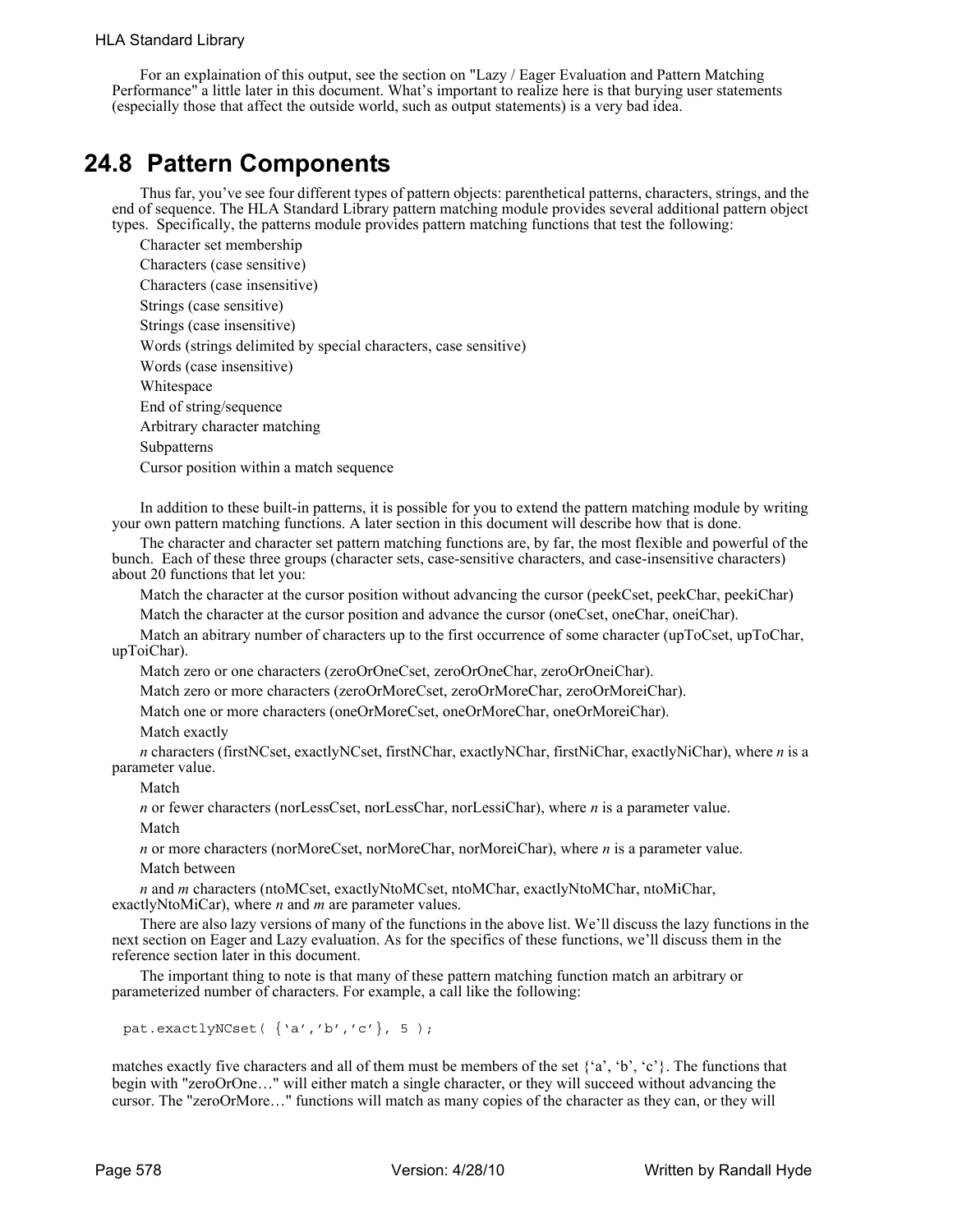succeed without matching any characters. The "oneOrMore..." functions must match at least one character, but will happily match any number of characters afterwards, as well. The "firstN..." functions will match exactly *n* copies of the specified character (set); the "exactlyN…" functions also match exactly *n* characters, but they differ from the "firstN..." functions insofar as the "firstN..." functions don't care what character (if any) appears in the  $n+1$ <sup>st</sup> position. The "exactlyN…" functions require the  $n+1$ <sup>st</sup> character to either be nonexistent (i.e., there were only *n* characters in the string) or it must not be the character (or in the character set) that the function matches. The "norLess…" functions match between zero and *n* copies of a character. The "norMore…' functions match, you guessed it, *n* or more characters in the string. The "nToM…" and "exactlyNtoM…" functions match between *n* and *m* copies of the character in the match sequence; the difference between the two is that the "ntoM..." functions allow the m+1<sup>st</sup> character to match the pattern whereas the "exactlyNtoM..." functions fail if the m+1<sup>st</sup> character matches. With all of these functions, it's pretty easy to concoct some pattern matching sequence that can match just about anything.

Though there aren't quite as many string matching functions as there are character and character set functions, there are still a useful variety of functions available. You can match a string (as you've already seen) with the pat.matchStr function. There's a corresponding pat.matchiStr function that does a case insensitive comparison. You can also match all the characters up to (and including) a string with the pat.upToStr function (pat.upToiStr is the case-insensitive version); pat.matchToStr and pat.matchToiStr are similar except they match all characters up to, but not including, the string you pass as a parameter.

There are several other string matching functions you'll want to use. Please consult the reference section at the end of this document for more details on those (especially the whitespace matching functions).

# **24.9 Lazy / Eager Evaluation and Pattern Matching Performance**

Although backtracking is an incredibly useful feature to have, in some very degenerate cases backtracking can produce very slow results. Consider the following example:

```
pat.match( "aaaaaa" )
```

```
pat.zeroOrMoreChar( 'a' );
pat.oneOrMoreChar( 'a' );
pat.oneOrMoreChar( 'a' );
pat.oneOrMoreChar( 'a' );
pat.oneOrMoreChar( 'a' );
pat.oneOrMoreChar( 'a' );
pat.oneOrMoreChar( 'a' );
stdout.put( "succeeded" nl );
 pat.if_failure
stdout.put( "failed" nl );
```
pat.endmatch;

Now this particular pattern will succeed. It does so by having the first function match zero characters and all the remaining functions match a single character. This looks simple enough, but if you look closely, you discover that it takes a huge amount of CPU time to match this string. Let's consider what happens here:

The call to pat.zeroOrMoreChar eagerly matches the entire string.

The first call to pat.oneOrMoreChar fails because the first call has consumed all the characters. So backtracking occurs and zeroOrMoreChar releases one character, which the first call to oneOrMoreChar succeeds in matching (this is the second call to that function, by the way).

Control transfers to the second pat.oneOrMoreChar function. It fails because the previous two functions have consumed all the characters in the string. So back tracking occurs. The second call to oneOrMoreChar backtracks to the first call, which tries to give up a character. But when it does, it fails to match, so it back tracks back up to the zeroOrMoreChar call, which backs up a second character and control transfers back to the first oneOrMoreChar call, with the string "aa". The first oneOrMoreChar call matches

*both* of these characters, so when the call to the second oneOrMoreChar takes place, it fails again. Once again backtracking occurs, this time, however, the first oneOrMoreChar call can give up one character and still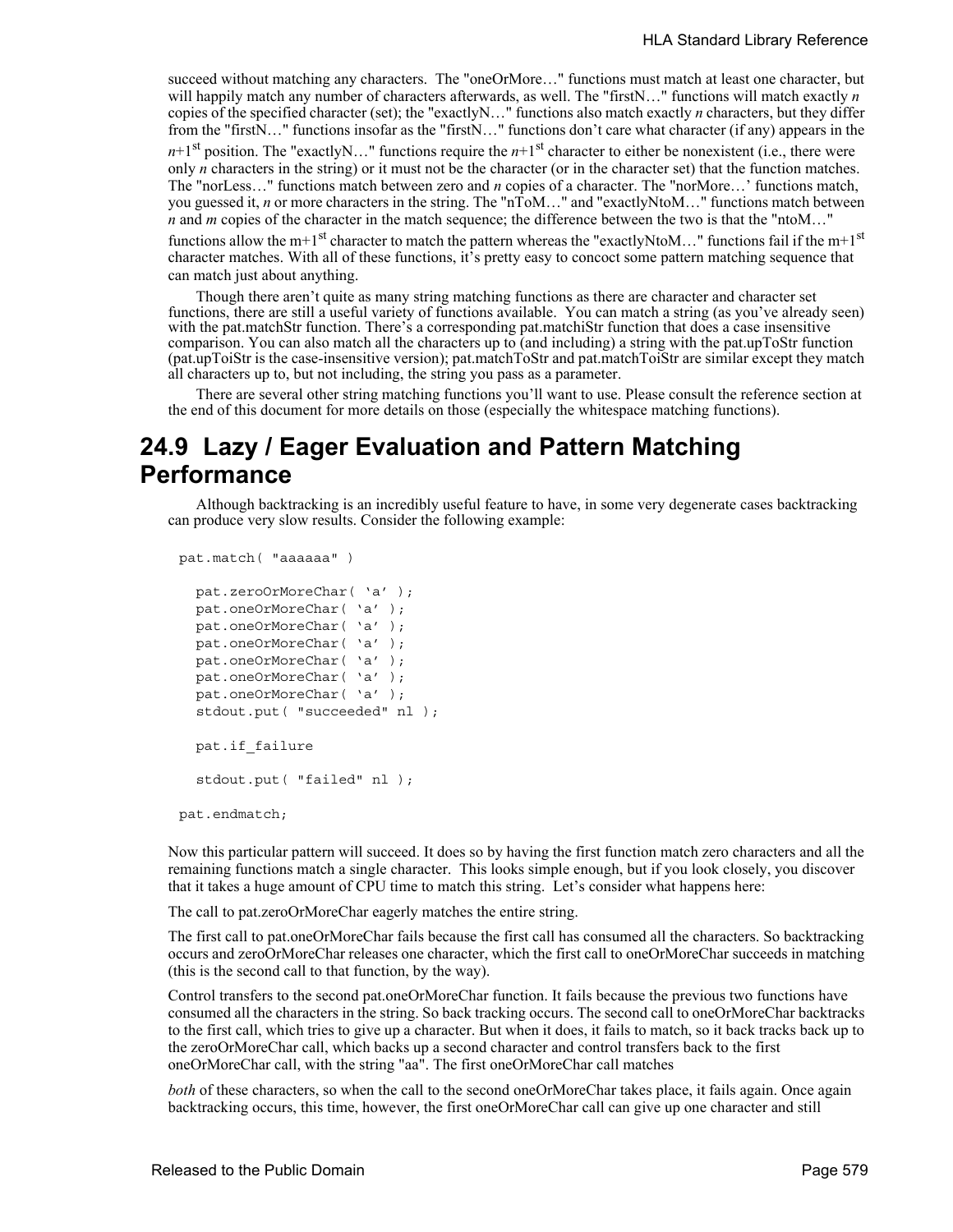succeed. So control flows back to the second oneOrMoreChar call and it succeeds. Then control falls through to the third oneOrMoreChar call and it fails, and the process starts all over again. To make a (very) long story short, backtracking is going to have exponential worst-case time complexity (that is, it will take on the order of  $2<sup>n</sup>$ operations to perform the character match operation.

Though such degenerate cases rarely occur in practice, eager evaluation can be quite expensive when such conditions arise. The solution to this particular problem is to use *lazy evaluation* rather than eager evaluation. For all the functions that match an arbitrary number of characters, there is usually a complementary function that begins with "l\_" that performs the same test using lazy evaluation. In the example above, the complementary functions are *pat.l\_zeroOrMoreChar* and *pat.l\_oneOrMoreChar*. The difference between the eager and the lazy functions is that the eager functions will attempt to match as many characters as the possibly can when first called, and will back off only when backtracking occurs. Lazy functions, on the other hand, will match as few characters as possible and will match more characters only when backtracking occurs. Consider the following rework of the previous example:

```
pat.match( "aaaaaa" )
  pat.l_zeroOrMoreChar( 'a' );
  pat.l oneOrMoreChar( 'a' );
  pat.l oneOrMoreChar( 'a' );
  pat.l oneOrMoreChar( 'a' );
  pat.1 oneOrMoreChar( 'a' );
  pat.l_oneOrMoreChar( 'a' );
  pat.l_oneOrMoreChar( 'a' );
  stdout.put( "succeeded" nl );
   pat.if_failure
  stdout.put( "failed" nl );
pat.endmatch;
```
This function will succeed, just as before, but it won't consume much CPU time at all. The first call matches the minimum number of characters (zero), the remaining functions also match the minimum number of characters (one each), so this code matches the string in one pass without any backtracking.

Lazy evaluation does not completely solve the problem. It is perfectly possible to create a degenerate string that causes lazy evaluation to require exponential time complexity (i.e., run very slow). Indeed, eager evaluation is probably best as the default case. Nonetheless, if you have a good idea of what your match sequences (input strings) will be like, then you can choose eager or lazy evaluation as appropriate to produce the best performance.

In the absense of user code ("semantic actions"), lazy and eager evaluation always produce the same result (even if the performance characteristics are different). That is, if one pattern using eager evaluation matches, then the comparable pattern using lazy evaluation will also match. However, once you embed user statements between the pattern matching functions, the recurring execution of those statements can be greatly affected by your choice of lazy versus eager evaluation. One more reaon to avoid, as much as possible, embedding user instructions in the pattern matching sequences.

Another way to view eager versus lazy evaluation is that eager evaluation always attempts a *maximal match* (matching as many characters as possible) whereas lazy evaluation does a *minimal match* (matching as few characters as possible). In the absence of backtracking, the two approaches could match entirely different strings; but with backtracking present, either method will match a string (though the way they match, and the execution of the associated semantic actions, might be different). If lazy and eager evaluation techniques match a string by matching different substrings during the matching process (that is, if there are two or more ways the code can match the string), we say that the matching operation is *ambiguous*.

# **24.10 Regular Expressions**

If you are familiar with regular expression syntax (e.g., from Unix shell interpreters, various editors, or programs like *grep*), you may find the HLA Standard Library pattern matching routines easier to understand if they are explained in terms of a regular expression syntax. This section will draw some parallels between the HLA Standard Library pattern matching functions and the typical syntaxes that regular expressions use.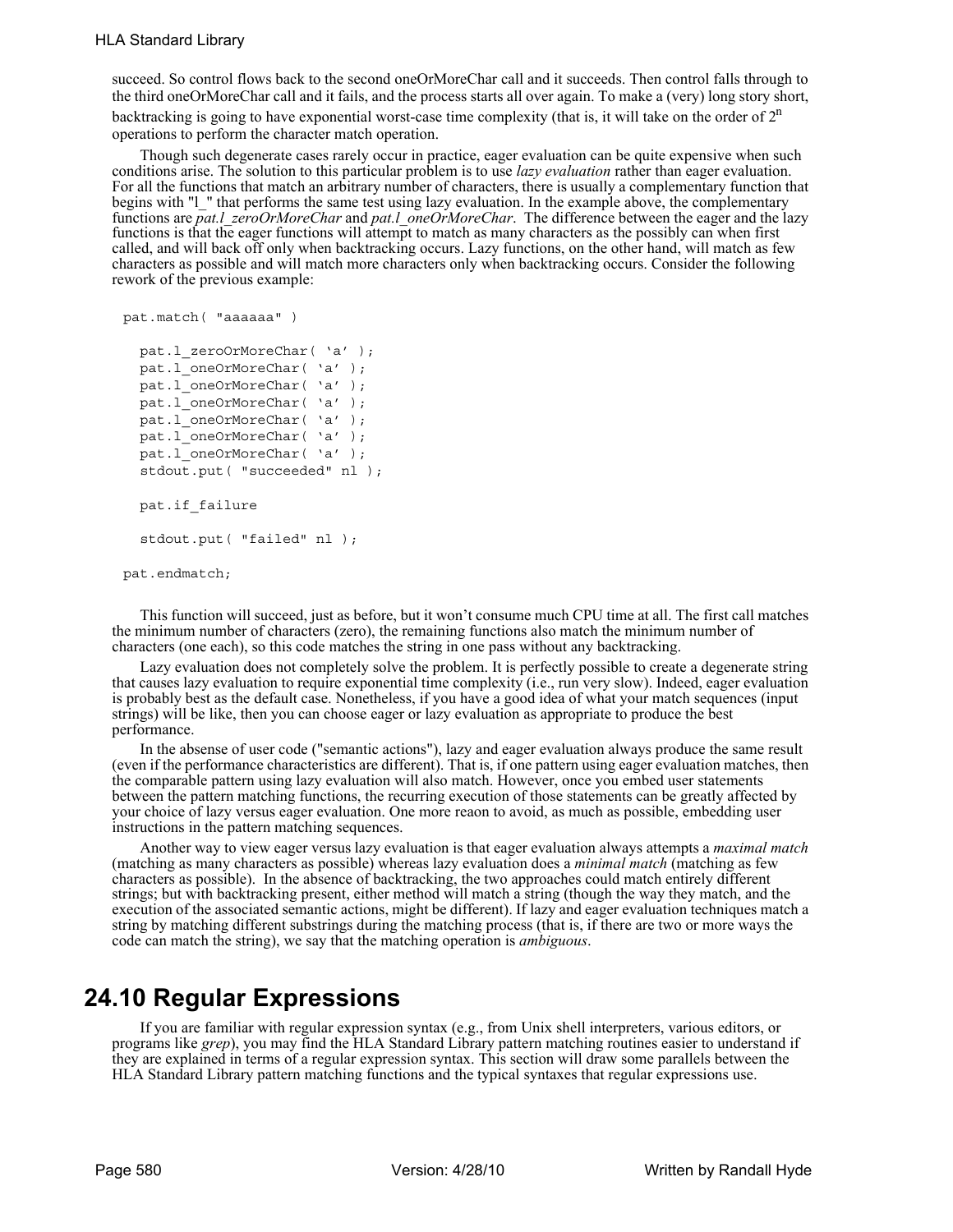#### HLA Standard Library Reference

In a simple regular expression language, there are two types of characters: *metasymbols* and *alphabetic characters*. Metasymbols have special meaning to the regular expression language and typically include symbols such as '\*', '+', '?', '.', '(', ')', and '|'. Alphabetic characters are symbols from a predefined alphabet (an alphabet is simply a set of characters, it isn't necessarily the characters 'a'..'z' from the English alphabet). In most computer systems, the alphabetic is the set of ASCII or UNICODE (UTF-8) characters, sans the metasymbols. For the HLA Standard Library, the alphabet is the set of all 7-bit ASCII characters except the NUL character (ASCII code 0).

In a typical regular expression language (e.g., *grep's* regular expression language), the metasymbols are typically:

. ? \* +  $|$  ( )  $|$   $|$   $\uparrow$   $\searrow$  '"

The alphabet is the set of all other characters in the system's native character set (e.g., 7-bit ASCII characters). In the event you want to specify one of the metasymbols (which are valid ASCII characters) as standard characters in the alphabet rather than as metasymbols, you can *escape* the meaning of the symbol by prefacing it with a '\' character. For example, the character sequence '\\*' represents a single asterisk character,  $\sqrt{\frac{1}{2}}$  represents a single left parenthesis character, and '\\' represents a single backslash character. When a character has an escape prefix on it, it is treated as any other character in the alphabet.

We can define a regular expression with the following rules:

If *a* is any single character from the alphabet (or an escaped character), then *a* is a regular expression and it matches the single character  $a^1$ .

If *a* is any single character from the alphabet, then *'a'* is a regular expression and it matches the single character *a*. In many regular expression languages, *a* can actually be a metacharacter (other than ') and quoting the character also escapes it.

If *b* is sequence of zero or more characters from the alphabet, then *"b"* is a regular expression and it matches the string *b*.

The '.' metasymbol represents any character in the character set and is a regular expression. Note the difference between '.' and

*a* from the previous rule. The *a* represents any single character from the character set whereas '.' is the actual period character. The regular expression *a* matches only the character represented by *a*, the regular expression represented by '.' will match any character in the alphabet.

If  $r$  is a regular expression and s is a regular expression, then the concatentation of  $r+s$  is also a regular expression and it matches the sequence of characters matched by *r* immediately followed by the sequence of characters matched by *s*. In regular expression terms, this is generally written as *rs*. Note that we may apply this rule recursively to generate strings of any length to match. For example, the string "hello" can be generated as follows:

 $regex = rs$  (by definition)

 $rs = rss$  (by substituting rs, a regular expression for r)

 $rss = rsss$  (by substituting rs for r).

 $rsss = rssss$  (by substituting rs for r).

rssss = hello (by substituting 'h' for r, and 'ello' for each of the regular subexpressions ssss, respectively).

If *r* is a regular expression, then *r?* is also a regular expression and it represents zero or one occurrences of *r* (that is, it optionally matches *r*).

If r is a regular expression, then  $r^*$  is a regular expression and it matches zero or more concatenated occurrences of *r*. Note that *r* can be any regular expression, not just a single character. For example, the regular expression '.\*" matches zero or more characters from the alphabet whereas 't\*' only matches zero or more 't' characters.

If *r* is a regular expression, then *r+* is also a regular expression and matches one or more instances of the regular expression *r*. This is actually a shorthand notation for *rr\** (that is, one instance of *r* followed by zero or more instances of *r*).

If *r* and *s* are regular expressions, then *r|s* is also a regular expression and it will match exactly one occurrence of *r* or *s* (alternation).

1. Technically speaking, regular expressions generate strings rather than recognize strings. However, from the theory of computation we can easily show that generation and recognition are equivalent operations, so as this document discusses pattern matching we'll use the term "recognize" or "match" when discussing the behavior of a regular expression.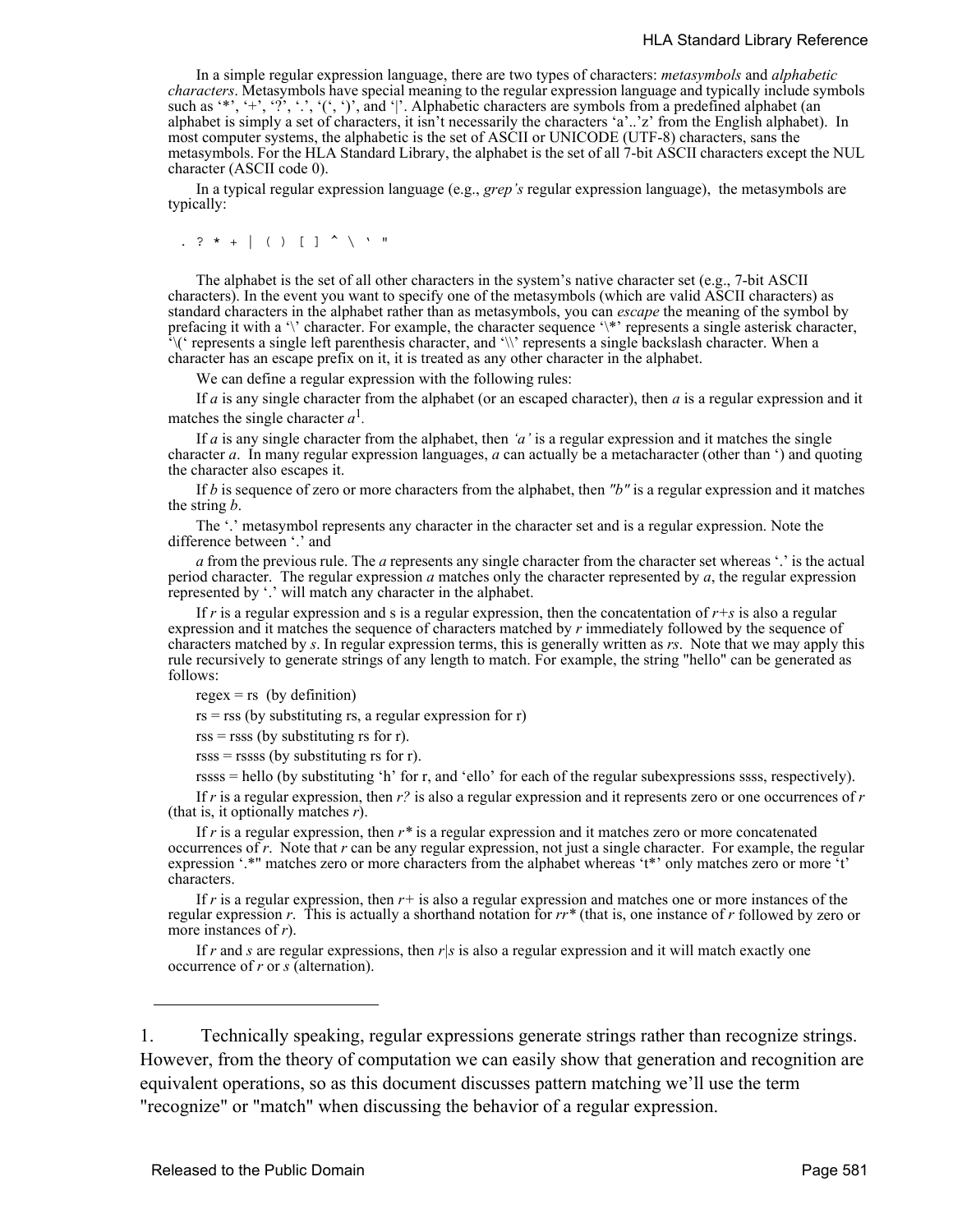If  $r$  is a regular expression, then  $(r)$  is also a regular expression and it matches the same strings that  $r$ matches. As for arithmetic expressions, parenthesis are normally used to override precedence and group expessions.

[ *charset* ] is a regular expression and matches exactly one character from the specified character set. Character sets have the following definition:

A single character *a*, from the alphabet, is a legal character set and the character set *[a]* matches this single character.

A character set of the form

*[a-b],* where *a* and *b* are both characters in the alphabet with *a's* ordinal value being less than or equal to *b's* ordinal value, is a character set and will match a single character whose value is between *a's* and *b's* ordinal values (inclusive).

If *[c]* and *[d]* are valid character set formulations from items (1) and (2) above, then *[cd]* is a valid character set and matches any character in the union of the two sets *c* and *d*. For example,  $[a-zA-Z]$  is the union of  $[a-z]$ and [A-Z] and represents the set of all (ASCII/English) alphabetic characters.

If *[c]* is a valid character set, then *[^c]* is also a valid character set and represents the complement of the character set *c*. For example, [^a-zA-Z] represents the set of all non-alphabetic characters (in the ASCII character set, anyway). Note that the "<sup> $\bar{\wedge}$ " symbol must appear immediately after the "[" and this is the only place that the</sup> "<sup>^"</sup> symbol has special meaning.

These few rules are (more than) sufficient to define all regular expressions. Sometimes, however, it is convenient to define a few extra rules to make it easy to specify some complex patterns. In some regular expression languages, for example, an expression of the form *r:[n],* where *r* is a regular expression and *n* is an integer value, will match exactly *n* occurrences of the regular expression *r*. A regular expression of the form *r*: [n,m], where *r* is some regular expression and *n* and *m* are integer values with  $n \le m$  will match between *n* and *m* occurrences of the regular expression *r*.

Here are some common regular expressions and the strings they match:

 $[a-zA-Z$   $][a-zA-Z$  0-9]\* HLA identifier [0-9]+ Unsigned integer constant  $[0-9] ([0-9]^{*} [0-9])$ ? HLA unsigned integer  $(\ + | -)?$  [0-9]  $+$  Signed integer constant [\+ -]? [0-9]+ (\.[0-9]\*)? ([eE] (\+ | -)? [0-9]+)?Real constant if HLA reserved word "if"

Though it would certainly be possible to write some HLA macro that processes regular expressions using the standard syntax given above (for *grep*-like regular expressions), most pattern-matching operations in the HLA Standard Library pattern matching module are accomplished using function calls. This is a bit more typing (and a bit more text to read), but the result is easier to read and understand than a cryptic regular expression, particularly if the regular expression is complex. Of course, the other main difference is that HLA's syntax allows the incorporation of semantic actions (user code to execute on a match), something that traditional regular expression languages do not provide.

It should go without saying, given the number of functions present in the HLA Standard Library pattern matching module, that the stdlib provides a rich set of functions that allow you to process any type of regular expression that you can express using a *grep*-like notation. Let's cover the conversion of *grep*-like regular expressions to HLA Standard Library pattern matching code.

If *a* represents a single character (either a character literal constant or a character variable in HLA), then *pat.oneChar(a);* will succeed if the character at the cursor position matches *a*, it will fail otherwise. Note that other than ' and ", HLA does not have any metacharacters. You either supply a character variable or a character constant as the *pat.oneChar* operand.

If *b* represents a string of characters (either a string variable or an HLA literal or manifest string constant) then *pat.matchStr( b );* will succeed if the character sequence at the cursor matches the character string *b*. It fails otherwise.

The HLA stdlib pattern matching module provides several ways to match an arbitrary character. The standard way is with the *pat.skip(n)* function, where n is an unsigned integer. This function succeeds if there are at least *n* characters left in the match sequence string starting at the cursor position. It fails if there are fewer than *n* charcters left in the string. To match a single arbitrary character, you would simply supply the value one as the function's argument: *pat.skip(1);* You could also take the complete of the empty set (which is the entire character set) and pass that to the pat.oneCset function: *pat.oneCset( -{} );* Note, however, that the pat.skip function call is more efficient.

Concatentation of two regular expressions is handled by making sequential function calls to the corresponding functions that implement the sub-regular expressions. For example, if function *pat.RRRRR* implements regular expression *r* and funciton *pat.SSSSS* implements regular expression *s*, then the following statements implement the regular expression *rs*: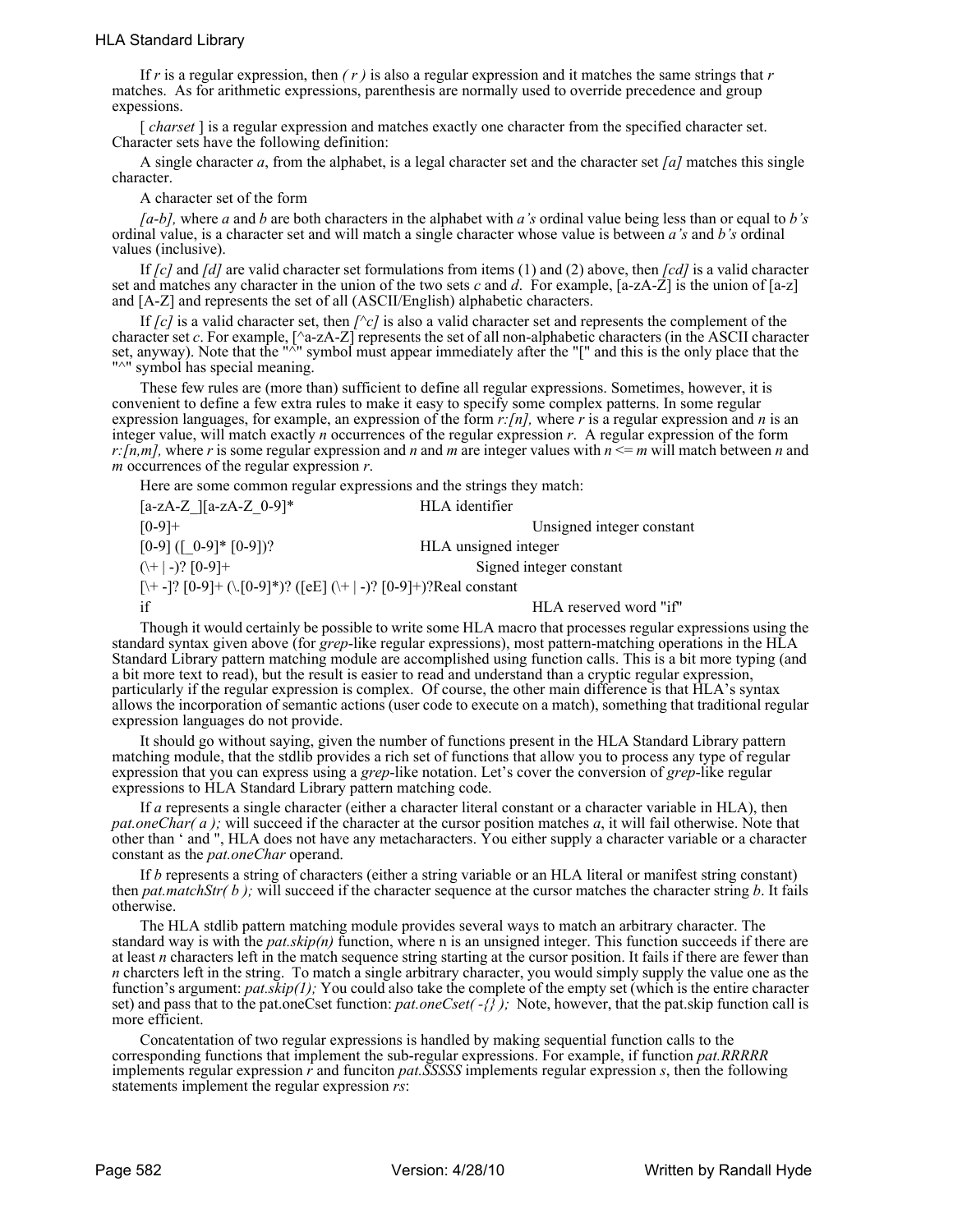```
pat.RRRRR( … );
pat.SSSSS( … );
```
Note that you do not have to build string matches up from individual character matches. Just use the pat.matchStr function when matching a sequence of (known) characters.

To match zero or more occurrences of a generic regular expression *r*, the HLA stdlib pattern matching module provides the *pat.zeroOrMorePat…pat.endZeroOrMorePat* statement. You place the statement(s) that implement the regular expression *r* in the body of the *pat.zeroOrMorePat…pat.endZeroOrMorePat* statement and the pattern matching code will attempt to match zero or more occurrences (note that such regular expressions always succeed, as matching zero occurrences is legal).

The HLA stdlib pattern matching module also provides several special case functions that will match zero or more occurrences of:

Any single character (case sensitive or case insensitive)

Any character from a character set

Any white space character

Using these special functions is far more efficient than using the

*pat.zeroOrMorePat…pat.endZeroOrMorePat* statement, so you should call these functions if appropriate. For example, to match zero or more alphabetic characters, you'd probably want to use the built-in *pat.zeroOrMoreCset* function thusly:

pat.zeroOrMoreCset( {'a'..'z', 'A'..'Z'} );

To match one or more occurrences of a generic regular expression *r*, the HLA stdlib pattern matching module provides the *pat.oneOrMorePat…pat.endOneOrMorePat* statement. You place the statement(s) that implement the regular expression *r* in the body of the *pat.oneOrMorePat…pat.endOneOrMorePat* statement and the pattern matching code will attempt to match one or more occurrences. The statement fails if there is not at least one occurrence of the regular expression

The HLA stdlib pattern matching module also provides several special case functions that will match one or more occurrences of:

Any single character (case sensitive or case insensitive)

Any character from a character set

Any white space character

Using these special functions is far more efficient than using the

*pat.oneOrMorePat…pat.endOneOrMorePat* statement, so you should call these functions if appropriate. For example, to match an integer value consisting of one or more decimal digits, you'd probably want to use the built-in *pat.oneOrMorePat*function thusly:

```
pat.oneOrMoreCset( {'0'..'9'} );
```
Alternation is handled by the HLA stdlib pattern matching *pat.alternate* statement. For simple regular expressions where the alternation occurs at the outermost level (that is, having the lowest precedence in the regular expression) you can simply use the *pat.alternate* statement within the outermost *pat.match..pat.endmatch* statement. For more complex regular expressions, when the alternation appears inside parenthetical expressions, your best bet is to use the *pat.onePat..pat.alternate..pat.endOnePat* statement to achieve the alternation. the earlier (black|blue)(berry|bird) regular expression example comes to mind here:

```
pat.match( someString );
```

```
pat.onePat;
      pat.matchStr( "black" );
   pat.alternate
      pat.matchStr( "blue" );
pat.endOnePat;
pat.oneChar( ' ' );
pat.onePat;
```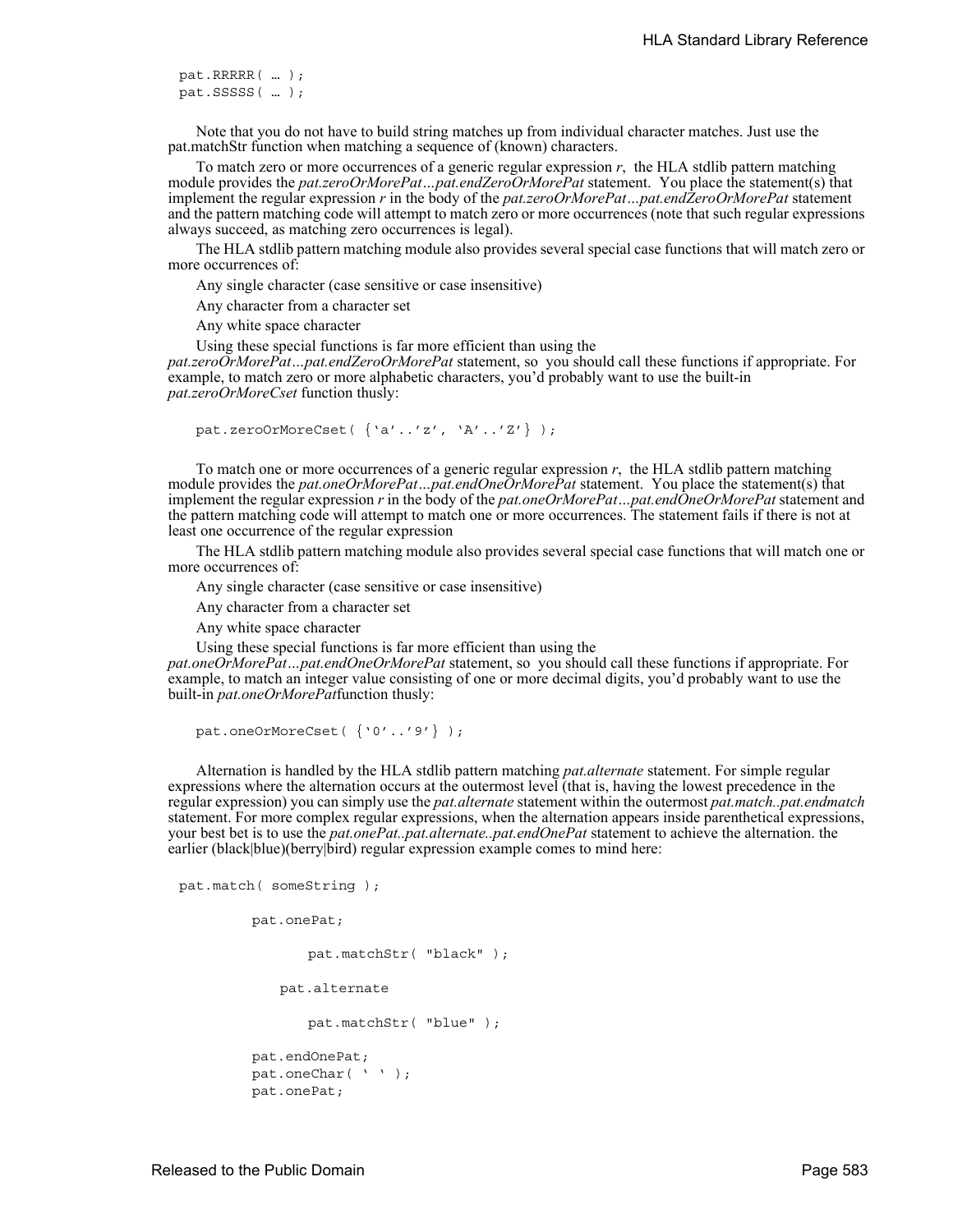```
pat.matchStr( "berry" );
            pat.alternate
                pat.matchStr( "bird" );
         pat.endOnePat;
         stdout.put( "matched" nl );
   pat.if_failure
  stdout.put( "Failed to match" nl );
pat.endmatch;
```
Parenthetical regular expressions are handled by the *pat.onePat..pat.endOnePat* statement in HLA's pattern matching module. The statements inside this block are executed with higher precedence than the outside code. Consider the following regular expression that matches "blackbird", "bluebird", or "canary":

```
canary | (black|blue) bird
```
Had this been written as "canary | black | blue bird" it wouldn't match the correct strings (it would match "canary", "black", or "blue bird"). Parentheses adjust the precedence of the expression ( "|" normally has the lowest precedence of all the regular expression operators, concatenation has very high precedence) to give us the expression we want. To implement the correct regular expression in HLA code, we use the *pat.onePat* and *pat.endOnePat* as our parentheses around the subexpressions:

```
pat.match( someString );
     pat.matchStr( "canary" );
  pat.alternate
     pat.onePat
            pat.matchStr( "black" );
        pat.alternate
            pat.matchStr( "blue" );
     pat.endOnePat;
     pat.matchStr( "bird" );
```
The HLA language provides character sets as a built-in data type, so if you want to match a character set you simply call one of the *pat.\*Cset* function and pass a character set as the function's argument. If you want to match against the complement of a character set, you can take the complement by using the set negation  $(·)$ operator, e.g.,

```
// Match non-alpha chars
pat.zeroOrMoreCset( -{'a'..'z', 'A'..'Z'} );
```
See the function reference for a complete description of all the HLA pattern matching functions.

pat.endmatch;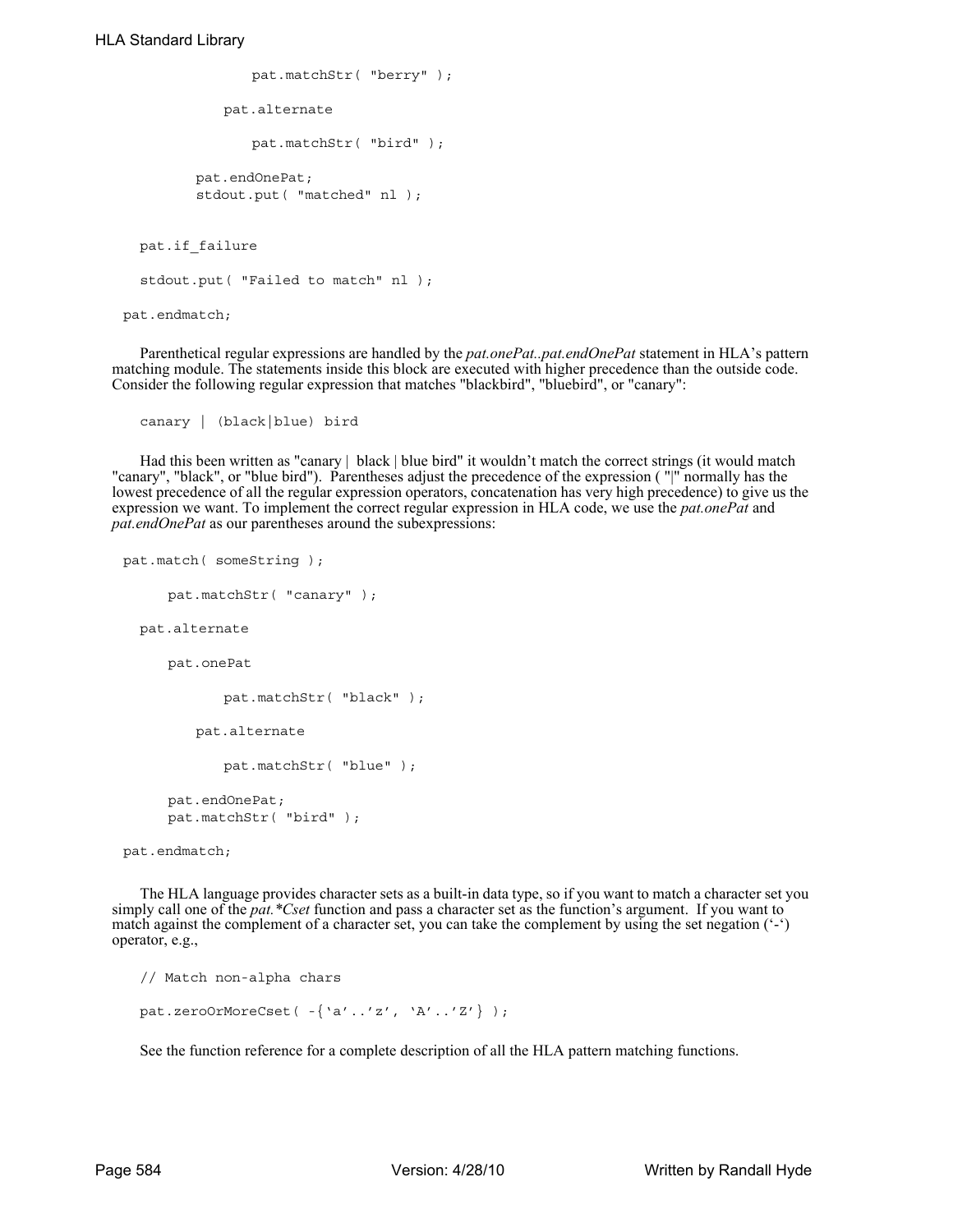## **24.11 Pattern Matching Statements**

 The HLA Standard Library pattern matching module basically breaks up the pattern matching operations into two different categories: statements and functions. Statements are always implemented as macros, functions might be macros or HLA procedures. This section will describe the statements, the next section will describe all the pattern matching functions.

### **pat.match and pat.endmatch Syntax**

The HLA *pat.match* and *pat.endmatch* macros provide the basic tools for pattern matching. These macro statement allow one of the following two syntaxes:

```
// Match syntax #1:
pat.match( StringValue );
  << Sequence of match functions>>
  << Code to execute on a successful match >>
    pat.if_failure
  << Code to execute if the match fails >>
```
pat.endmatch;

StringValue is either an HLA string variable or a string constant.

```
// Match syntax #2:
pat.match( StartOfStr, EndOfStr );
  << Sequence of match functions>>
  << Code to execute on a successful match >>
    pat.if_failure
  << Code to execute if the match fails >>
```
pat.endmatch;

The *StartOfStr* and *EndOfStr* parameters (in syntax #2) must be dword pointers to characters. *StartOfStr* points at the first character of a sequence of characters to match against. *EndOfStr* must point at the first byte *beyond* the last character in the sequence to consider.

The *pat.match* statement, along with many of the matching functions, pushes data onto the stack that may not be cleaned up until execution of the *pat.endmatch* statement. Therefore, you must never jump into a *pat.match..pat.endmatch* block. Likewise, unless you are prepared to clean up the stack yourself, you should not jump out of a *pat.match..pat.endmatch* block<sup>2</sup>.

During a normal match operation, the *pat.match* block executes the sequence of string matching functions. If all the functions in the list execute and successfully match their portion of the string, control falls through to the statements after the match sequence. This code should do whatever is necessary if the pattern matches.

On the other hand, if a failure occurs and the pattern matching routines cannot match the specified string, then control transfers to the *pat.if\_failure* section and the associated statements execute. Like an IF..THEN..ELSE statement, the program automatically jumps over the *pat.if\_failure* section if the "successful match" statements execute.

Consider the following example that matches a string containing a single HLA identifier:

pat.match( StrToTest );

<sup>2.</sup> If an exception occurs, the exception handling code will clean up the stack, so exceptions are a legitimate way to prematurely leave a pat.match..pat.endmatch block.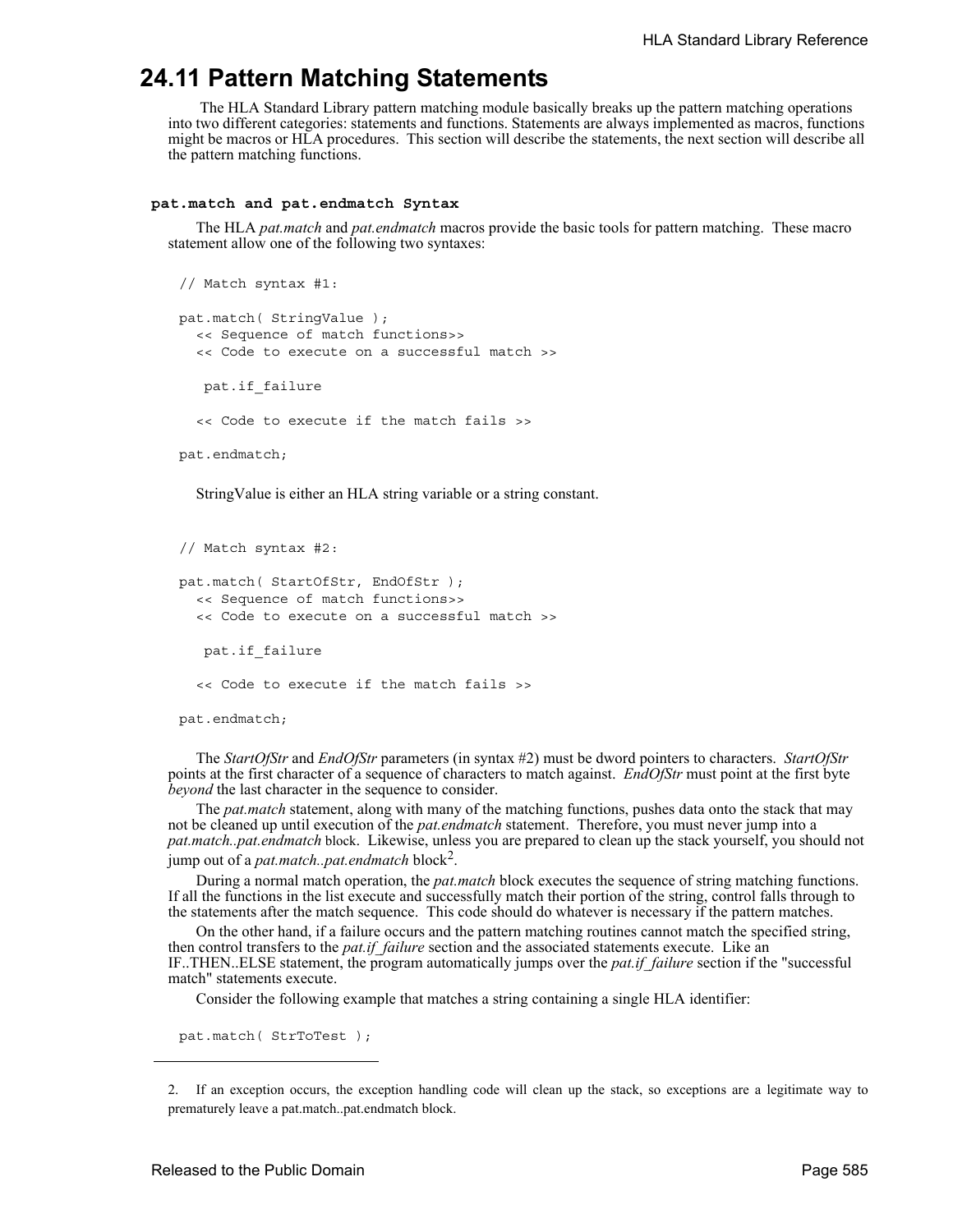```
 pat.oneCset( { 'a'..'z', 'A'..'Z', '_'} );
  pat.zeroOrMoreCset( { 'a'..'z', 'A'..'Z', '0'..'9', '_'});
  pat.EOS;
  stdout.put( "The string is a valid HLA identifier" nl );
 pat.if_failure
  stdout.put( "The string is not a valid HLA id" nl );
```
pat.endmatch;

The *pat.oneCset* function matches a single character in *StrToTest* that is a member of the character set appearing in the parameter list. This call requires that the first character of *StrToTest* be an alphabetic character or an underscore.

After *pat.oneCset* matches a character, the pattern matching routines advance a *cursor* into *StrToTest* so that it points just beyond the character matched by *pat.oneCset*. Indeed, all pattern matching routines operate in this manner, they maintain a cursor (in ESI) that points beyond the characters just matched. So had *StrToTest* contained the string "Hello", ESI would be pointing at the "e" in "Hello" immediately after the execution of the *pat.oneCset* pattern matching routine.

The HLA pattern matching routines also return EBX pointing at the first character matched by the routine. In the current example being considered, EBX would be returned pointing at the "H" in "Hello" by the *pat.oneCset* routine.

The *pat.zeroOrMoreCset* routine continues where *pat.oneCset* leaves off. It matches zero or more characters (starting at the location pointed at by ESI). In this particular example, *pat.zeroOrMoreCset* matches zero or more alphanumeric and underscore characters, hence the code will match "ello" in "Hello".

The *pat.EOS* macro matches the end of the string, just to make sure there aren't any other illegal (nonalphanumeric) characters in the string. Note that *pat.zeroOrMoreCset* stops upon encountering the first non-alphanumeric character. The remainder of the pattern (EOS, in this case) must verify that *pat.zeroOrMoreCset* didn't stop on an illegal character.

Had the *StrToTest* variable contained the string "Hello", then the pattern would successfully match the string and the program would print "The string is a valid HLA identifier" and continue execution after the *pat.endmatch* statement.

Because of the way HLA pattern matching routines implement backtracking, each matching routine may leave data on the stack when it successfully returns. This information is necessary to implement backtracking. Although the *pat.endmatch* code cleans up the stack upon exit, it is important to realize that stack is not static. In particular, you cannot push data on the stack before one pattern matching routine and expect to pop it off the stack when that matching routine returns. Instead, you'll pop the data that the matching routine left on the stack (which will probably crash the system if backtracking occurs). It is okay to manipulate the stack in the code section following all the matching functions (or in the failure section), but you must leave the stack intact between calls to pattern matching routines<sup>3</sup>.

## **24.12 Alternation**

pat.EOS;

Another way to handle failure is with the *pat.alternate* macro. A *pat.match..pat.endmatch* macro invocation may optionally contain one or more pat.alternate sections before the (required) *pat.if\_failure* section. The *pat.alternate* sections "intercept" failures from the previous section(s) and allow an attempt to rematch the string with a different pattern (somewhat like the ELSEIF clause of an IF..THEN..ELSEIF..ELSE..THEN statement). The following example demonstrates how you could use this:

```
pat.match( StrToTest );
pat.oneCset( \{ 'a'..'z', 'A'..'Z', '-''\} );
 pat.zeroOrMoreCset( { 'a'..'z', 'A'..'Z', '0'..'9', '_'});
```
routine (or since pat.match) or the pattern matching routines will malfunction.

```
3. Note that it is okay to push data onto the stack, do some calculations, and then pop that data off the stack between calls
to the pattern matching routines. However, you must ensure that the stack is unchanged since the last pattern matching
```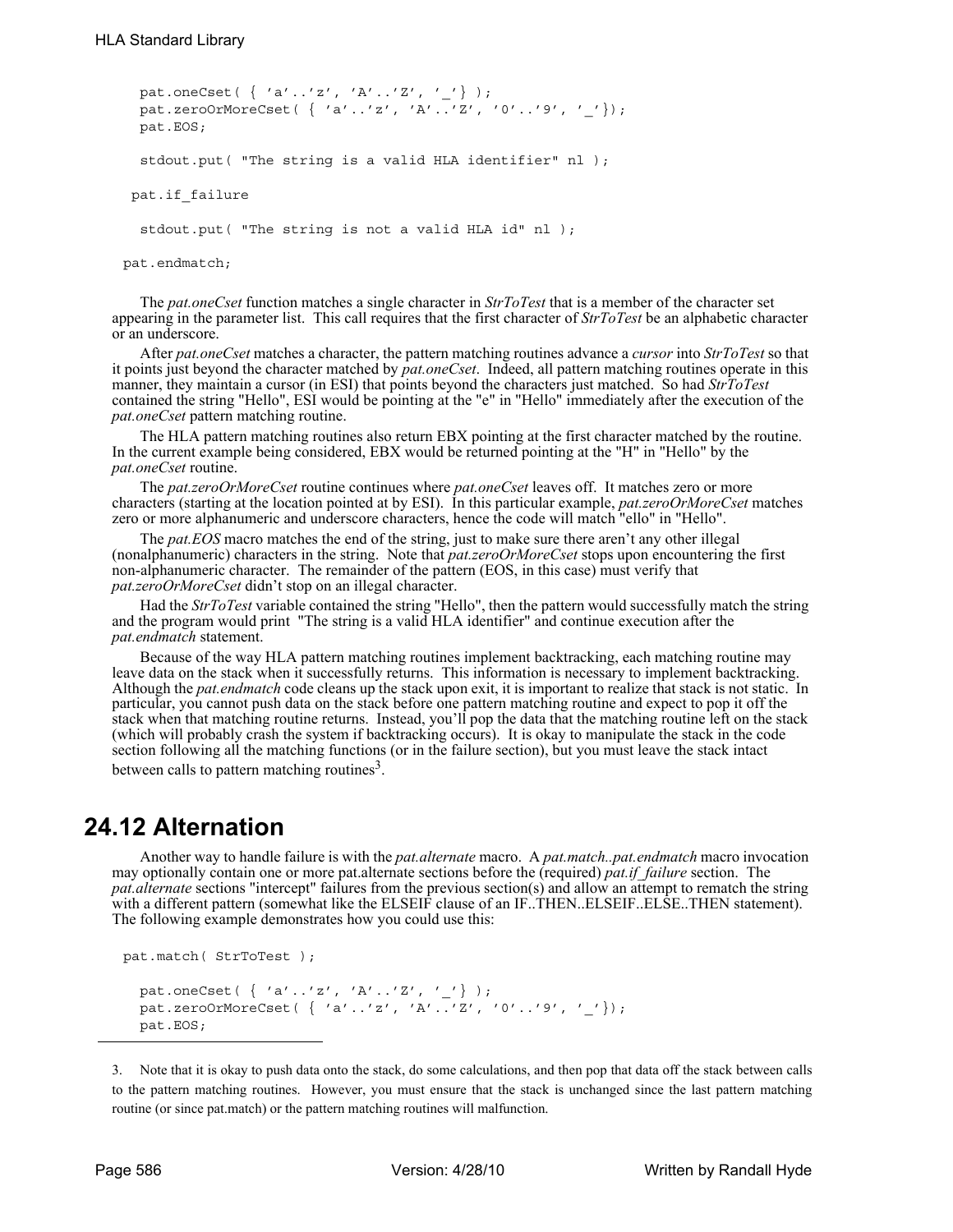```
 stdout.put( "The string is a valid HLA identifier" nl );
  pat.alternate
  pat.oneOrMoreCset( {'0'..'9', ''} );
  pat.EOS;
  stdout.puta
  ( 
      "The string is a valid HLA unsigned integer constant" nl 
  );
  pat.if_failure
  stdout.put
  ( 
     "The string is not a valid HLA id or integer constant" nl 
  );
pat.endmatch;
```
In this example, if the pattern fails to match an HLA identifier, the pattern matching code attempts to see if it matches an integer constant (in the *pat.alternate* section). If this fails as well, then the whole pattern fails to match.

## **24.13 Pattern Matching Macros**

The HLA patterns library implements several of the pattern matching routines as keyword macros within the pat.match macro. These include *pat.EOS*, *pat.position, pat.atPos, pat.skip, pat.getPos, pat.fail, pat.fence, pat.zeroOrOnePat, pat.zeroOrMorePat,* and *pat.oneOrMorePat*. The following sections describe each of these functions.

## **pat.EOS**

```
 pat.match
 << pattern matching statements >>
pat.EOS;
 // Note that it doesn't make sense to have any more pattern
 // matching statements here because they would never match
 // anything.
 pat.endMatch;
```
The *pat.EOS* macro matches the end of the string. It succeeds if the current "cursor" value (ESI) is pointing at the end of the string to match. It fails otherwise. This macro is great for forcing a string match to consume an entire string. Specifically, by placing a pat.EOS macro invocation at the end of a sequence of pattern matching function calls, you cause the current pattern match to succeed only if the pattern matches the entire string.

```
 pat.position( n )
```

```
 pat.match
 << pattern matching statements >>
pat.position( 5 );// Set cursor position to 5, succeed if
                         // match string is at least 5 chars long.
 << pattern matching statements >>
 pat.endMatch;
```
This function repositions the cursor to character *n* in the string that *pat.match* is processing. This function fails if repositioning the cursor would move it outside the bounds of the string. Note that the index of the first character in the string is zero. The macro is great when you need to match a subpattern that begins at some fixed character position within the string.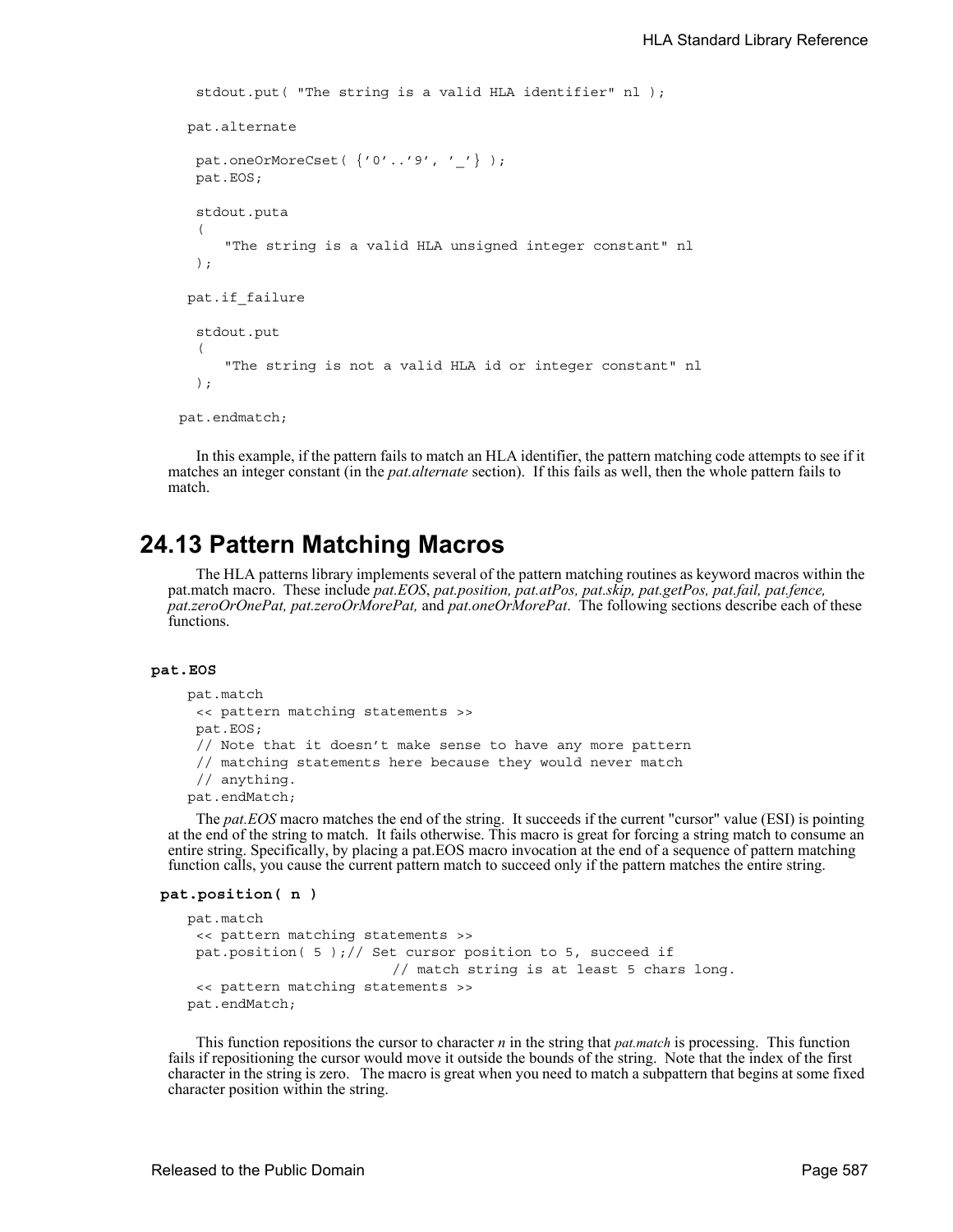## HLA Standard Library

```
 pat.atPos( n )
    pat.match
    << pattern matching statements >>
    pat.atPos( 5 );// Succeeds if above matches five characters. 
    << pattern matching statements >>
    pat.endMatch;
```
This function succeeds if the cursor is currently at position *n* in the string that pat.match is processing. It fails otherwise. This statement is useful when you need to verify that a recursive pattern doesn't exceed some bound in the string.

### **pat.skip( n )**

```
 pat.match
 << pattern matching statements >>
 pat.skip( 5 );// Succeeds at least five chars left in
                  // match string and advances cursor by
                  // five positions. 
 << pattern matching statements >>
 pat.endMatch;
```
This function advances the cursor *n* positions from its current location. This function succeeds if the new cursor position is within the bounds of the string; it fails otherwise. This function is comparable to matching a specific number of characters in the string. However, this function is much faster than *pat.arb* or one of the character set matching functions.

#### **pat.getPos( var dest:dword )**

```
 pat.match
 << pattern matching statements >>
 pat.getPos(i);// Succeeds and puts current cursor position
                     // into 'i' variable. 
 << pattern matching statements >>
 pat.endMatch;
```
This function places the current cursor position in the specified destination operand. This function always succeeds. It does not affect the cursor position. This function stores zero into the *dest* variable if the cursor is at the beginning of the string.

## **pat.fail**

```
 pat.match
 << pattern matching statements >>
 pat.onePat
       << pattern matching statements >>
    pat.alternate
        << pattern matching statements >>
       pat.fail;//Always fails if we get to this point.
 pat.endOnePat; 
 << pattern matching statements >>
    pat.alternate
 << pattern matching statements >>
 pat.endMatch;
```
This forces an immediate failure, backtracking if necessary. This macro is useful for handling exceptional conditions that shouldn't match. That is, if you've matched to some point in the string and you don't want the whole pattern to succeed, executing pat.fail will force an immediate failure. Obviously, this macro invocation only makes sense if alternation is being used in the pattern.

#### **pat.fence**

```
 pat.match
 << pattern matching statements >>
```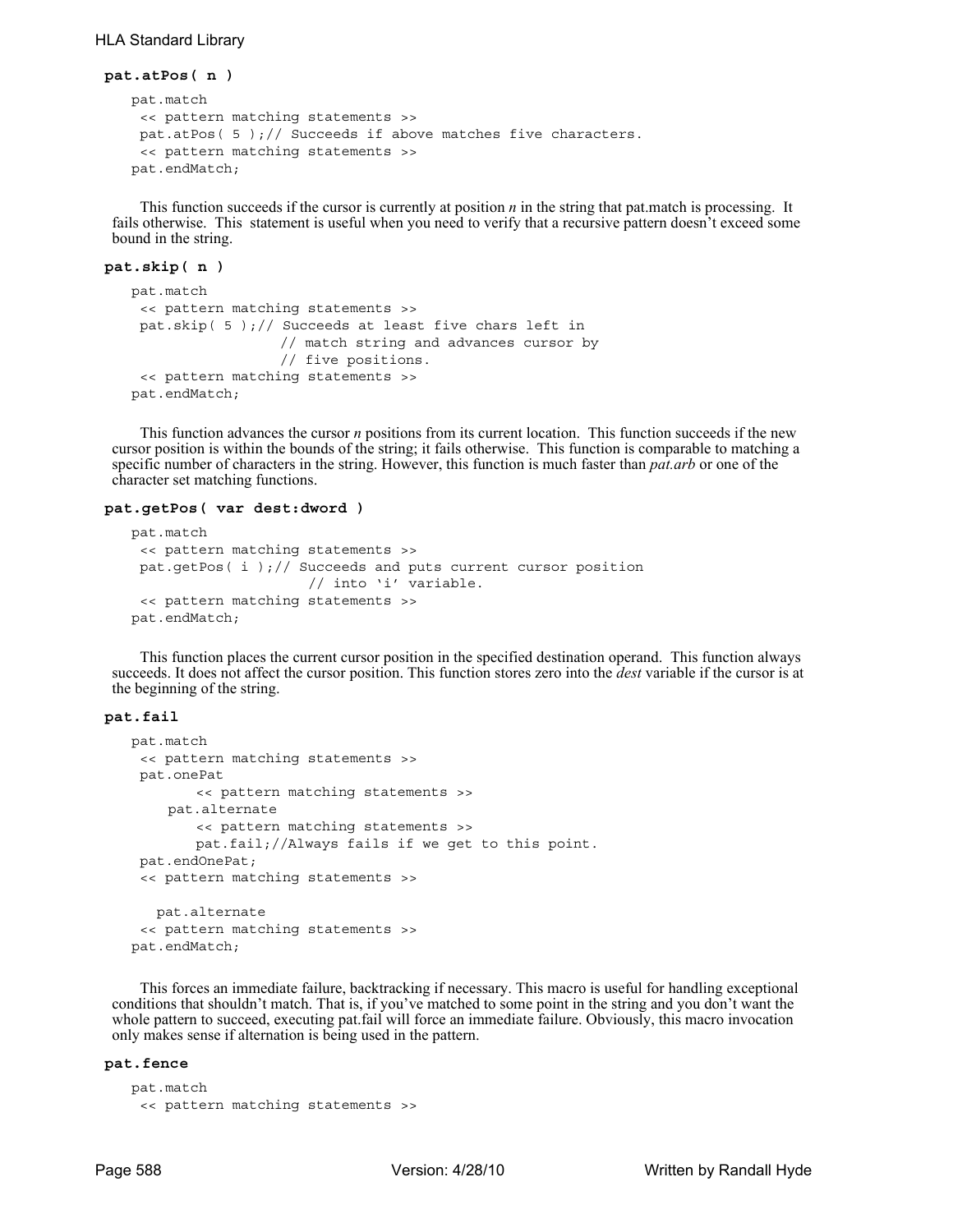```
pat.fence;// Don't backtrack into previous statements
pat.onePat
    << pattern matching statements >>
pat.endOnePat; 
 << pattern matching statements >>
   pat.alternate
 << pattern matching statements >>
 pat.endMatch;
```
This function cleans all the backtracking information off the stack. Any pattern matching function following fence will not be able to backtrack to the routines immediately preceding fence in the current *pat.match* statement.

#### **pat.onePat;**

```
 pat.onePat;
 << pattern matching statements >>
 pat.endOnePat;
```
*<< pattern matching statements >>* are some statements that correspond to an HLA pattern sequence (it may contain pattern matching function calls, x86 code, and *pat.alternate* sections; it may not contain a *pat.if failure* section or a *pat.fence* invocation). The program evaluates the pattern. If it succeeds, control falls to the next statement following the *pat.pattern* call. If it fails, then control transfers directly to the *pat.if\_failure* section in the surrounding *pat.match* call.

This macro is primarily used to create "parenthetical patterns" as a convenience when creating complex patterns. Here's an example:

```
pat.match( SomeString );
  pat.onePat
         pat.matchStr( "Black" );
     pat.alternate
         pat.matchStr( "Blue" );
  pat.endOnePat;
  pat.onePat;
         pat.matchStr( "bird" );
     pat.alternate
         pat.matchStr( "berry" );
  pat.endOnePat;
  stdout.put
  ( 
     "It was 'blackbird', 'bluebird', 'blackberry', or 'blueberry'",
     nl 
  );
   pat.if_failure
  stdout.put ( "Failed to match the pattern" nl );
pat.endmatch;
```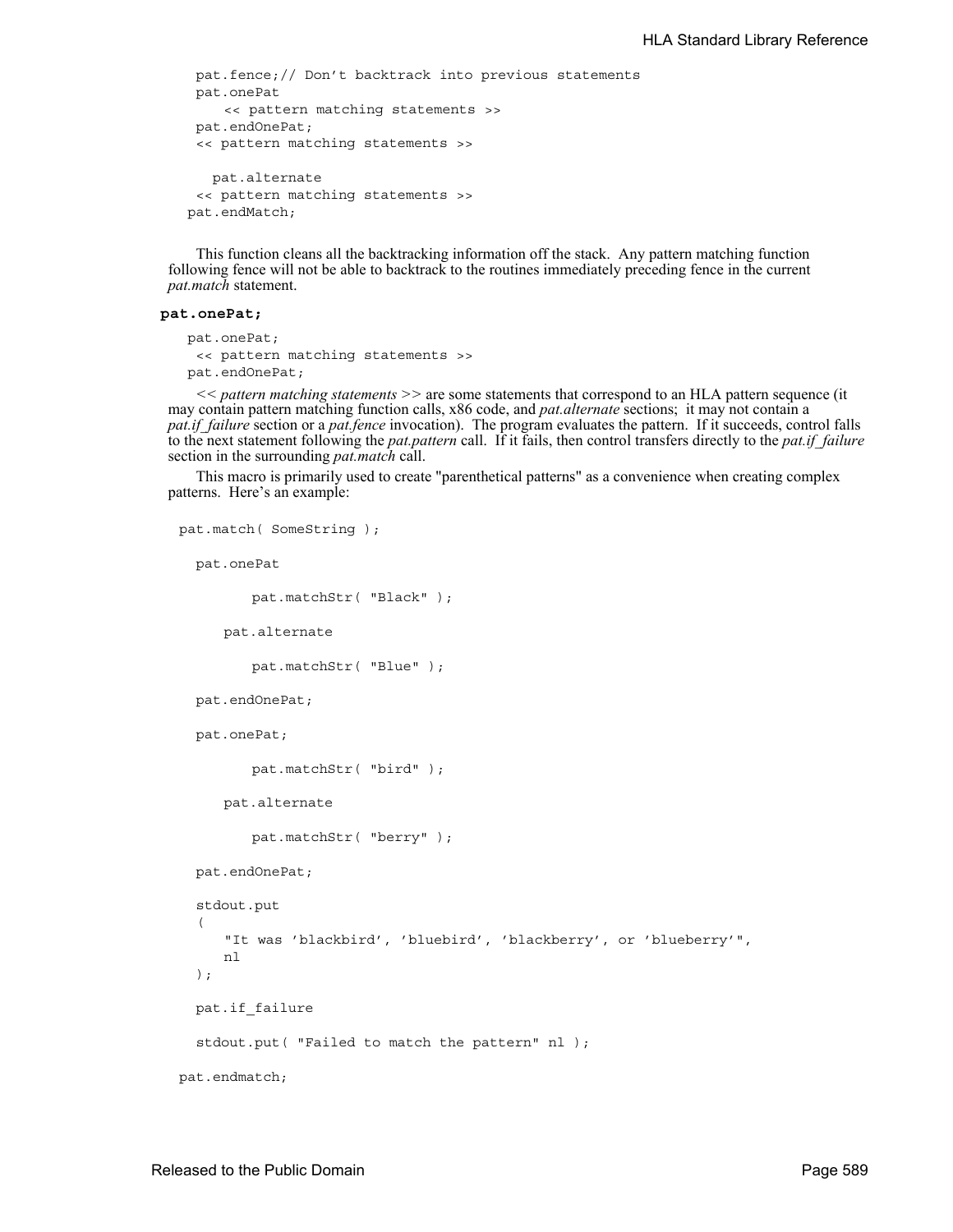Immediately after the *pat.endOnePat* statement, EBX points at the start of the text associated with the pattern match between the *pat.onePat* and *pat.endOnePat* calls. Therefore, you can call functions like *pat.extract* to extract the entire string matched by the pattern between the *pat.onePat* and *pat.endOnePat* calls. This function fully supports backtracking, even across the patterns within the parenthetical pattern expression.

#### **pat.zeroOrOnePat;**

```
 pat.zeroOrOnePat;
 << pattern matching statements >>
 pat.endZeroOrOnePat;
```
*<< pattern matching statements >>* are some statemennts that correspond to an HLA pattern sequence (it may contain pattern matching function calls, x86 code, and *pat.alternate* sections; it may not contain a *pat.if\_failure* section or a *pat.fence* invocation). This call invokes the pattern matching function zero or one times to match additional characters in the current string. This function always succeeds since it can match zero times. This function fully supports backtracking.

#### **pat.zeroOrMorePat;**

```
 pat.zeroOrMorePat;
 << pattern matching statements >>
 pat.endZeroOrMorePat
```
*Pattern* is sequence of pattern matching function calls (just like *pat.pattern* above; including allowing a *pat.alternate* section but not allowing a *pat.if\_failure* section). This call invokes the pattern matching function zero or more times to match additional characters in the current string.

#### **pat.oneOrMorePat**

```
 pat.oneOrMorePat
 << pattern matching statements >>
 pat.endOneOrMorePat
```
*<< pattern matching statements >>* are some statemennts that correspond to an HLA pattern sequence (it may contain pattern matching function calls, x86 code, and *pat.alternate* sections; it may not contain a *pat.if failure* section or a pat.fence invocation). This call invokes the pattern matching function one or more times to match additional characters in the current string. It must match at least one occurrence of the pattern in order to succeed.

# **24.14 Character Set Matching Functions**

The following sections describe each of the character set matching functions provided by the HLA patterns module. These functions take (at the minimum) a character set object. The characters in the match string (at the cursor position) are tested against the characters in the set. These functions succeed if, as appropriate for the specific function, they match characters in the parameterized character set.

You'll notice that there are no "not in character set" type functions in this set. You can easily test to see if a string does not match any characters in a given character set by using the negation of the character set.

#### **procedure pat.peekCset( cst:cset );**

```
 pat.match
 << pattern matching statements >>
 pat.peekCset(\{0' \ldots 9'\}); // Matches, but does not consume
                                   // a numeric character.
 << pattern matching statements >>
 pat.endMatch
```
Succeeds if the following character is in the specified set. Fails otherwise. This function does not affect the cursor position of the match.

#### **procedure pat.oneCset( cst:cset );**

```
 pat.match
 << pattern matching statements >>
 pat.oneCset( \{ '0' \ldots '9' \} ); // Matches and consumes a numeric char
 << pattern matching statements >>
 pat.endMatch
```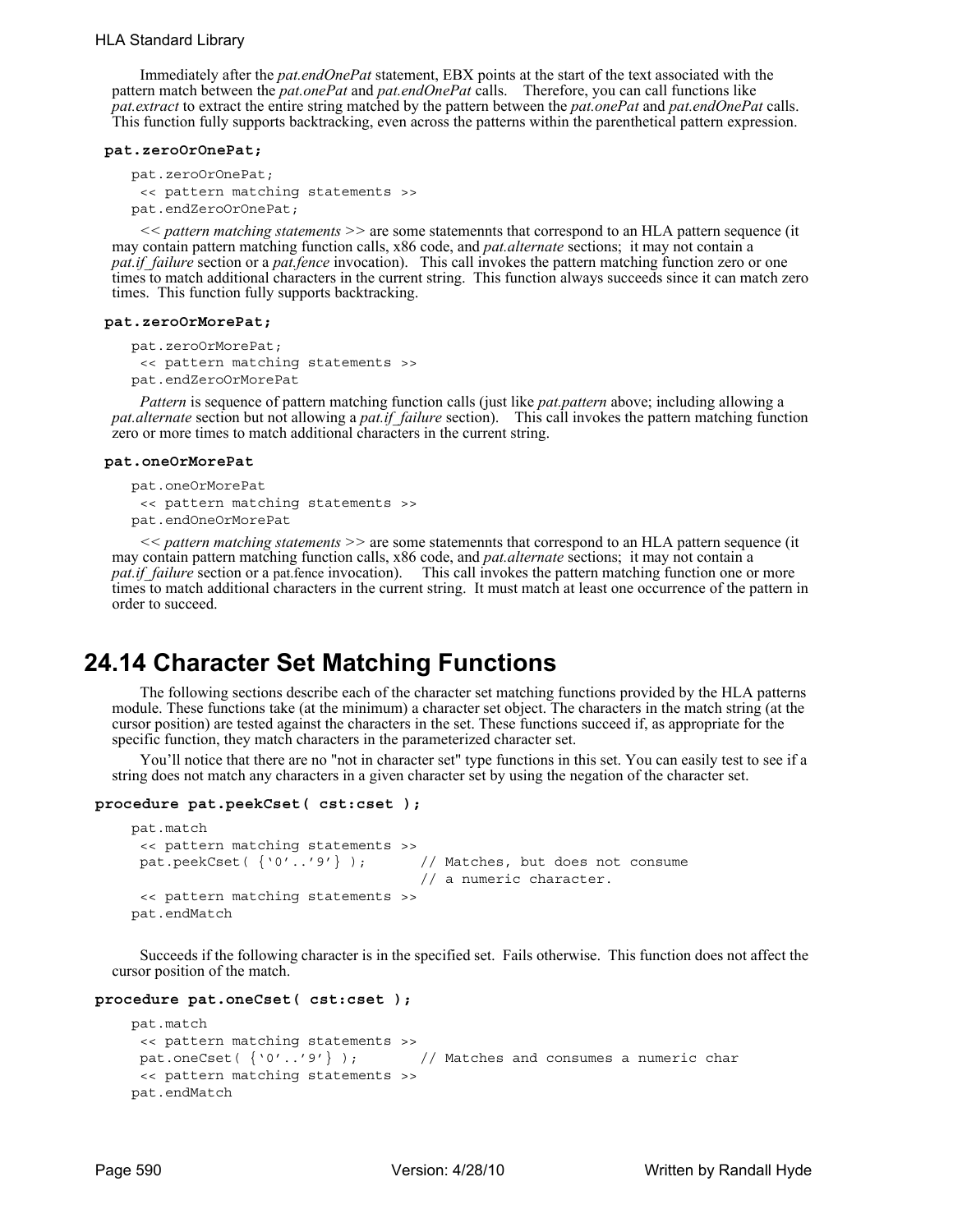Succeeds, and advances the cursor by one position, if the character at the cursor position is in *cst*. Fails otherwise. If this function fails, it does not affect the cursor position.

The following example succeeds and advances the cursor by one position if the character at the current cursor position is an alphabetic character:

```
pat.oneCset( {'a'..'z', 'A'..'Z'} );
```
The following example succeeds and advances the cursor if the current character is *not* an alphabetic character:

pat.oneCset(  $-\{a' \ldots' a', b' \ldots' a'\}$  ); // Note: "-" operator negates cset.

### **procedure pat.upToCset( cst:cset );**

```
 pat.match
 << pattern matching statements >>
pat.upToCset(\{Y0'..Y9'\}); // Match all chars up to a numeric char
 << pattern matching statements >>
 pat.endMatch;
```
Advances the cursor until it finds a character in *cst*. Fails if none of the characters following the cursor position (to the end of the string) are in *cst*. This advances the cursor position to the character found in the *cst* parameter. Therefore, the next matching function will begin with the character that was present in the set. Note that this function succeeds and skips zero characters if the cursor was pointing at a character in *cst* when this function was called.

This function is great for skipping over some arbitrary number of characters until a character in the given character set is found. If you call the *pat.extract* function immediately after this function call, you'll retrieve the characters skipped over by this function.

```
 pat.match
 << pattern matching statements >>
pat.upToCset( {'0'..'9'} ); // Match all chars up to a numeric char
pat.extract( s ); // Extract matched chars to 's' string
 << pattern matching statements >>
 pat.endMatch;
```
## **procedure pat.zeroOrOneCset( cst:cset )**

```
 pat.match
 << pattern matching statements >>
pat.zeroOrOneCset( {'0'..'9'} );
 << pattern matching statements >>
 pat.endMatch;
```
Optionally matches a single character in the string. If the following character is in the character set, this routine advances the cursor and signals success. If the following character is not in the string, this routine simply signals successh without advancing the cursor.

This function uses an "aggressive" or "eager" pattern matching algorithm. It will attempt to match the character before returning. If doing so would cause a following match routine to fail, this routine will backtrack one character and retry the following match routine. If the following match routine still fails, then this routine fails.

## **procedure pat.l\_ZeroOrOneCset( cst:cset )**

```
 pat.match
 << pattern matching statements >>
pat.1 ZeroOrOneCset( {'0'..'9'} );
```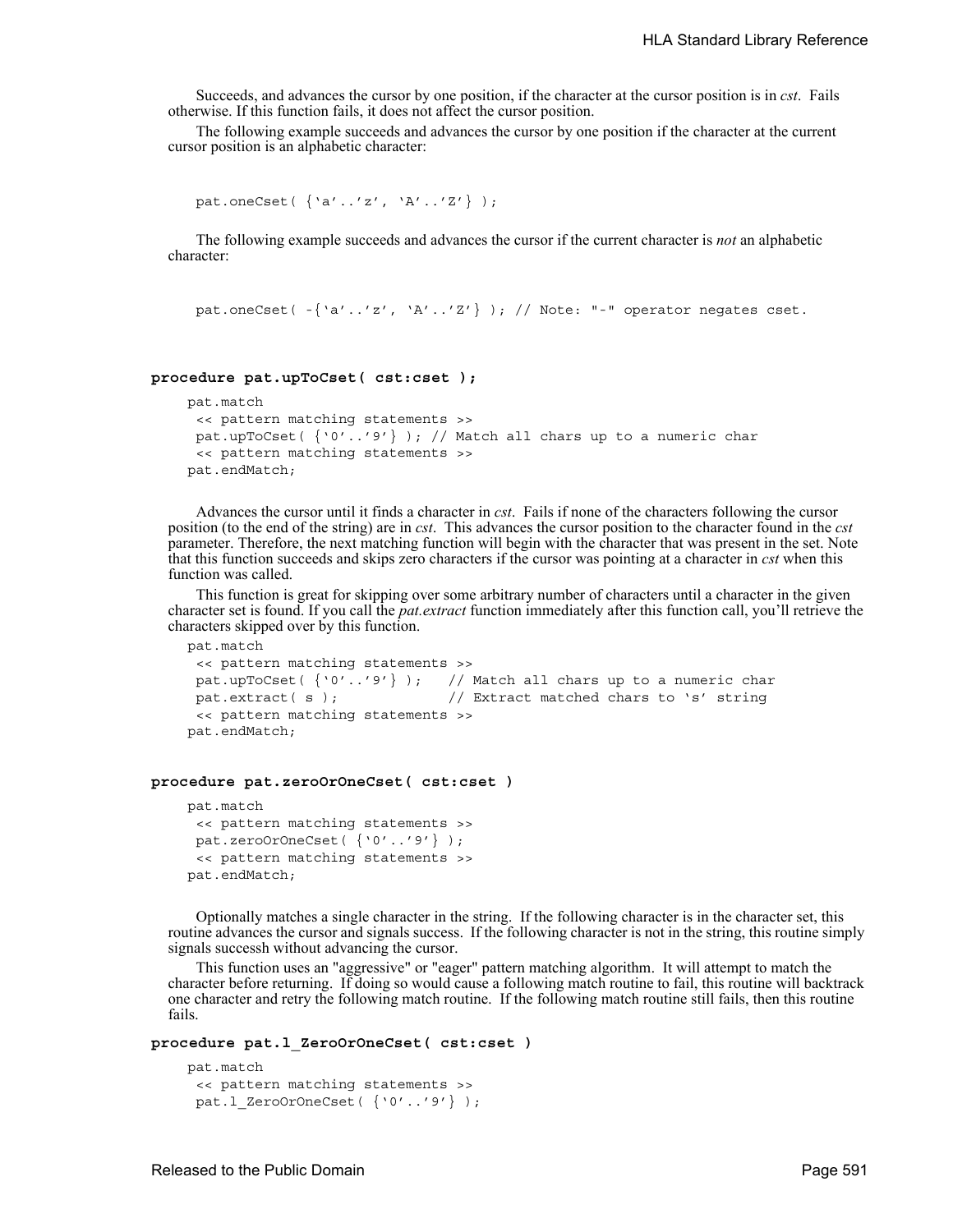```
<< pattern matching statements >>
 pat.endMatch;
```
Optionally matches a single character in the string. If the following character is in the character set, this routine advances the cursor and signals success. If the following character is not in the string, this routine simply signals success without advancing the cursor.

This function uses a "deferred" or "lazy" pattern matching algorithm. It will start by matching zero characters in the string. If doing so would cause a following match routine to fail, this routine will backtrack and match one character (if possible) and then retry the following match routine. If the following routine still fails, then this routine signals failure.

#### **procedure pat.zeroOrMoreCset( cst:cset );**

```
 pat.match
 << pattern matching statements >>
 pat.zeroOrMoreCset( {'0'..'9'} );
 << pattern matching statements >>
 pat.endMatch;
```
Matches zero or more characters in the specified character set. Because this function can match zero characters, it will always succeed. It advances the cursor beyond all the characters that it successfully matches.

This function uses an "aggressive" or "eager" pattern matching algorithm. It will attempt to match as many characters as possible in the string. If doing so would cause a following match routine to fail, this routine will backtrack one character and retry the following match routine. This continues until it backs up beyond the original cursor position (in which case this routine backtracks to previous functions) or the following match routine(s) succeed.

## **procedure pat.l\_ZeroOrMoreCset( cst:cset );**

```
 pat.match
 << pattern matching statements >>
 pat.1 ZeroOrMoreCset( {'0'..'9'} );
 << pattern matching statements >>
 pat.endMatch;
```
Matches zero or more characters in the specified character set. Because this function can match zero characters, it will always succeed. It advances the cursor beyond all the characters that it successfully matches.

This function uses a "deferred" or "lazy" pattern matching algorithm. It will attempt to match as few characters as possible in the string (i.e., zero). If doing so would cause a following match routine to fail, this routine will backtrack and advance one character and then retry the following match routine. This continues until it advances beyond the end of the string (in which case this routine backtracks to previous functions) or the following match routine(s) succeed.

#### **procedure pat.oneOrMoreCset( cst:cset );**

```
 pat.match
 << pattern matching statements >>
 pat.oneOrMoreCset( {'0'..'9'} );
 << pattern matching statements >>
 pat.endMatch;
```
Matches one or more characters in the specified character set. Immediately fails if there isn't at least one character in *cst*. It advances the cursor beyond all the characters that it successfully matches.

This function uses an "aggressive" or "eager" pattern matching algorithm. It will attempt to match as many characters as possible in the string. If doing so would cause a following match routine to fail, this routine will backtrack one character and retry the following match routine. This continues until it backs up to the original cursor position plus one (in which case this routine fails) or the following match routine(s) succeed.

#### **procedure pat.l\_OneOrMoreCset( cst:cset );**

```
 pat.match
<< pattern matching statements >>
pat.1 OneOrMoreCset( {'0'..'9'} );
 << pattern matching statements >>
```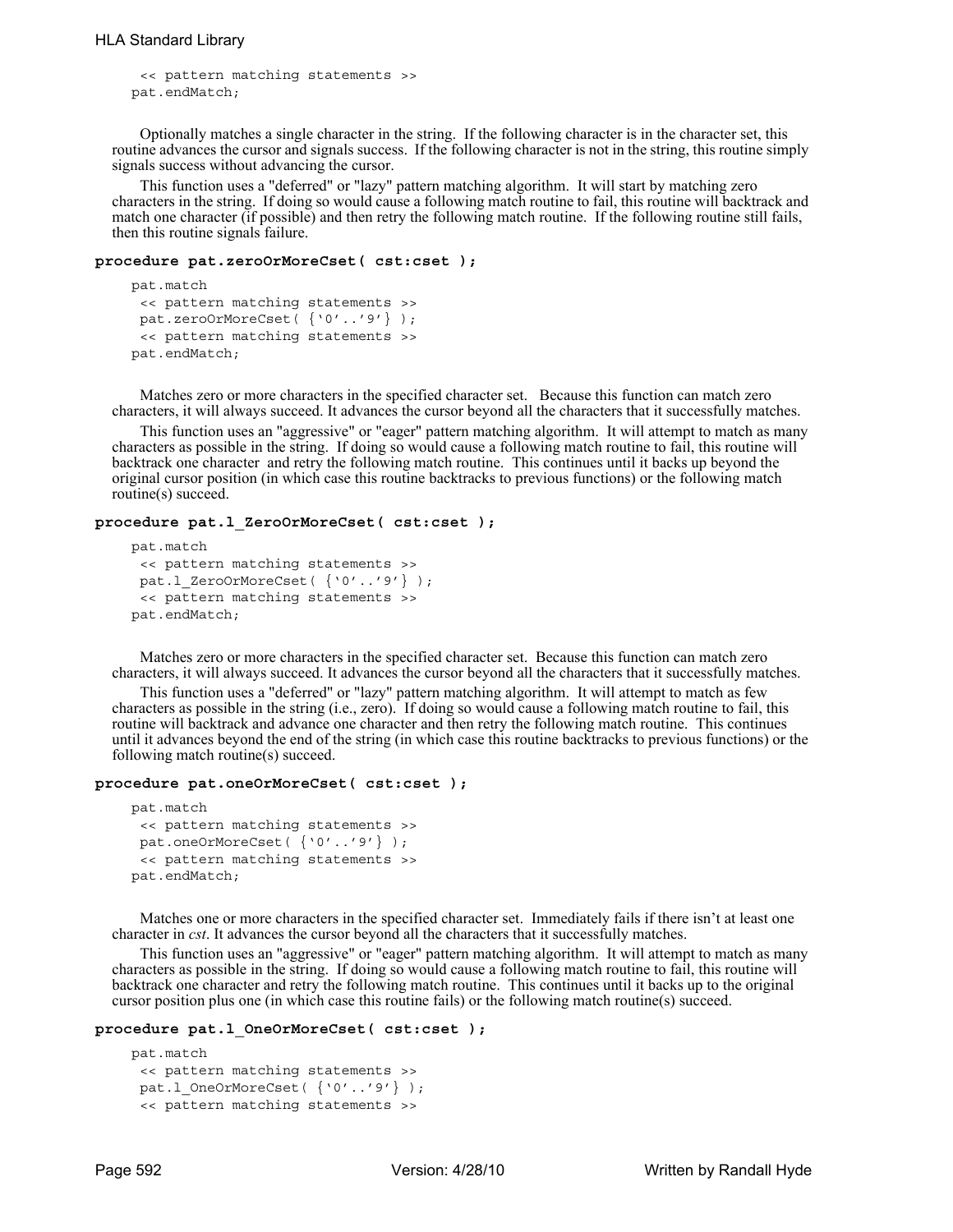pat.endMatch;

Matches one or more characters in the specified character set. Immediately fails if there isn't at least one character in *cst*. It advances the cursor beyond all the characters that it successfully matches.

This function uses a "deferred" or "lazy" pattern matching algorithm. It will attempt to match as few characters as possible in the string (i.e., one). If doing so would cause a following match routine to fail, this routine will backtrack and advance one character and then retry the following match routine. This continues until it advances beyond the end of the string (in which case this routine fails) or the following match routine(s) succeed.

#### **procedure pat.exactlyNCset( cst:cset; n:uns32 );**

```
 pat.match
 << pattern matching statements >>
pat.exactlyNCset( {'0'..'9'}, 4 );
 << pattern matching statements >>
 pat.endMatch;
```
Matches exactly *n* characters that are members of *cst*. If any of the next *n* characters in the match string are not in *cst*, this routines returns failure. This function advances the cursor by *n* positions if it succeeds.

**Note**: The character at position (*n*+1) must *not* be a member of *cst* or this routine fails.

## **procedure pat.firstNCset( cst:cset; n:uns32 );**

```
 pat.match
 << pattern matching statements >>
pat.firstNCset(\{0' \ldots 9'\}, 4);// Matches 4 numeric chars in string
 << pattern matching statements >>
 pat.endMatch;
```
Matches *n* characters that are members of *cst*. On success this function advances the cursor by *n* positions. **Note**: The character at position (*n*+1) may be a member of *cst*. Whether or not it is, this routine succeeds if the first *n* characters are members of cst.

#### **procedure pat.norLessCset( cst:cset; n:uns32 );**

```
 pat.match
 << pattern matching statements >>
pat.norLessCset( {'0'..'9'}, i ); // Matches 0..i numeric chars
 << pattern matching statements >>
 pat.endMatch;
```
This routine matches *n* or fewer characters belonging to the *cst* set. This function always succeeds as it can match zero character (which are less than *n* characters).

This function uses an "aggressive" or "eager" pattern matching algorithm. It will attempt to match as many characters as possible in the string (up to *n*). If doing so would cause a following match routine to fail, this routine will backtrack one character and retry the following match routine. This continues until it backs up to the original cursor position (in which case this routine backtracks through any previous pattern matching functions) or the following match routine(s) succeed.

#### **procedure pat.l\_NorLessCset( cst:cset; n:uns32 );**

```
 pat.match
 << pattern matching statements >>
pat.l_NorLessCset( {'0'..'9'}, i ); // Matches 0..i numeric chars
 << pattern matching statements >>
 pat.endMatch;
```
This routine matches *n* or fewer characters belonging to the *cst* set. This function always succeeds as it can match zero character (which are less than *n* characters).

This function uses a "deferred" or "lazy" pattern matching algorithm. It will attempt to match as few characters as possible in the string (i.e., zero). If doing so would cause a following match routine to fail, this routine will backtrack and advance one character and then retry the following match routine. This continues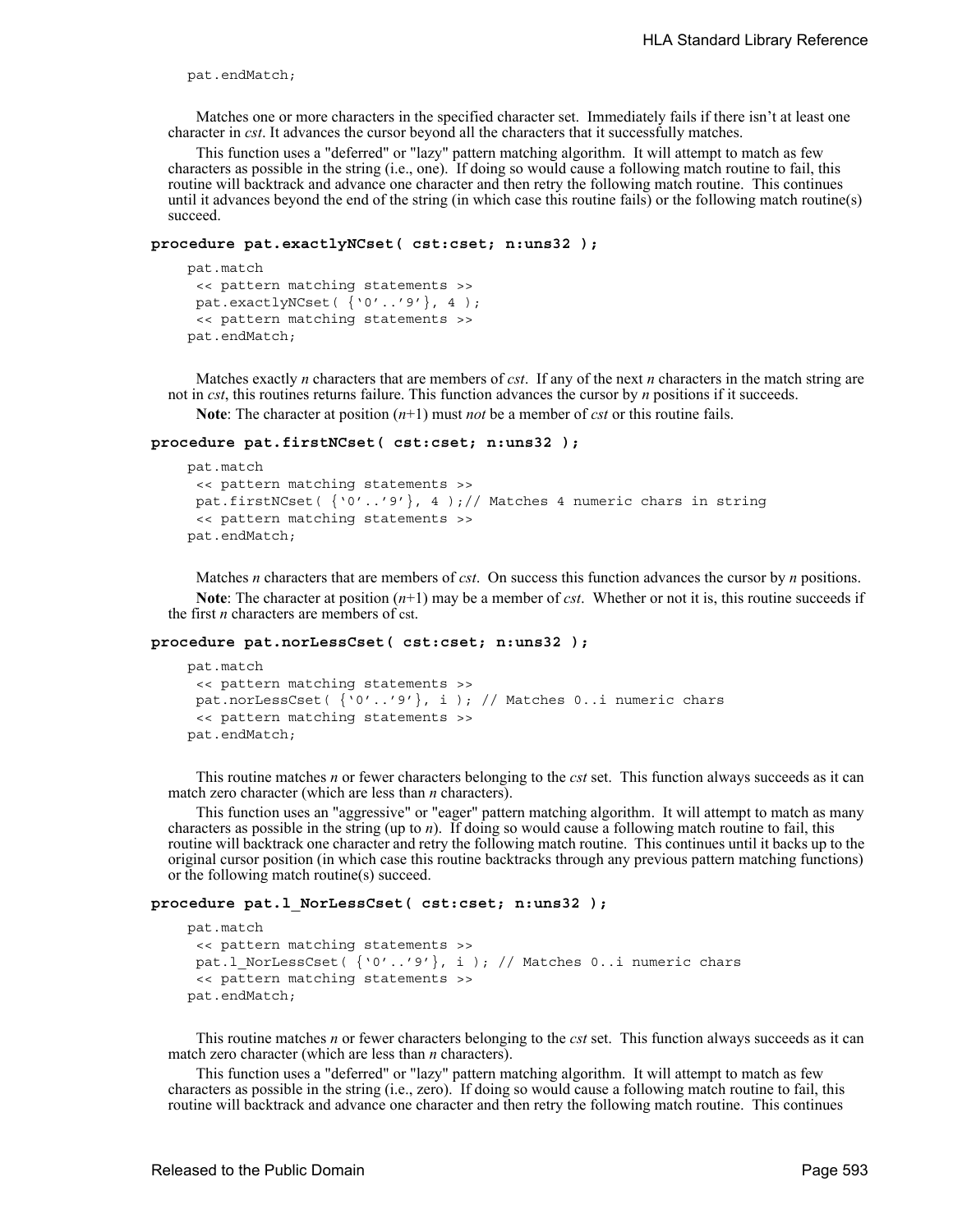until it advances beyond the end of the string (in which case this routine backtracks through any previous pattern matching functions) or the following match routine(s) succeed.

## **procedure pat.norMoreCset( cst:cset; n:uns32 );**

```
 pat.match
 << pattern matching statements >>
 pat.norMoreCset( {'0'..'9'}, i ); // Matches i..? numeric chars
 << pattern matching statements >>
 pat.endMatch;
```
This routine matches at least *n* characters belonging to the *cst* set. If fewer than *n* characters match the set, this routine returns failure. If this function succeeds, it advances the cursor beyond all the characters it matches in *cst*.

This function uses an "aggressive" or "eager" pattern matching algorithm. It will attempt to match as many characters as possible in the string. If doing so would cause a following match routine to fail, this routine will backtrack one character and retry the following match routine. This continues until it backs up to the original cursor position (in which case this routine backtracks through any previous pattern matching functions) or the following match routine(s) succeed.

#### **procedure pat.l\_NorMoreCset( cst:cset; n:uns32 );**

```
 pat.match
 << pattern matching statements >>
 pat.l NorMoreCset( {'0'..'9'}, i ); // Matches i..? numeric chars
 << pattern matching statements >>
 pat.endMatch;
```
This routine matches at least *n* characters belonging to the *cst* set. If fewer than *n* characters match the set, this routine returns failure. If this function succeeds, it advances the cursor beyond all the characters it matches in *cst*.

This function uses a "deferred" or "lazy" pattern matching algorithm. It will attempt to match as few characters as possible in the string (i.e., *n*). If doing so would cause a following match routine to fail, this routine will backtrack and advance one character and then retry the following match routine. This continues until it advances beyond the end of the string (in which case this routine backtracks through any previous pattern matching functions) or the following match routine(s) succeed.

#### **procedure pat.ntoMCset( cst:cset; n:uns32; m:uns32 );**

```
 pat.match
 << pattern matching statements >>
 pat.ntoMCset(\{0' \ldots 9'\}, i, j \}, \neq Matches i..j numeric chars
 << pattern matching statements >>
 pat.endMatch;
```
This routine matches at least *n* characters and no more than *m* characters belonging to the cst set. If fewer than *n* characters match the set, this routine returns failure. This routine does not fail if more than *m* characters belong to the set. However, it only matches through position *m*.

This function uses an "aggressive" or "eager" pattern matching algorithm. It will attempt to match as many characters as possible in the string. If doing so would cause a following match routine to fail, this routine will backtrack one character and retry the following match routine. This continues until it backs up to the original cursor position (in which case this routine backtracks through any previous pattern matching functions) or the following match routine(s) succeed.

## **procedure pat.l\_NtoMCset( cst:cset; n:uns32; m:uns32 );**

```
 pat.match
 << pattern matching statements >>
 pat.l_NtoMCset( {'0'..'9'}, i, j ); // Matches i..j numeric chars
 << pattern matching statements >>
 pat.endMatch;
```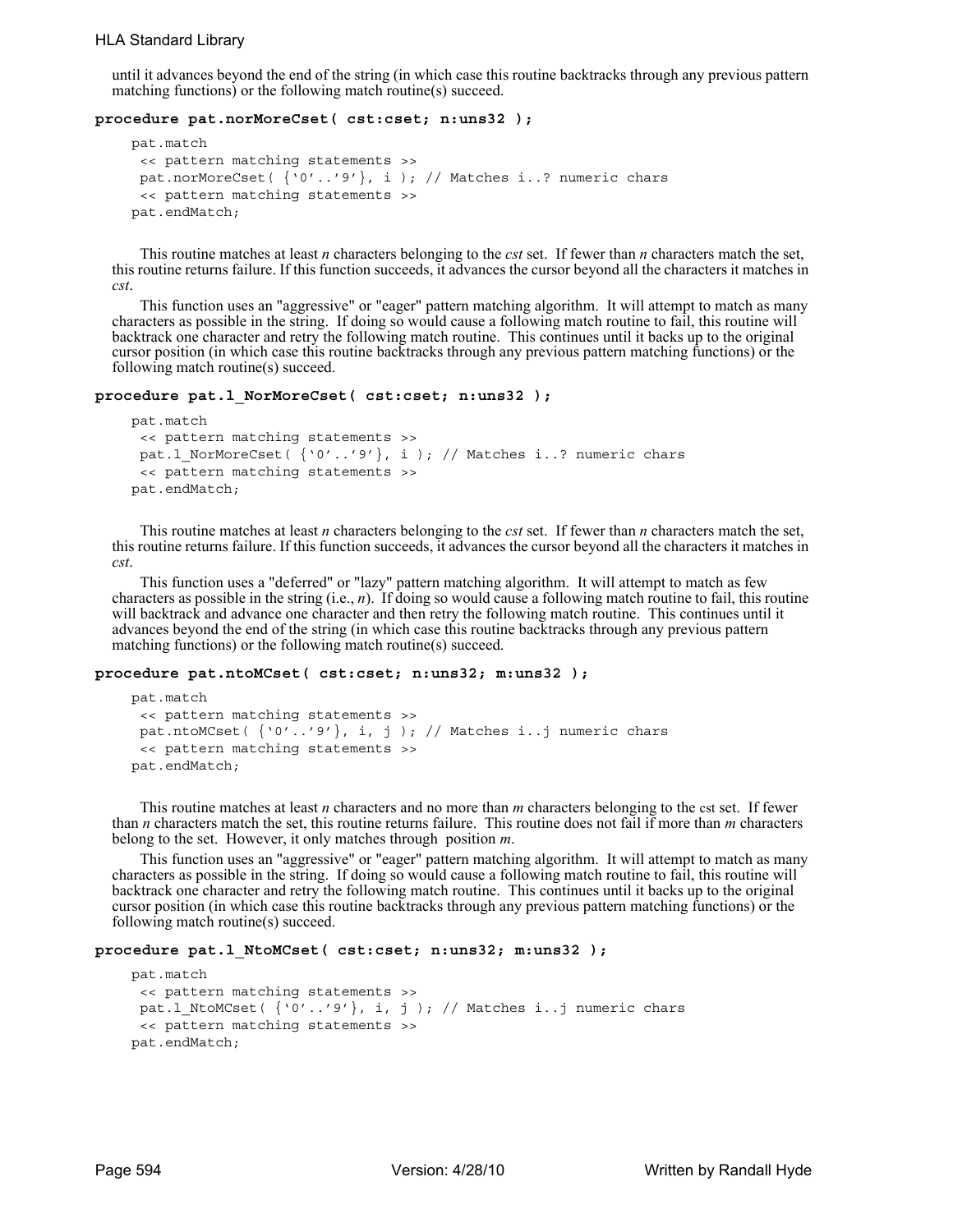This routine matches at least *n* characters and no more than *m* characters belonging to the cst set. If fewer than *n* characters match the set, this routine returns failure. This routine does not fail if more than *m* characters belong to the set. However, it only matches through position *m*.

This function uses a "deferred" or "lazy" pattern matching algorithm. It will attempt to match as few characters as possible in the string (i.e., n). If doing so would cause a following match routine to fail, this routine will backtrack and advance one character and then retry the following match routine. This continues until it advances beyond position m (in which case this routine backtracks through any previous pattern matching functions) or the following match routine(s) succeed.

#### **procedure pat.exactlyNtoMCset( cst:cset; n:uns32; m:uns32 );**

```
 pat.match
 << pattern matching statements >>
 pat.exactlyNtoMCset( {'0'..'9'}, i, j ); // Matches i..j numeric chars
 << pattern matching statements >>
 pat.endMatch;
```
This routine matches at least *n* characters and no more than *m* characters belonging to the *cst* set. If fewer than *n* characters match the set, this routine returns failure. This routine fails if more than *m* characters belong to the set.

This function uses an "aggressive" or "eager" pattern matching algorithm. It will attempt to match as many characters as possible in the string. If doing so would cause a following match routine to fail, this routine will backtrack one character and retry the following match routine. This continues until it backs up to the original cursor position (in which case this routine backtracks through any previous pattern matching functions) or the following match routine(s) succeed.

```
procedure pat.l_ExactlyNtoMCset( cst:cset; n:uns32; m:uns32 );
```

```
 pat.match
 << pattern matching statements >>
pat.l ExactlyNtoMCset(\{ '0'...'9' \}, i, j \}; // Matches i..j
                                                   // numeric chars
<< pattern matching statements >>
 pat.endMatch;
```
This routine matches at least *n* characters and no more than m characters belonging to the cst set. If fewer than *n* characters match the set, this routine returns failure. This routine fails if more than *m* characters belong to the set.

This function uses a "deferred" or "lazy" pattern matching algorithm. It will attempt to match as few characters as possible in the string (i.e., n). If doing so would cause a following match routine to fail, this routine will backtrack and advance one character and then retry the following match routine. This continues until it advances beyond position m (in which case this routine backtracks through any previous pattern matching functions) or the following match routine(s) succeed.

## **24.15 Character Matching Functions**

The following sections describe each of the character matching functions provided by the HLA patterns module. These functions take (at the minimum) a character object. The characters in the match string (at the cursor position) are tested against the character. These functions succeed if, as appropriate for the specific function, they match the parameterized character.

You'll notice that there are no "not equal to character " type functions in this group. You can easily test to see if a string does not match any character using the character set pattern matching functions.

```
procedure pat.peekChar( c:char );
```

```
 pat.match
 << pattern matching statements >>
pat.peekChar( 'a' ); // Matches 'a' 
 << pattern matching statements >>
 pat.endMatch;
```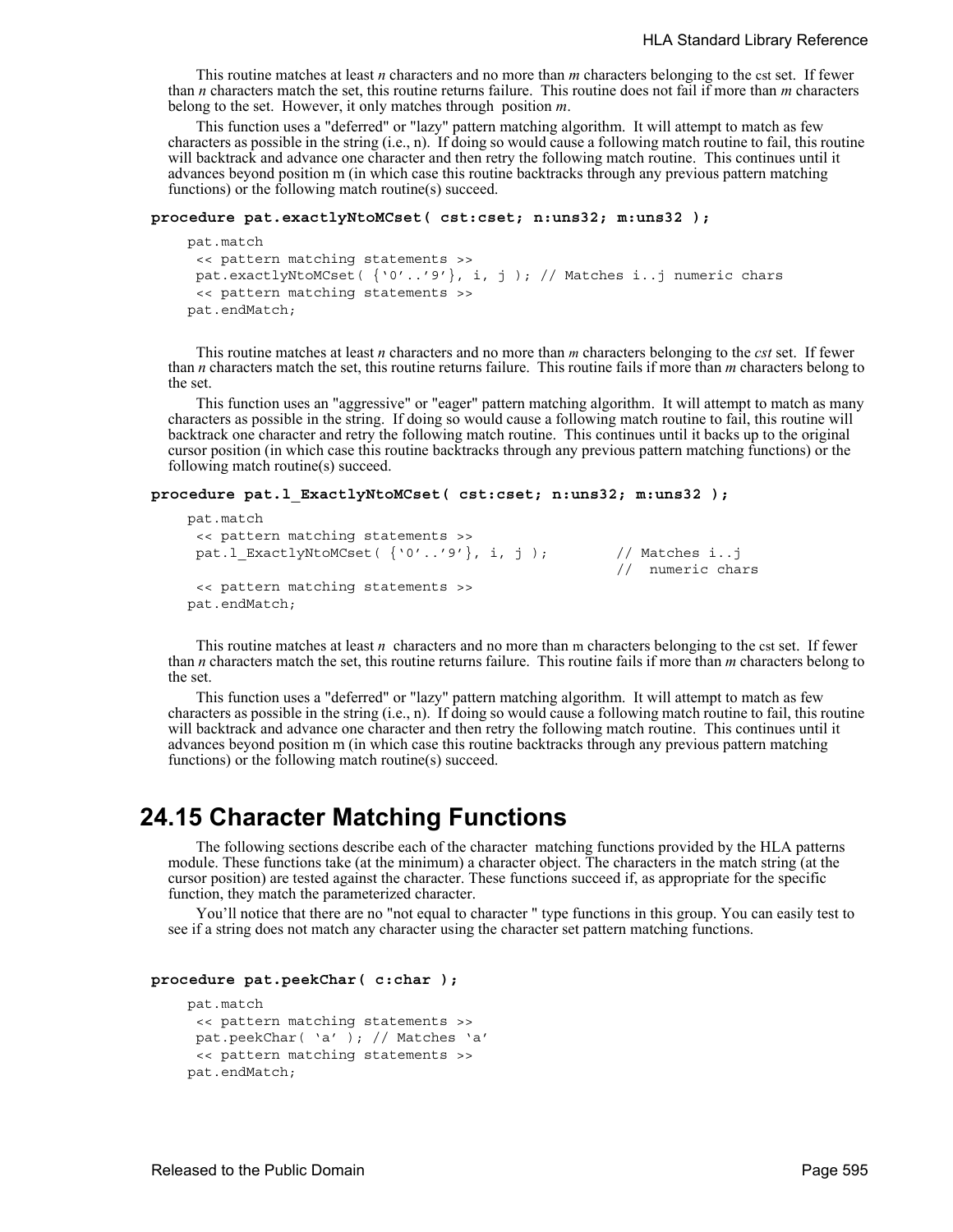## HLA Standard Library

This routine succeeds if the character pointed at by the cursor (ESI) is equal to  $c$ ; it fails otherwise. This routine does not advance the cursor if it succeeds.

#### **procedure pat.oneChar( c:char );**

```
 pat.match
 << pattern matching statements >>
 pat.oneChar( 'a' ); // Matches 'a' 
 << pattern matching statements >>
 pat.endMatch;
```
This routine succeeds if the character pointed at by the cursor (ESI) is equal to *c*; it fails otherwise. If it succeeds, this routine advances the cursor over the character it matches.

#### **procedure pat.upToChar( c:char );**

```
 pat.match
 << pattern matching statements >>
 pat.oneChar( ch ); // Matches char in ch register 
 << pattern matching statements >>
 pat.endMatch;
```
This routine matches all characters in a string from the cursor position up to the specified parameter. It fails if the specified character is not in the string. Note that this routine leaves the cursor pointing at the character specified by the parameter (i.e., it still remains to be matched). A call to pat.extract immediately after this function will create a string with all the characters up to, but not including, the character passed as the parameter.

#### **procedure pat.zeroOrOneChar( c:char );**

```
 pat.match
 << pattern matching statements >>
 pat.zeroOrOneChar( c ); // Matches char in c variable 
 << pattern matching statements >>
 pat.endMatch;
```
This routine matches zero or one occurrences of the character parameter. Because it can match zero characters, this function always succeeds. This function is great for matching an optional character in a pattern.

This function uses an "aggressive" or "eager" pattern matching algorithm. It will attempt to match one character in the string. If doing so would cause a following match routine to fail, this routine will backtrack one character and retry the following match routine.

#### **procedure pat.l\_ZeroOrOneChar( c:char );**

```
 pat.match
 << pattern matching statements >>
 pat.zeroOrOneChar( c ); // Matches char in c variable 
 << pattern matching statements >>
 pat.endMatch;
```
This routine matches zero or one occurrences of the character parameter. In other words, it lets you check for the presence of an optional character. Because this function can match zero characters, it always succeeds.

This function uses a "deferred" or "lazy" pattern matching algorithm. It will attempt to match as few characters as possible in the string (i.e., zero). If doing so would cause a following match routine to fail, this routine will backtrack and advance one character and then retry the following match routine. If that fails, then this routine fails.

#### **procedure pat.zeroOrMoreChar( c:char );**

```
 pat.match
 << pattern matching statements >>
 pat.zeroOrMoreChar( c ); // Matches char in c variable 
 << pattern matching statements >>
 pat.endMatch;
```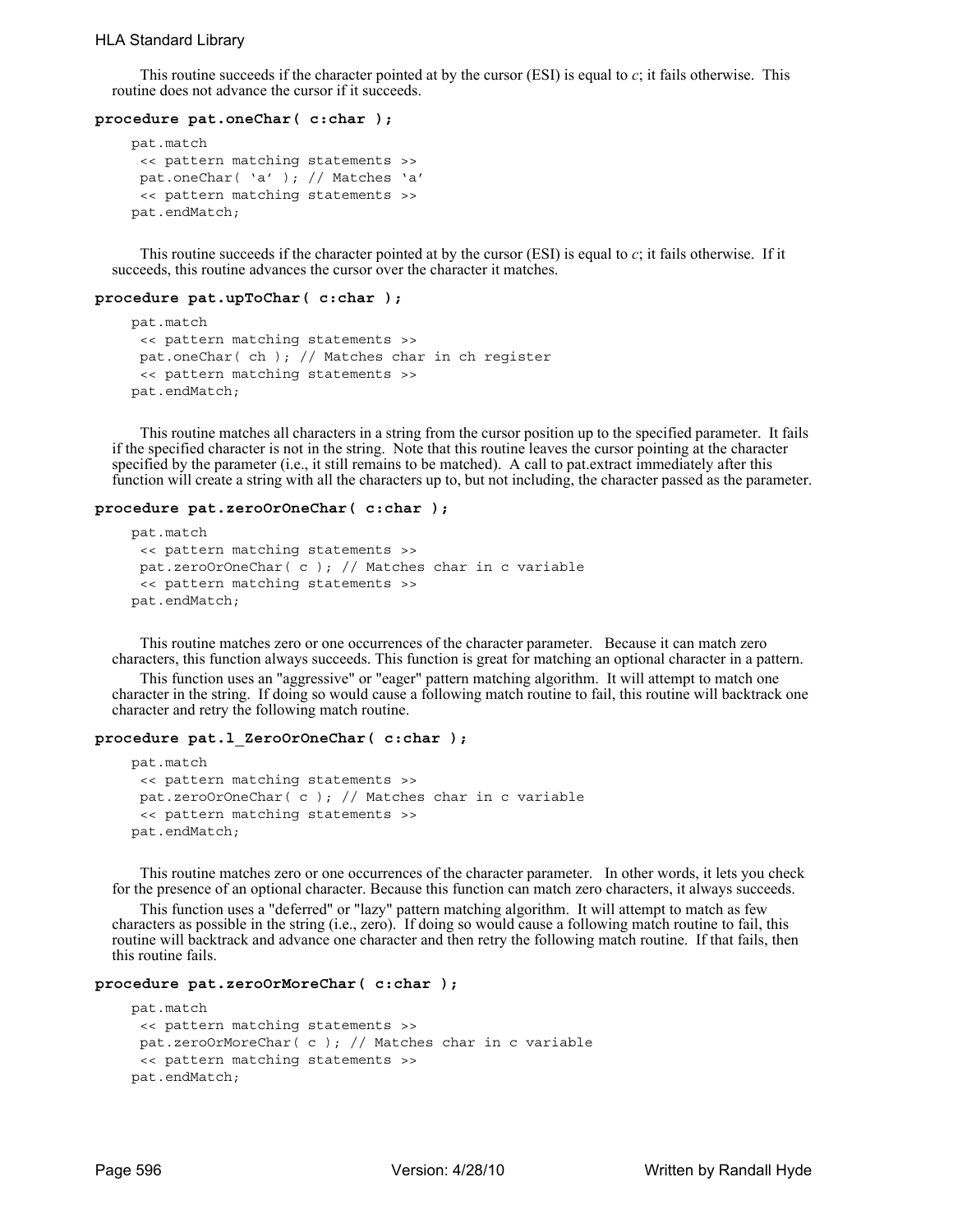This routine matches zero or more occurrences of the character parameter. It leaves the cursor pointing at the end of the string or the first character that is not equal to *c*. Because this function can match zero characters, it always succeeds.

This function uses an "aggressive" or "eager" pattern matching algorithm. It will attempt to match as many characters as possible in the string. If doing so would cause a following match routine to fail, this routine will backtrack one character and retry the following match routine. This continues until it backs up to the original cursor position (in which case this routine fails) or the following match routine(s) succeed.

### **procedure pat.l\_ZeroOrMoreChar( c:char );**

```
 pat.match
 << pattern matching statements >>
pat.l_ZeroOrMoreChar( c ); // Matches char in c variable 
 << pattern matching statements >>
 pat.endMatch;
```
This routine matches zero or more occurrences of the character parameter. It leaves the cursor pointing at the end of the string or the first character that is not equal to *c*. Because this function can match zero characters, it always succeeds.

This function uses a "deferred" or "lazy" pattern matching algorithm. It will attempt to match as few characters as possible in the string (i.e., zero). If doing so would cause a following match routine to fail, this routine will backtrack and advance one character and then retry the following match routine. This continues until it advances beyond the end of the string (in which case this routine fails) or the following match routine(s) succeed.

#### **procedure pat.oneOrMoreChar( c:char );**

```
 pat.match
 << pattern matching statements >>
pat.oneOrMoreChar( c ); // Matches char in c variable 
 << pattern matching statements >>
 pat.endMatch;
```
This routine matches one or more occurrences of the character parameter. It leaves the cursor pointing at the end of the string or the first character that is not equal to *c*. It fails if there isn't at least one copy of c at the cursor position.

This function uses an "aggressive" or "eager" pattern matching algorithm. It will attempt to match as many characters as possible in the string. If doing so would cause a following match routine to fail, this routine will backtrack one character and retry the following match routine. This continues until it backs up to the cursor position of the first character it matched (in which case this routine fails) or the following match routine(s) succeed.

#### **procedure pat.l\_OneOrMoreChar( c:char );**

```
 pat.match
 << pattern matching statements >>
pat.l OneOrMoreChar( c ); // Matches char in c variable
 << pattern matching statements >>
 pat.endMatch;
```
This routine matches one or more occurrences of the character parameter. It leaves the cursor pointing at the end of the string or the first character that is not equal to *c*. It fails if there isn't at least one copy of *c* at the cursor position.

This function uses a "deferred" or "lazy" pattern matching algorithm. It will attempt to match as few characters as possible in the string (i.e., one). If doing so would cause a following match routine to fail, this routine will backtrack and advance one character and then retry the following match routine. This continues until it advances beyond the end of the string (in which case following functions fail and this function returns the failure on back up the invocation chain) or the following match routine(s) succeed.

## **procedure pat.exactlyNChar( c:char; n:uns32 );**

```
 pat.match
 << pattern matching statements >>
pat.exactlyNChar( c, n ); // Matches char in c variable 
 << pattern matching statements >>
```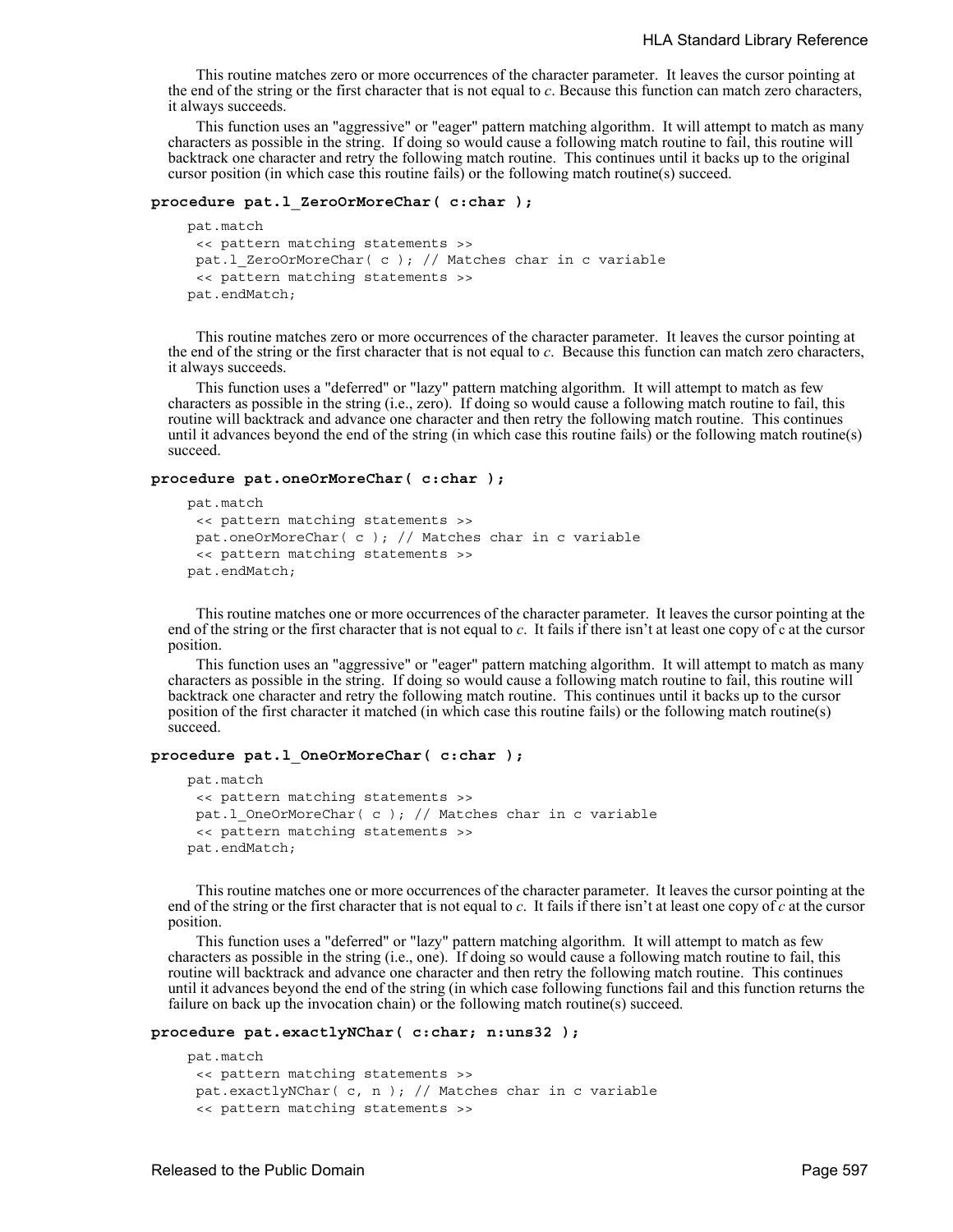pat.endMatch;

This routine matches exactly *n* copies of the character *c* in the string. If more, or less, copies of *c* appear in the string at the current cursor position then this routine fails. Note that the character at cursor position  $(n+1)$ must not be equal to *c* or this function fails even if the first *n* characters do match.

## **procedure pat.firstNChar( c:char; n:uns32 );**

```
 pat.match
 << pattern matching statements >>
 pat.firstNChar( c, n ); // Matches char in c variable 
 << pattern matching statements >>
 pat.endMatch;
```
This routine matches *n* copies of the character *c* in the string. If fewer than *n* copies of *c* appear in the string, this routine fails. If more copies of *c* appear in the string, this routine succeeds, however, it only matches the first *n* copies.

## **procedure pat.norLessChar( c:char; n:uns32 );**

```
 pat.match
 << pattern matching statements >>
 pat.norLessChar( c, n ); // Matches char in c variable 
 << pattern matching statements >>
 pat.endMatch;
```
This procedure matches *n* or fewer copies of *c* in the current string. If additional copies of *c* appear in the string, this routine still succeeds but it only matches the first n copies.

This function uses an "aggressive" or "eager" pattern matching algorithm. It will attempt to match as many characters as possible in the string. If doing so would cause a following match routine to fail, this routine will backtrack one character and retry the following match routine. This continues until it backs up to the original cursor position (in which case this routine fails) or the following match routine(s) succeed.

### **procedure pat.l\_NorLessChar( c:char; n:uns32 );**

```
 pat.match
 << pattern matching statements >>
 pat.l_NorLessChar( c, n ); // Matches char in c variable 
 << pattern matching statements >>
 pat.endMatch;
```
This procedure matches *n* or fewer copies of *c* in the current string. If additional copies of *c* appear in the string, this routine still succeeds but it only matches the first *n* copies.

This function uses a "deferred" or "lazy" pattern matching algorithm. It will attempt to match as few characters as possible in the string (i.e., zero). If doing so would cause a following match routine to fail, this routine will backtrack and advance one character and then retry the following match routine. This continues until it advances beyond the end of the string (in which case this routine passes back the failure returned by the following matching functions) or the following match routine(s) succeed.

#### **procedure pat.norMoreChar( c:char; n:uns32 );**

```
 pat.match
 << pattern matching statements >>
 pat.norMoreChar( c, n ); // Matches char in c variable 
 << pattern matching statements >>
 pat.endMatch;
```
This procedure matches *n* or more copies of *c* in the current string. It fails if there are fewer than *n* copies of

This function uses an "aggressive" or "eager" pattern matching algorithm. It will attempt to match as many characters as possible in the string. If doing so would cause a following match routine to fail, this routine will backtrack one character and retry the following match routine. This continues until it backs up to position n (in which case this routine fails) or the following match routine(s) succeed.

*c*.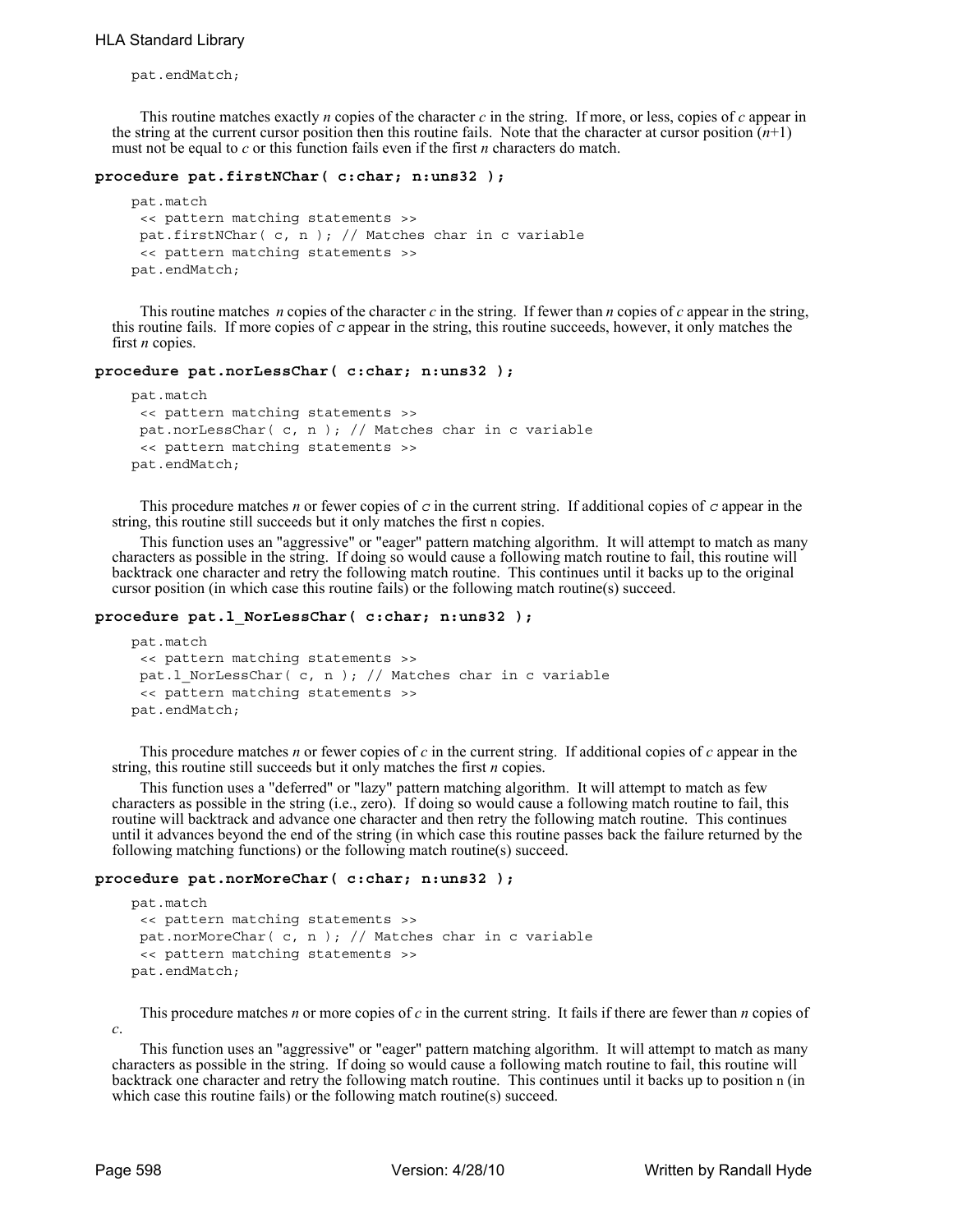**procedure pat.l\_NorMoreChar( c:char; n:uns32 );** 

```
 pat.match
 << pattern matching statements >>
pat.l_NorMoreChar( c, n ); // Matches char in c variable 
 << pattern matching statements >>
 pat.endMatch;
```
This procedure matches n or more copies of *c* in the current string. It fails if there are fewer than *n* copies of character *c* in the string.

This function uses a "deferred" or "lazy" pattern matching algorithm. It will attempt to match as few characters as possible in the string (i.e., n). If doing so would cause a following match routine to fail, this routine will backtrack and advance one character and then retry the following match routine. This continues until it advances beyond the end of the string (in which case this routine returns the failure reported by the following match routines) or the following match routine(s) succeed.

```
procedure pat.ntoMChar( c:char; n:uns32; m:uns32 );
```

```
 pat.match
 << pattern matching statements >>
pat.ntoMChar( c, n, m );
 << pattern matching statements >>
 pat.endMatch;
```
This procedure matches between *n* and m copies of the character *c* starting at the current cursor (ESI) position. This routine succeeds even if there are more than *m* copies of the character, however, it will only match the first *m* characters in the string.

This function uses an "aggressive" or "eager" pattern matching algorithm. It will attempt to match as many characters as possible in the string. If doing so would cause a following match routine to fail, this routine will backtrack one character and retry the following match routine. This continues until it backs up to position n (in which case this routine fails) or the following match routine(s) succeed.

```
procedure pat.l_NtoMChar( c:char; n:uns32; m:uns32 );
```

```
 pat.match
 << pattern matching statements >>
pat.1 NtoMChar( c, n, m );
 << pattern matching statements >>
 pat.endMatch;
```
This procedure matches between *n* and *m* copies of the character *c* starting at the current cursor (ESI) position. This routine succeeds even if there are more than *m* copies of the character, however, it will only match the first *m* characters in the string.

This function uses a "deferred" or "lazy" pattern matching algorithm. It will attempt to match as few characters as possible in the string (i.e., n). If doing so would cause a following match routine to fail, this routine will backtrack and advance one character and then retry the following match routine. This continues until it advances beyond position m (in which case this routine returns the failure) or the following match routine(s) succeed.

```
procedure pat.exactlyNtoMChar( c:char; n:uns32; m:uns32 );
```

```
 pat.match
 << pattern matching statements >>
pat.exactlyNtoMChar( c, n, m );
 << pattern matching statements >>
 pat.endMatch;
```
This procedure matches between *n* and *m* copies of the character *c* starting at the current cursor (ESI) position. This routine fails if there are more than *m* copies (or fewer than *n* copies) of the character in the string.

This function uses an "aggressive" or "eager" pattern matching algorithm. It will attempt to match as many characters as possible in the string. If doing so would cause a following match routine to fail, this routine will backtrack one character and retry the following match routine. This continues until it backs up to position n (in which case this routine fails) or the following match routine(s) succeed.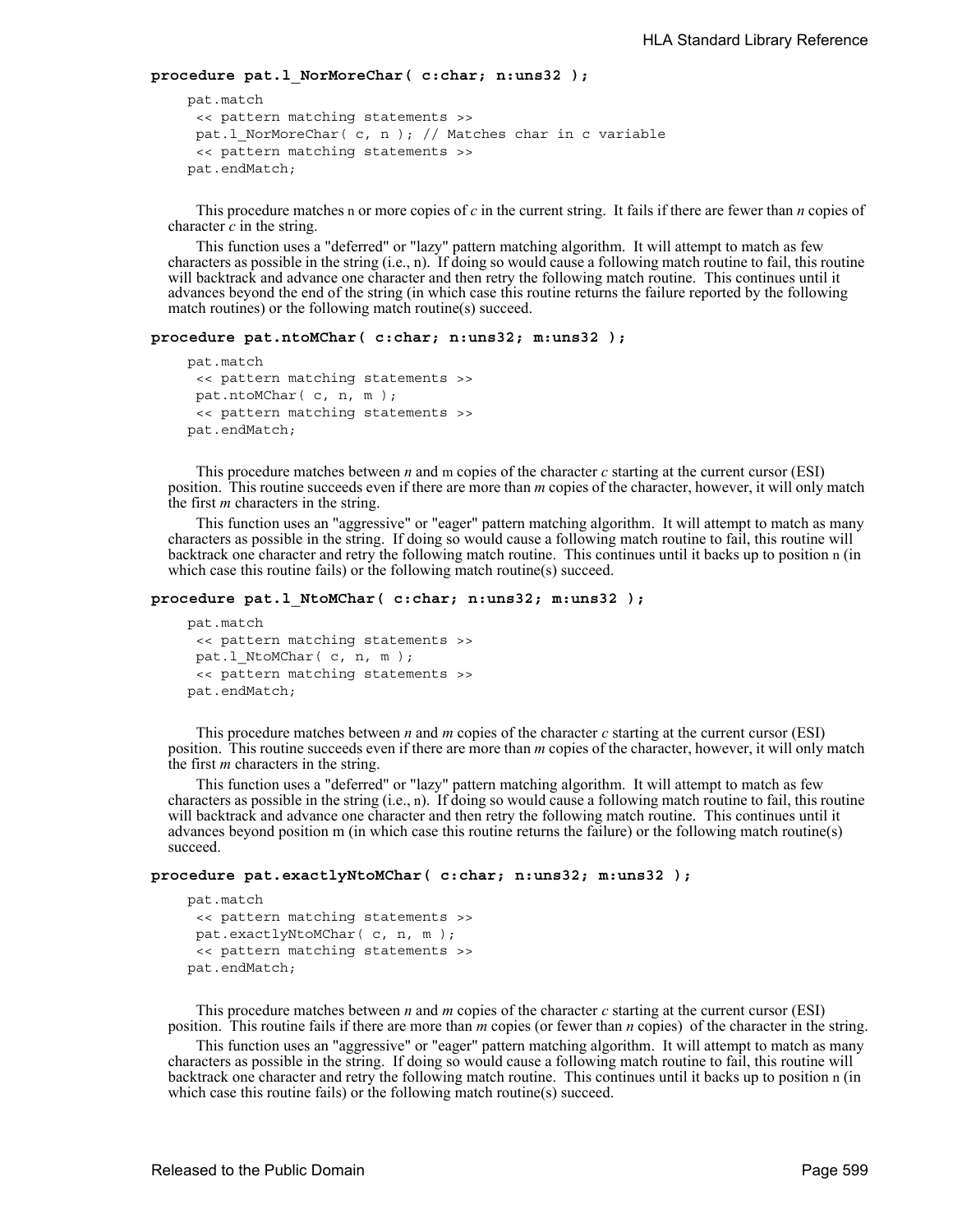```
procedure pat.l_ExactlyNtoMChar( c:char; n:uns32; m:uns32 );
```

```
 pat.match
 << pattern matching statements >>
 pat.l_ExactlyNtoMChar( c, n, m );
 << pattern matching statements >>
 pat.endMatch;
```
This procedure matches between *n* and *m* copies of the character *c* starting at the current cursor (ESI) position. This routine fails if there are more than *m* copies (or fewer than *n* copies) of the character in the string.

This function uses a "deferred" or "lazy" pattern matching algorithm. It will attempt to match as few characters as possible in the string (i.e., n). If doing so would cause a following match routine to fail, this routine will backtrack and advance one character and then retry the following match routine. This continues until it advances beyond position m (in which case this routine fails) or the following match routine(s) succeed.

## **24.16 Case Insensitive Character Matching Routines**

These routines are semantically identical to the above routines with one difference- when they compare the characters they use a case insensitive comparison. Please see the descriptions above for an explanation of these routines.

```
procedure pat.peekiChar( c:char );
```

```
 pat.match
 << pattern matching statements >>
 pat.peekChar( 'a' ); // Matches 'a' 
 << pattern matching statements >>
 pat.endMatch;
```
This routine succeeds if the character pointed at by the cursor (ESI) is equal to *c* using a case insenstive comparison; it fails otherwise. This routine does not advance the cursor if it succeeds.

```
procedure pat.oneiChar( c:char );
```

```
 pat.match
 << pattern matching statements >>
 pat.oneChar( 'a' ); // Matches 'a' 
 << pattern matching statements >>
 pat.endMatch;
```
This routine succeeds if the character pointed at by the cursor (ESI) is equal to *c* using a case insenstive comparison; it fails otherwise. If it succeeds, this routine advances the cursor over the character it matches.

## **procedure pat.upToiChar( c:char );**

```
 pat.match
 << pattern matching statements >>
 pat.oneChar( ch ); // Matches char in ch register 
 << pattern matching statements >>
 pat.endMatch;
```
This routine matches all characters, using a case insenstive comparison, in a string from the cursor position up to the specified parameter. It fails if the specified character is not in the string. Note that this routine leaves the cursor pointing at the character specified by the parameter (i.e., it still remains to be matched). A call to pat.extract immediately after this function will create a string with all the characters up to, but not including, the character passed as the parameter.

```
procedure pat.zeroOrOneiChar( c:char );
```

```
 pat.match
 << pattern matching statements >>
 pat.zeroOrOneChar( c ); // Matches char in c variable 
 << pattern matching statements >>
```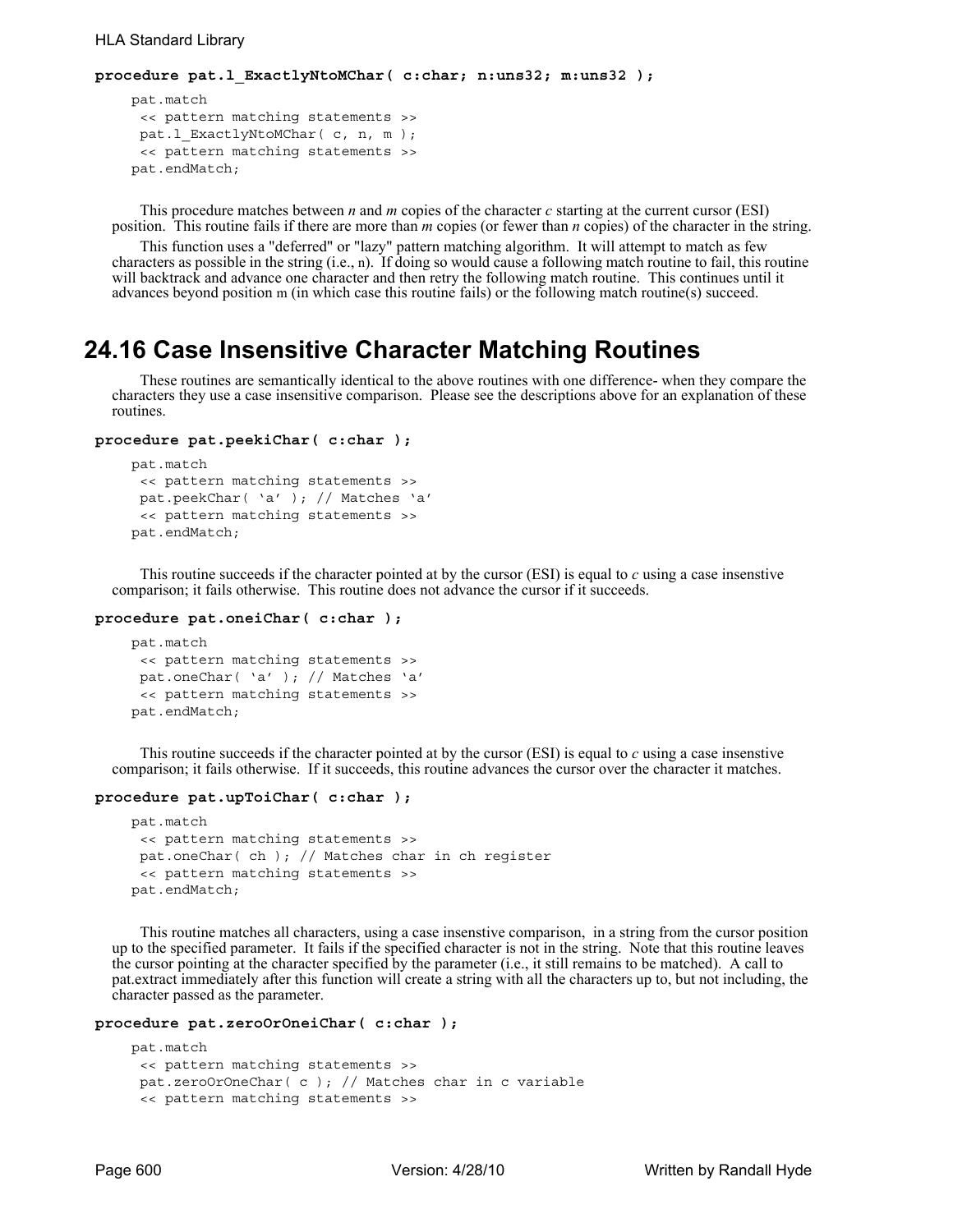pat.endMatch;

This routine matches zero or one occurrences of the character parameter using a case insenstive comparison. Because it can match zero characters, this function always succeeds. This function is great for matching an optional character in a pattern.

This function uses an "aggressive" or "eager" pattern matching algorithm. It will attempt to match one character in the string. If doing so would cause a following match routine to fail, this routine will backtrack one character and retry the following match routine.

## **procedure pat.l\_ZeroOrOneiChar( c:char );**

```
 pat.match
 << pattern matching statements >>
pat.zeroOrOneChar( c ); // Matches char in c variable 
 << pattern matching statements >>
 pat.endMatch;
```
This routine matches zero or one occurrences of the character parameter using a case insenstive comparison. In other words, it lets you check for the presence of an optional character. Because this function can match zero characters, it always succeeds.

This function uses a "deferred" or "lazy" pattern matching algorithm. It will attempt to match as few characters as possible in the string (i.e., zero). If doing so would cause a following match routine to fail, this routine will backtrack and advance one character and then retry the following match routine. If that fails, then this routine fails.

#### **procedure pat.zeroOrMoreiChar( c:char );**

```
 pat.match
 << pattern matching statements >>
pat.zeroOrMoreChar( c ); // Matches char in c variable 
 << pattern matching statements >>
 pat.endMatch;
```
This routine matches zero or more occurrences of the character parameter using a case insenstive comparison. It leaves the cursor pointing at the end of the string or the first character that is not equal to *c*. Because this function can match zero characters, it always succeeds.

This function uses an "aggressive" or "eager" pattern matching algorithm. It will attempt to match as many characters as possible in the string. If doing so would cause a following match routine to fail, this routine will backtrack one character and retry the following match routine. This continues until it backs up to the original cursor position (in which case this routine fails) or the following match routine(s) succeed.

### **procedure pat.l\_ZeroOrMoreiChar( c:char );**

```
 pat.match
 << pattern matching statements >>
pat.l_ZeroOrMoreChar( c ); // Matches char in c variable 
 << pattern matching statements >>
 pat.endMatch;
```
This routine matches zero or more occurrences of the character parameter using a case insenstive comparison. It leaves the cursor pointing at the end of the string or the first character that is not equal to *c*. Because this function can match zero characters, it always succeeds.

This function uses a "deferred" or "lazy" pattern matching algorithm. It will attempt to match as few characters as possible in the string (i.e., zero). If doing so would cause a following match routine to fail, this routine will backtrack and advance one character and then retry the following match routine. This continues until it advances beyond the end of the string (in which case this routine fails) or the following match routine(s) succeed.

**procedure pat.oneOrMoreiChar( c:char );** 

```
 pat.match
 << pattern matching statements >>
 pat.oneOrMoreChar( c ); // Matches char in c variable 
 << pattern matching statements >>
```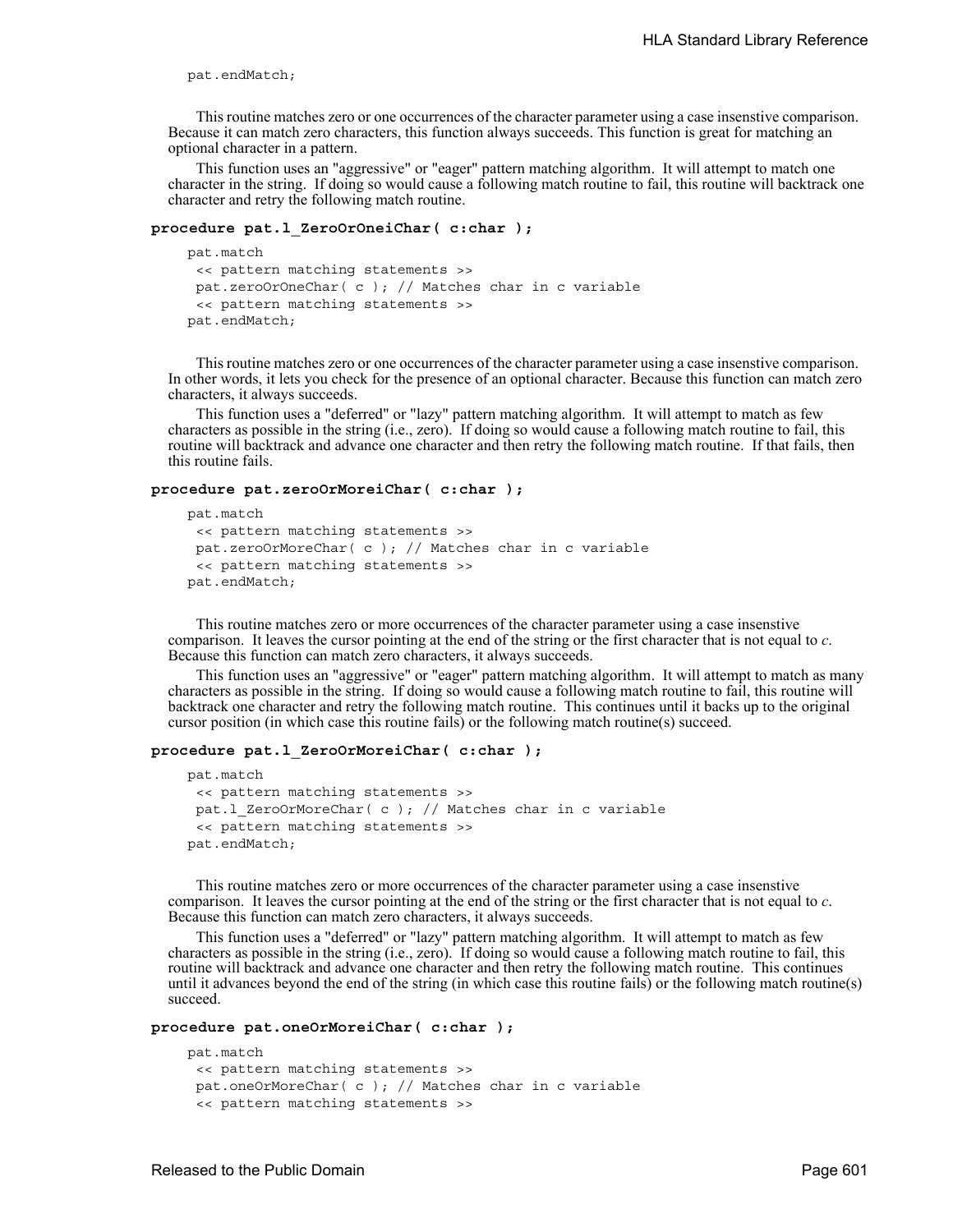pat.endMatch;

This routine matches one or more occurrences of the character parameter using a case insenstive comparison. It leaves the cursor pointing at the end of the string or the first character that is not equal to *c*. It fails if there isn't at least one copy of c at the cursor position.

This function uses an "aggressive" or "eager" pattern matching algorithm. It will attempt to match as many characters as possible in the string. If doing so would cause a following match routine to fail, this routine will backtrack one character and retry the following match routine. This continues until it backs up to the cursor position of the first character it matched (in which case this routine fails) or the following match routine(s) succeed.

## **procedure pat.l\_OneOrMoreiChar( c:char );**

```
 pat.match
 << pattern matching statements >>
 pat.l OneOrMoreChar( c ); // Matches char in c variable
 << pattern matching statements >>
 pat.endMatch;
```
This routine matches one or more occurrences of the character parameter using a case insenstive comparison. It leaves the cursor pointing at the end of the string or the first character that is not equal to *c*. It fails if there isn't at least one copy of *c* at the cursor position.

This function uses a "deferred" or "lazy" pattern matching algorithm. It will attempt to match as few characters as possible in the string (i.e., one). If doing so would cause a following match routine to fail, this routine will backtrack and advance one character and then retry the following match routine. This continues until it advances beyond the end of the string (in which case following functions fail and this function returns the failure on back up the invocation chain) or the following match routine(s) succeed.

## **procedure pat.exactlyNiChar( c:char; n:uns32 );**

```
 pat.match
 << pattern matching statements >>
 pat.exactlyNChar( c, n ); // Matches char in c variable 
 << pattern matching statements >>
 pat.endMatch;
```
This routine matches exactly *n* copies of the character *c* in the string using a case insenstive comparison. If more, or less, copies of *c* appear in the string at the current cursor position then this routine fails. Note that the character at cursor position (*n*+1) must not be equal to *c* or this function fails even if the first *n* characters do match.

## **procedure pat.firstNiChar( c:char; n:uns32 );**

```
 pat.match
 << pattern matching statements >>
 pat.firstNChar( c, n ); // Matches char in c variable 
 << pattern matching statements >>
 pat.endMatch;
```
This routine matches *n* copies of the character *c* in the string using a case insenstive comparison. If fewer than *n* copies of *c* appear in the string, this routine fails. If more copies of *c* appear in the string, this routine succeeds, however, it only matches the first *n* copies.

#### **procedure pat.norLessiChar( c:char; n:uns32 );**

```
 pat.match
 << pattern matching statements >>
 pat.norLessChar( c, n ); // Matches char in c variable 
 << pattern matching statements >>
 pat.endMatch;
```
This procedure matches *n* or fewer copies of  $c$  in the current string using a case insenstive comparison. If additional copies of *c* appear in the string, this routine still succeeds but it only matches the first n copies.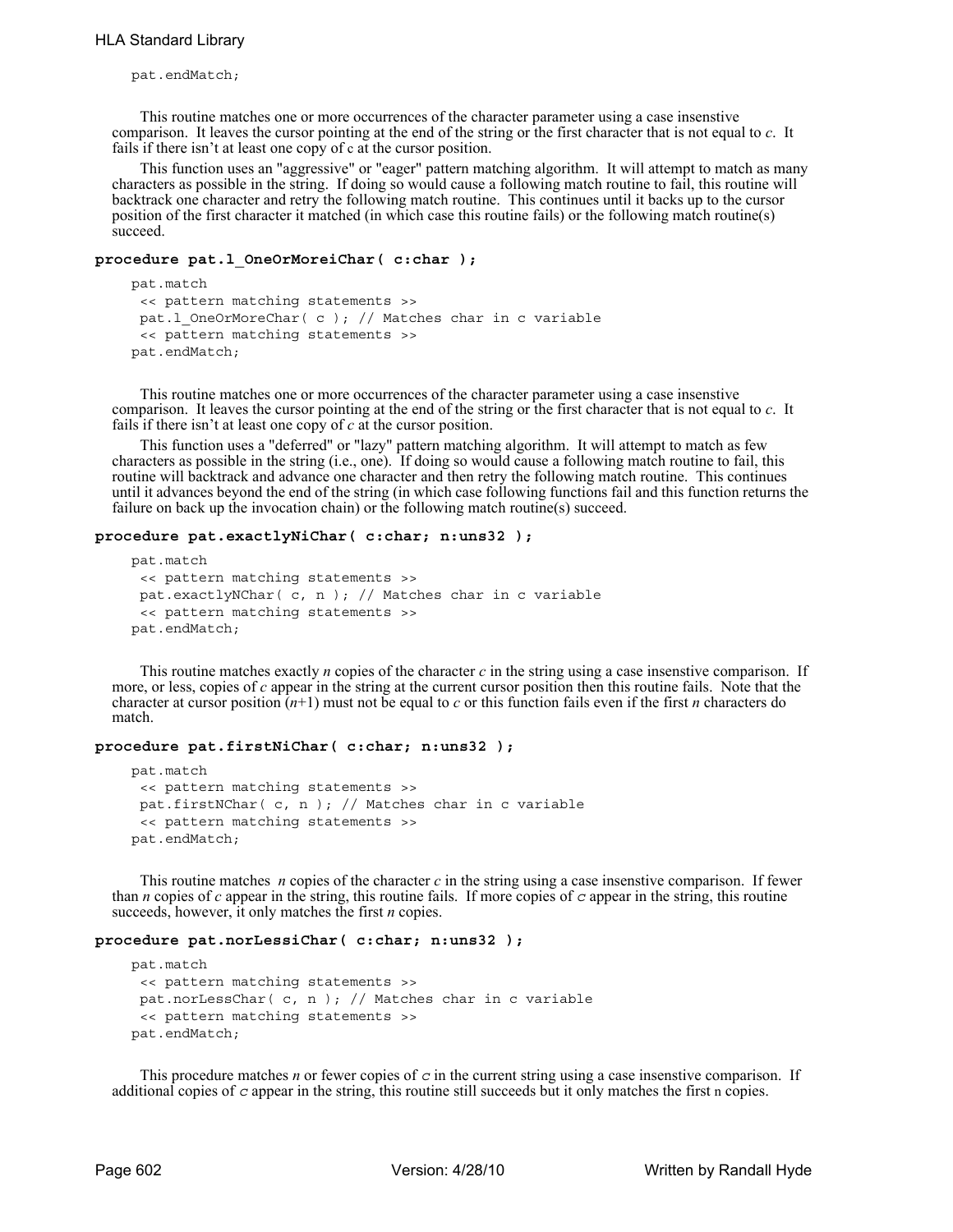This function uses an "aggressive" or "eager" pattern matching algorithm. It will attempt to match as many characters as possible in the string. If doing so would cause a following match routine to fail, this routine will backtrack one character and retry the following match routine. This continues until it backs up to the original cursor position (in which case this routine fails) or the following match routine(s) succeed.

## **procedure pat.l\_NorLessiChar( c:char; n:uns32 );**

```
 pat.match
 << pattern matching statements >>
 pat.l NorLessChar( c, n ); // Matches char in c variable
 << pattern matching statements >>
 pat.endMatch;
```
This procedure matches *n* or fewer copies of *c* in the current string using a case insenstive comparison. If additional copies of *c* appear in the string, this routine still succeeds but it only matches the first *n* copies.

This function uses a "deferred" or "lazy" pattern matching algorithm. It will attempt to match as few characters as possible in the string (i.e., zero). If doing so would cause a following match routine to fail, this routine will backtrack and advance one character and then retry the following match routine. This continues until it advances beyond the end of the string (in which case this routine passes back the failure returned by the following matching functions) or the following match routine(s) succeed.

#### **procedure pat.norMoreiChar( c:char; n:uns32 );**

```
 pat.match
 << pattern matching statements >>
pat.norMoreChar( c, n ); // Matches char in c variable 
 << pattern matching statements >>
 pat.endMatch;
```
This procedure matches *n* or more copies of *c* in the current string using a case insenstive comparison. It fails if there are fewer than *n* copies of *c*.

This function uses an "aggressive" or "eager" pattern matching algorithm. It will attempt to match as many characters as possible in the string. If doing so would cause a following match routine to fail, this routine will backtrack one character and retry the following match routine. This continues until it backs up to position n (in which case this routine fails) or the following match routine(s) succeed.

## **procedure pat.l\_NorMoreiChar( c:char; n:uns32 );**

```
 pat.match
 << pattern matching statements >>
pat.l NorMoreChar( c, n ); // Matches char in c variable
 << pattern matching statements >>
 pat.endMatch;
```
This procedure matches n or more copies of *c* in the current string using a case insenstive comparison. It fails if there are fewer than *n* copies of character *c* in the string.

This function uses a "deferred" or "lazy" pattern matching algorithm. It will attempt to match as few characters as possible in the string (i.e., n). If doing so would cause a following match routine to fail, this routine will backtrack and advance one character and then retry the following match routine. This continues until it advances beyond the end of the string (in which case this routine returns the failure reported by the following match routines) or the following match routine(s) succeed.

#### **procedure pat.ntoMiChar( c:char; n:uns32; m:uns32 );**

```
 pat.match
 << pattern matching statements >>
pat.ntoMChar( c, n, m );
 << pattern matching statements >>
 pat.endMatch;
```
This procedure matches between *n* and m copies of the character *c* starting at the current cursor (ESI) position, using a case insenstive comparison. This routine succeeds even if there are more than *m* copies of the character, however, it will only match the first *m* characters in the string.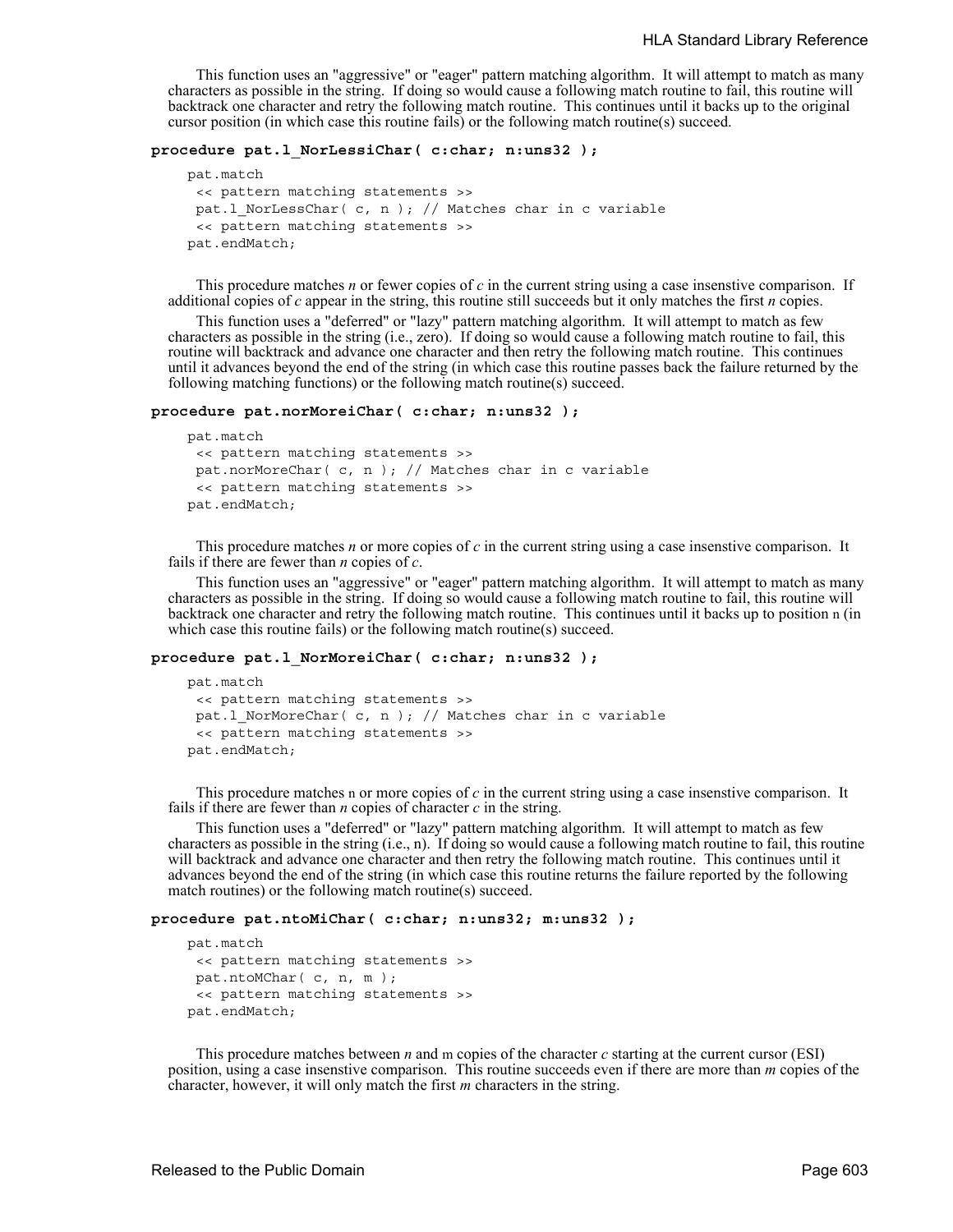## HLA Standard Library

This function uses an "aggressive" or "eager" pattern matching algorithm. It will attempt to match as many characters as possible in the string. If doing so would cause a following match routine to fail, this routine will backtrack one character and retry the following match routine. This continues until it backs up to position n (in which case this routine fails) or the following match routine(s) succeed.

#### **procedure pat.l\_NtoMiChar( c:char; n:uns32; m:uns32 );**

```
 pat.match
 << pattern matching statements >>
 pat.1 NtoMChar( c, n, m );
 << pattern matching statements >>
 pat.endMatch;
```
This procedure matches between *n* and *m* copies of the character *c* starting at the current cursor (ESI) position, using a case insenstive comparison. This routine succeeds even if there are more than *m* copies of the character, however, it will only match the first *m* characters in the string.

This function uses a "deferred" or "lazy" pattern matching algorithm. It will attempt to match as few characters as possible in the string (i.e., n). If doing so would cause a following match routine to fail, this routine will backtrack and advance one character and then retry the following match routine. This continues until it advances beyond position m (in which case this routine returns the failure) or the following match routine(s) succeed.

## **procedure pat.exactlyNtoMiChar( c:char; n:uns32; m:uns32 );**

```
 pat.match
 << pattern matching statements >>
 pat.exactlyNtoMChar( c, n, m );
 << pattern matching statements >>
 pat.endMatch;
```
This procedure matches between *n* and *m* copies of the character *c* starting at the current cursor (ESI) position, using a case insenstive comparison. This routine fails if there are more than *m* copies (or fewer than *n* copies) of the character in the string.

This function uses an "aggressive" or "eager" pattern matching algorithm. It will attempt to match as many characters as possible in the string. If doing so would cause a following match routine to fail, this routine will backtrack one character and retry the following match routine. This continues until it backs up to position n (in which case this routine fails) or the following match routine(s) succeed.

### **procedure pat.l\_ExactlyNtoMiChar( c:char; n:uns32; m:uns32 );**

```
 pat.match
 << pattern matching statements >>
 pat.1 ExactlyNtoMChar( c, n, m );
 << pattern matching statements >>
 pat.endMatch;
```
This procedure matches between *n* and *m* copies of the character *c* starting at the current cursor (ESI) position, using a case insenstive comparison. This routine fails if there are more than *m* copies (or fewer than *n* copies) of the character in the string.

This function uses a "deferred" or "lazy" pattern matching algorithm. It will attempt to match as few characters as possible in the string (i.e., n). If doing so would cause a following match routine to fail, this routine will backtrack and advance one character and then retry the following match routine. This continues until it advances beyond position m (in which case this routine fails) or the following match routine(s) succeed.

String Matching Functions

#### **procedure pat.matchStr( s:string );**

```
 pat.match
 << pattern matching statements >>
 pat.matchStr( someString );
 << pattern matching statements >>
 pat.endMatch;
```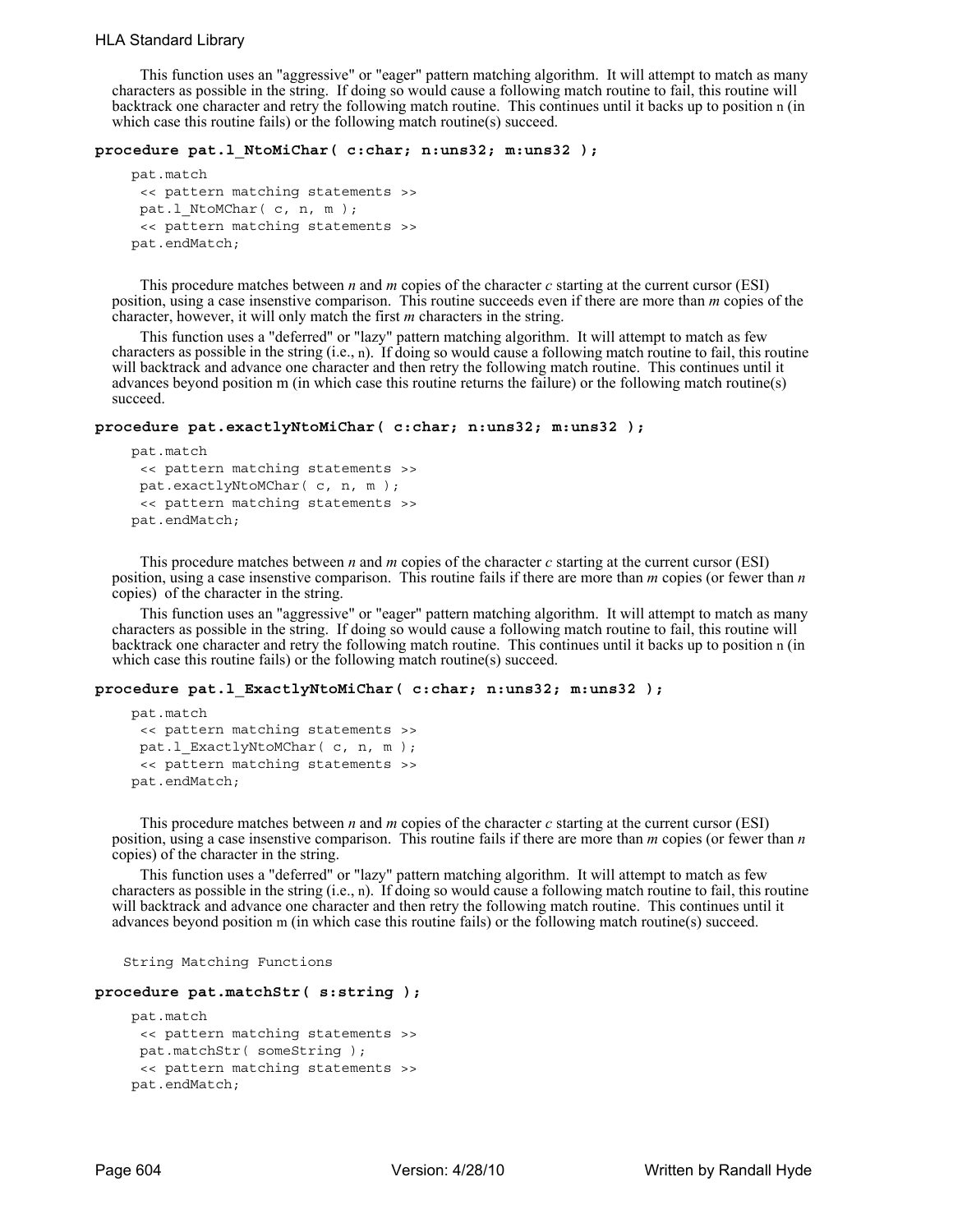If the sequence of characters at the current cursor position (ESI) match the specified string, this routine succeeds, otherwise it fails. Note that additional characters may appear in the match string after the characters matched by *s*.

## **procedure pat.matchiStr( s:string );**

```
 pat.match
 << pattern matching statements >>
pat.matchiStr( someString );
 << pattern matching statements >>
 pat.endMatch;
```
Like *pat.matchStr*, except this routine does a case insensitive comparison.

### **procedure pat.matchToStr( s:string );**

```
 pat.match
 << pattern matching statements >>
pat.matchToStr( someString );
 << pattern matching statements >>
 pat.endMatch;
```
This routine matches all characters up to, and including, the parameter string *s*. If it matches a string and a following pattern matching routine fails, this routine handles the backtracking and searches for the next string that matches. The backtracking is lazy insofar is this routine will always match the minimum number of characters up to *s* in the string in order to succeed. When backtracking occurs, this function will skip over the string it has matched and search for another occurrence. This function will fail if it cannot find another occurrence of *s* in the match string.

### **procedure pat.upToStr( s:string );**

```
 pat.match
 << pattern matching statements >>
pat.upToStr( someString );
 << pattern matching statements >>
 pat.endMatch;
```
This routine matches all characters up to, but not including, the parameter string *s*. If it matches a string and a following pattern matching routine fails, this routine handles the backtracking and searches for the next string that matches. The backtracking is lazy insofar is this routine will always match the minimum number of occurrences of *s* in the string in order to succeed.

#### **procedure pat.matchToiStr( s:string );**

```
 pat.match
 << pattern matching statements >>
pat.matchToiStr( someString );
 << pattern matching statements >>
 pat.endMatch;
```
Like *pat.matchToStr*, except this routine does a case insensitive comparison.

```
procedure pat.upToiStr( s:string );
```

```
 pat.match
 << pattern matching statements >>
pat.upToiStr( someString );
 << pattern matching statements >>
 pat.endMatch;
```
Like *pat.upToStr*, except this routine does a case insensitive comparison.

## **procedure pat.matchWord( s:string );**

```
 pat.match
 << pattern matching statements >>
```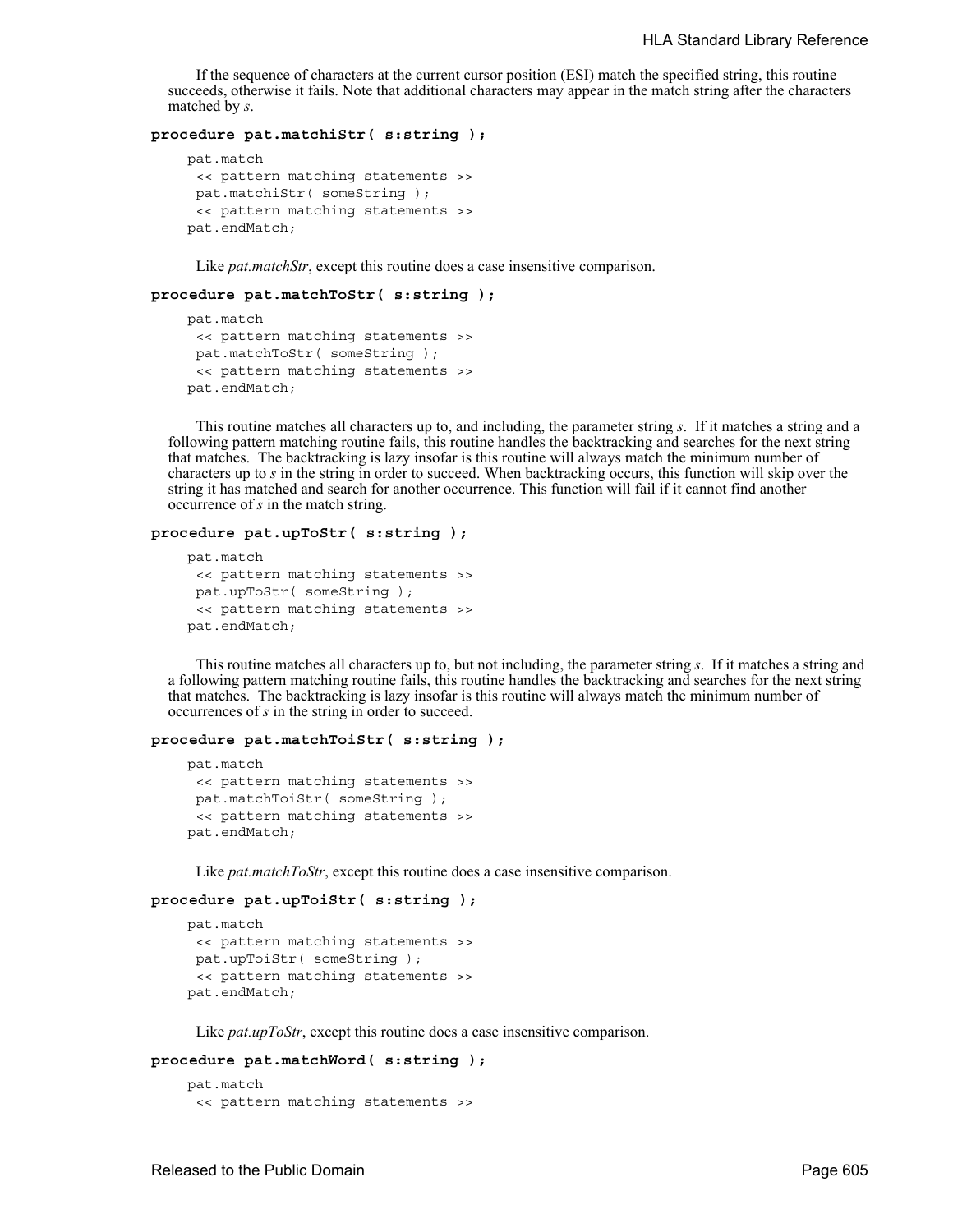```
pat.matchWord( someString );
 << pattern matching statements >>
 pat.endMatch;
```
This routine is similar to *pat.matchStr* except that it requires a delimiter character after the string it matches. The delimiter character is a member of the *WordDelims* character set (internal to the patterns.hhf code). *WordDelims* is, by default, the character set "-{'a'..'z', 'A'..'Z', '0'..'9', '\_'}" (that is, all character except the alphanumeric characters and the underscore). See the *getWordDelims* and *setWordDelims* procedures if you are interested in changing the word delimiters set.

## **procedure pat.matchiWord( s:string );**

```
 pat.match
 << pattern matching statements >>
 pat.matchiWord( someString );
 << pattern matching statements >>
 pat.endMatch;
```
Just like *pat.matchWord*, except this routine does a case insensitive comparison.

#### **procedure pat.getWordDelims( var cst:cset );**

```
 pat.getWordDelims( destinationCSet );
```
This function makes a copy of the internal *WordDelims* character set and places this copy in the specified cst parameter. Note that you do not have to call this function inside a *pat.match..pat.endMatch* sequence (though it's perfectly okay to do so).

## **procedure pat.setWordDelims( cst:cset);**

```
 pat.setWordDelims( newDelimsCSet );
```
This function stores the value of the *cst* character set into the *WordDelims* character set. This allows you to change the *WordDelims* character set to your liking. Note that you do not have to call this function inside a *pat.match..pat.endMatch* sequence (though it's perfectly okay to do so).

# **24.17 String Extraction Functions**

```
procedure pat.extract( s:string );
```

```
 pat.match
 << pattern matching statements >>
 pat.extract( someAllocatedStringObject );
 << pattern matching statements >>
 pat.endMatch;
```
Whenever a pattern matching routine successfully matches zero or more characters in the string, the pattern matching routine returns a pointer to the start of the matched characters in EBX and a pointer to the position just beyond the last matched position in ESI. You may use the *pat.extract* procedure to create an HLA-compatible string of these matched characters. This routine will raise an exception if the destination string isn't big enough to hold the extracted characters.

Note that *pat.extract* will only extract those characters that the immediately previous string matching function matched. If you want to extract a string from a sequence of match functions, use the *pat.onePat..pat.endOnePat* sequence to group the functions whose matched string you want to extract.

Be careful about making calls to *pat.extract* when backtracking can occur. Though *pat.extract* will work fine in the event of backtracking, you will take a big performance hit if the system has to make a copy of the same string over and over again if backtracking occurs frequently.

**Warning**: *pat.extract* should only be called in the "success" section of a *pat.match..pat.endmatch* block. Any other invocation could create a problem. In general, you must ensure that EBX and ESI point at reasonable spots within the same string. Note that pattern match failure does not guarantee that EBX contains a reasonable value. Therefore, you should not use *pat.extract* at a point where string failure could have occurred unless you explicitly set up EBX (and, possibly, ESI) yourself.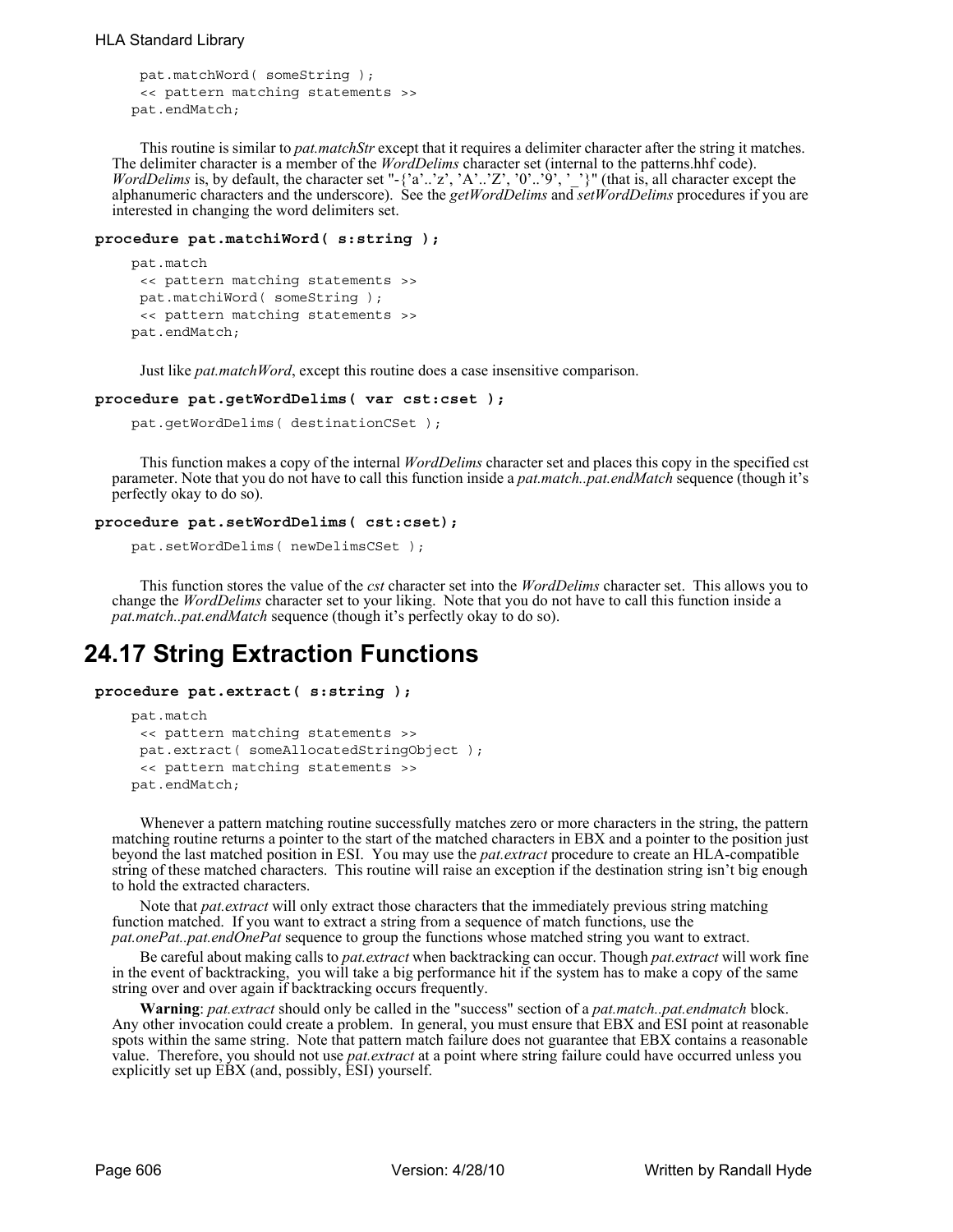```
procedure pat.a_extract( var s:string );
```

```
 pat.match
 << pattern matching statements >>
pat.a_extract();
mov( eax, stringVariable );
 << pattern matching statements >>
 pat.endMatch;
```
Whenever a pattern matching routine successfully matches zero or more characters in the string, the pattern matching routine returns a pointer to the start of the matched characters in EBX and a pointer to the position just beyond the last matched position in ESI. You may use the pat.a\_extract procedure to create an HLA-compatible string of these matched characters. *pat.a\_extract* will allocate storage for the string on the heap, copy the matched characters to this string, and then store a pointer to the new string in the string variable passed as a reference parameter to *pat.a\_extract*.

Be careful about making calls to *pat.a\_extract* when backtracking can occur. Though *pat.a\_extract* will work fine in the event of backtracking, you will take a big performance hit if the system has to make a copy of the same string over and over again if backtracking occurs frequently. Also, note that unless you take care to free the string data allocated on a previous call to *pat.a\_extract* (before the backtracking occurs), you'll wind up with a "memory leak". For this reason, you should use *pat.extract* on a preallocated string rather than calling *pat.a\_extract* to allocate the string.

**Warning**: *pat.a\_extract* should only be called in the "success" section of a *pat.match..pat.endmatch* block. Any other invocation could create a problem. In general, you must ensure that EBX and ESI point at reasonable spots within the same string. Note that pattern match failure does not guarantee that EBX contains a reasonable value. Therefore, you should not use *pat.a\_extract* at a point where string failure could have occurred unless you explicitly set up EBX (and, possibly, ESI) yourself.

# **24.18 Whitespace and End of String Matching Functions**

These convenient routines match a sequence of whitespace characters as well as the end of the current string. By default, these routines assume that whitespace consists of all the control characters, the ASCII space (#\$20), and the del code (#\$7f). You can change this definition using the *pat.getWhiteSpace* and *pat.setWhiteSpace* procedures.

```
procedure pat.getWhiteSpace( var cst:cset );
```
pat.getWhiteSpace( destinationCSet );

This function returns the current value of the internal *WhiteSpace* character set. It stores the result in the reference parameter *cst*. Note that you do not have to call this function inside a *pat.match..pat.endMatch* sequence (though it's perfectly okay to do so).

### **procedure pat.setWhiteSpace( cst:cset);**

pat.setWhiteSpace( newCSet );

This procedure copies the specified character set to the internal *WhiteSpace* character set. All future whitespace matching procedures will use this new value when matching white space characters. Note that you do not have to call this function inside a *pat.match..pat.endMatch* sequence (though it's perfectly okay to do so).

#### **procedure pat.zeroOrMoreWS;**

```
 pat.match
 << pattern matching statements >>
pat.zeroOrMoreWS();
 << pattern matching statements >>
 pat.endMatch;
```
This routine matches zero more more whitespace characters. This routine uses an "eager" matching algorithm.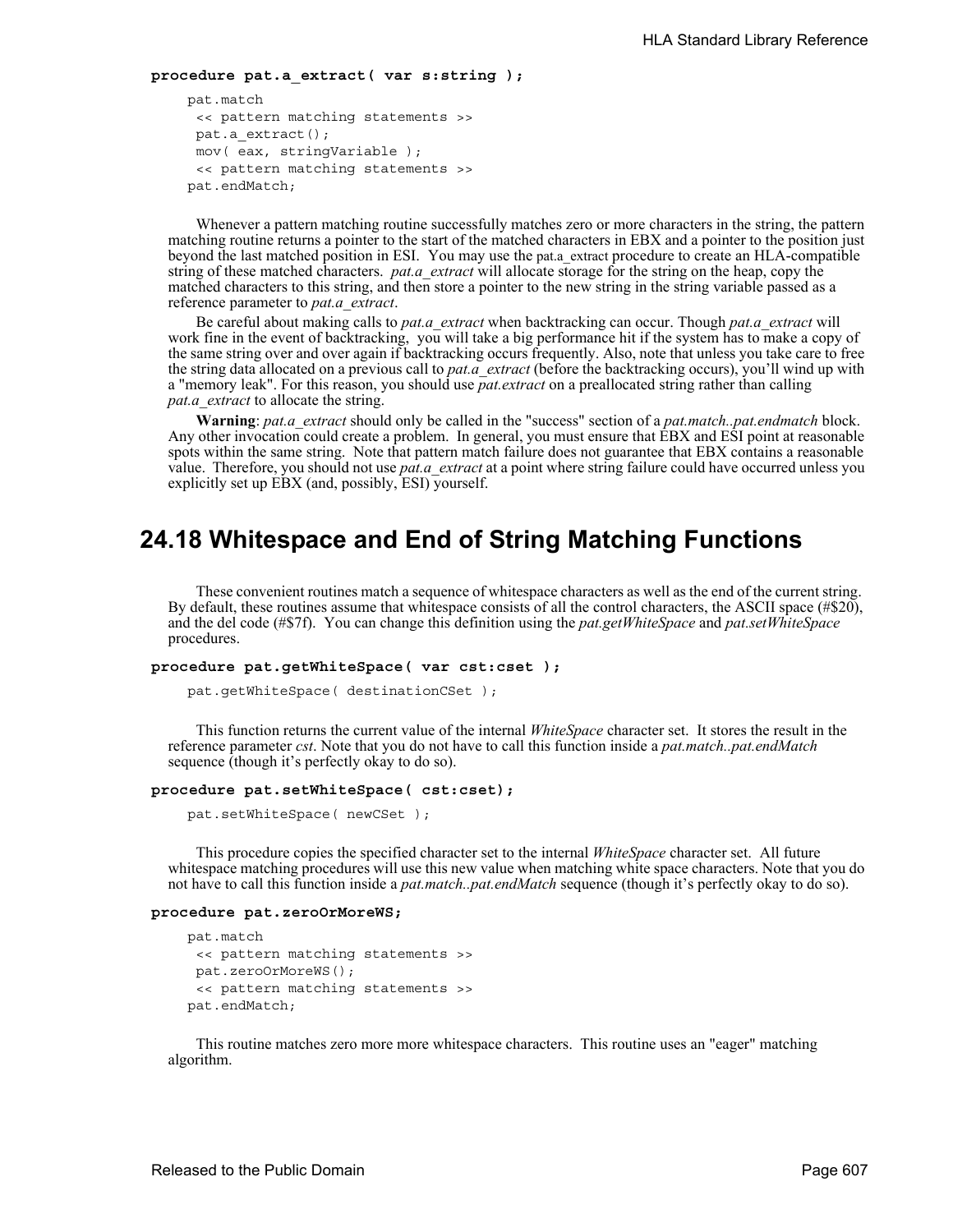## HLA Standard Library

#### **procedure pat.oneOrMoreWS;**

```
 pat.match
 << pattern matching statements >>
 pat.oneOrMoreWS();
 << pattern matching statements >>
 pat.endMatch;
```
This routine matches zero more more whitespace characters. This routine uses an "eager" matching algorithm; it will backtrack over matched white space characters at the end if the following match functions require some whitespace characters to succeed. If there isn't at least one whitespace character at the cursor position, this function fails. Otherwise, it succeeds.

#### **procedure pat.WSorEOS;**

```
 pat.match
 << pattern matching statements >>
 pat.WSorEOS();
 << pattern matching statements >>
 pat.endMatch;
```
This routine matches a single whitespace character or the end of the string. It fails if there are characters left in the string and the character at the cursor position is not a white space character.

#### **procedure pat.WSthenEOS;**

```
 pat.match
 << pattern matching statements >>
 pat.WSthenWS();
 << pattern matching statements >>
 pat.endMatch;
```
This routine matches zero or more white space characters that appear at the end of the current string. It fails if there are any other characters before the end of the string.

#### **procedure pat.peekWS;**

```
 pat.match
 << pattern matching statements >>
 pat.peekWS();
 << pattern matching statements >>
 pat.endMatch;
```
This routine succeeds if the next character in the string is a whitespace character. However, it does not advance the cursor over the character.

#### **procedure pat.peekWSorEOS;**

```
 pat.match
 << pattern matching statements >>
 pat.peekWSorEOS();
 << pattern matching statements >>
 pat.endMatch;
```
This routine succeeds if the next character in the string is a white space character or if there are no more characters in the string. It does not advance the cursor.

## **24.19 Matching an Arbitrary Sequence of Characters**

```
procedure pat.arb;
```

```
 pat.match
 << pattern matching statements >>
```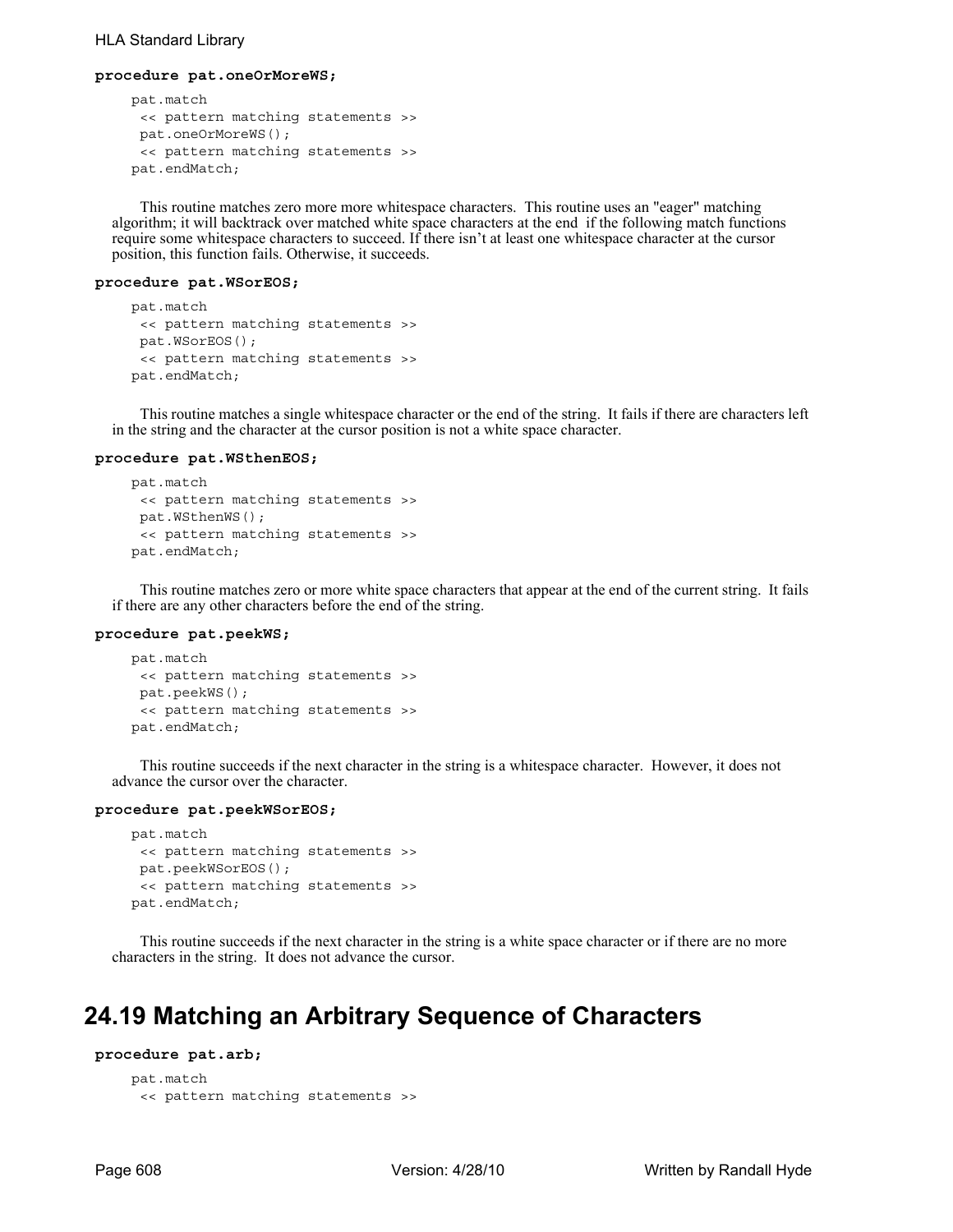```
pat.arb();
 << pattern matching statements >>
 pat.endMatch;
```
This routine matches zero or more characters. It uses an "aggressive" or "eager" matching algorithm, immediately matching all the remaining characters in the string. If following matching routines fail, this routine backtracks one character at a time until reaching the initial starting position (in which case this routine fails) or the following matching routine(s) succeed.

#### **procedure pat.l\_arb; external;**

```
 pat.match
 << pattern matching statements >>
pat.l arb();
 << pattern matching statements >>
 pat.endMatch;
```
This is a "lazy" or "deferred" version of the above routine. It matches zero characters and succeeds; if a following match routine fails, this routine backtracks by advancing the cursor one position for each failure. If this routine advances beyond the end of the string during backtracking, it reports failure.

## **24.20 Writing Your Own Pattern Matching Routines**

Although HLA provides a wide variety of pattern matching functions, from which you can probably synthesize any pattern you desire, there are several reasons why you might want to write your own pattern matching routines. Some common reasons include: (1) You would like a more efficient pattern matching function than is possible by composing existing pattern matching functions. (2) You need a particular pattern matching routine to produce a side effect and the standard matching routines do not produce the desired side effect. A common example is a pattern matching routine that returns an attribute value for an item it matches. For example, a routine that matches a string of decimal digits may return the numeric equivalent of that string as an attribute of that pattern. (3) You need a pattern matching routine that considers other machine states (i.e., variable values) besides the string the pattern is processing. (4) You need to handle some context-sensitive issues. (5) You want to understand how the pattern matching algorithm works. Writing your own pattern matching functions can achieve all these goals and many more.

 The first issue you must address when writing your own pattern matching routine is whether or not the routine supports backtracking. Generally, this decision depends upon whether the function matches strings that are always a fixed length or can match strings of differing lengths. For example, the *pat.oneCset* routine always matches a string of length one whereas the *pat.zeroOrMoreCset* function can match strings of any length. If a function can only match strings having a fixed length, then the function does not need to support backtracking. Generally, pattern matching functions that can match strings of varying lengths should support backtracking<sup>4</sup>. Since supporting backtracking is more work and less efficient, you should only support it when necessary.

 Once you've decided that you're going to support backtracking in a matching function, the next issue that concerns you is whether the function supports eager evaluation or lazy/deferred evaluation. (Note: when writing general matching routines for library use, it's generally a good idea to supply two functions, one that supports eager evaluation and one that supports lazy/deferred evaluation.)

A function that supports eager evaluation tries to match the longest possible string when the program calls the function. If the function succeeds and a later matching functions fails (invoking the backtracking operation), then the matching function backs off the maximum number of characters that will still match. This process continues until the following code succeeds or the function backs off so much that it, too, fails.

If function that support lazy/deferred evaluations tries to match the shortest possible string. Once it matches the shortest string it can, it passes control on to the following pattern matching functions. If they fail and back tracking returns

<sup>4.</sup> Although this is your decision. If for some reason you don't want to support backtracking in such functions, that is always an option you can choose.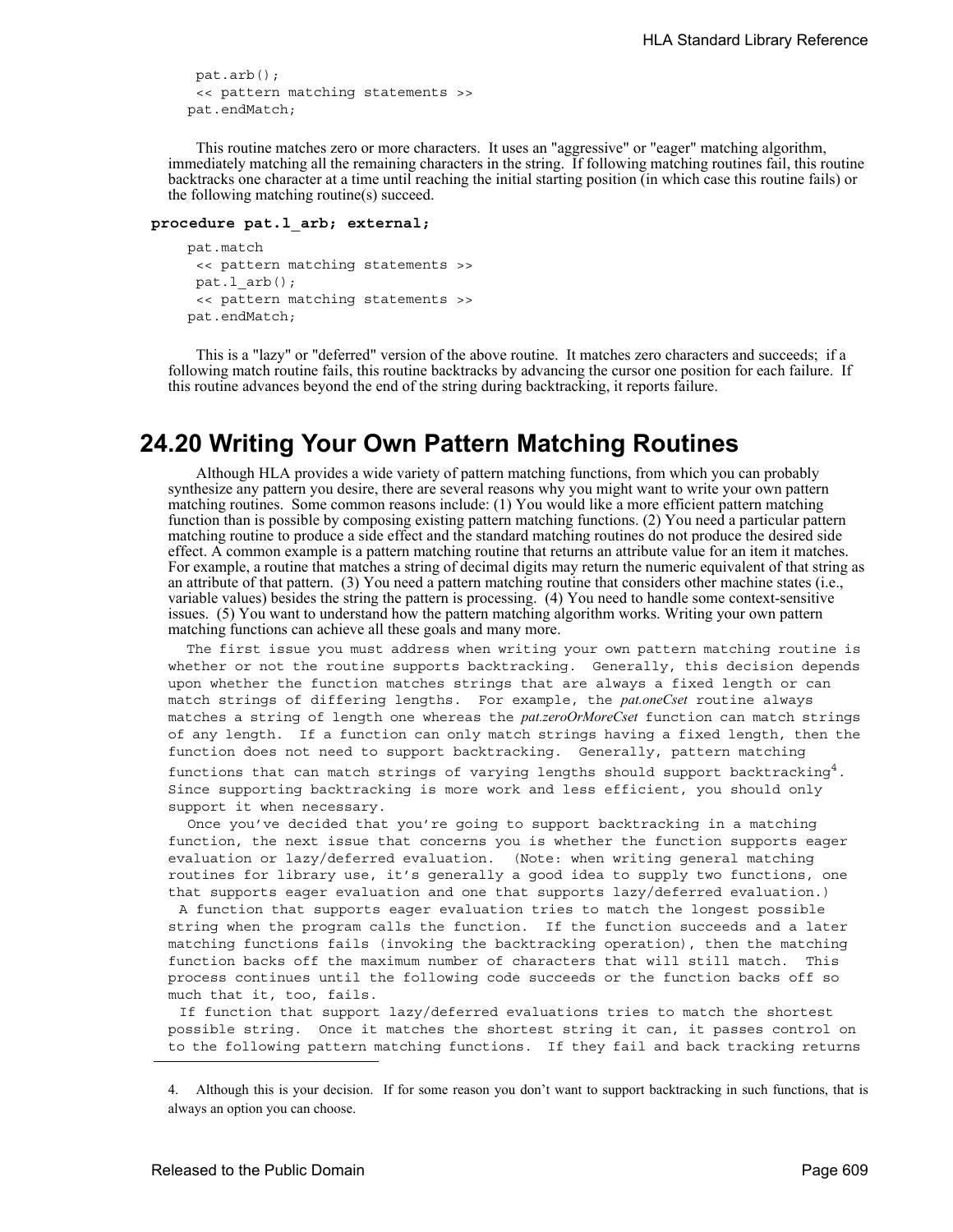control to the function, it tries to match the next smallest string larger than the one it currently matches. This process repeats until the following match functions succeed or the current function ?ails to match anything.

Note that the choice of eager vs. lazy/deferred evaluation does not generally affect whether a pattern will match a given string<sup>5</sup>. It does, however, affect the efficiency of the pattern matching operation. Backtracking is a relatively slow operation. If an eager match causes the following pattern functions to fail until the current pattern matching function backs off to the shortest possible string it can match, the program will run much slower than one that uses lazy evaluation for the function (since it starts with the shortest possible string to begin with). On the other hand, if a function needs to match the longest possible string in order for the following matching functions to succeed, choosing lazy evaluation will run much more slowly than eager evaluation. Therefore, the choice of which form is best to use is completely data dependent. If you have no idea which evaluation form should be better, choose eager evaluation since it is more intuitive to those defining the pattern to match.

 All pattern matching routines have two implicit parameters passed to them in the ESI and EDI registers. ESI is the current *cursor* position while EDI points at the byte immediately after the last character available for matching. That is, the characters between locations ESI and (EDI-1) form the string to match against the pattern.

The primary purpose of a pattern matching function is to return "success" or "failure" depending upon whether the pattern matches the characters in the string (or however else you define "success" versus "failure"). In addition to returning success or failure, pattern matching functions must also return certain values in some of the registers. In particular, the function must preserve the value in EDI (that is, it must still point at the first byte beyond the end of the string to match). If the function succeeds, it must return EBX pointing at the start of the sequence it matched (i.e., EBX must contain the original value in ESI) and ESI must point at the first character beyond the string matched by the function (so the string matched is between addresses EBX and ESI-1). If the function fails, it must return the original values of ESI and EDI in these two registers. EBX's value is irrelevant if the function fails. Except for EBP, the routine need not preserve any other register values (and, in fact, a pattern matching function can use the other

registers to return attribute values to the calling code)<sup>6</sup>. Pattern matching routines that do not support backtracking are the easiest to

create and understand. Therefore, it makes sense to begin with a discussion of those types of pattern matching routines.

A pattern matching routine that does not support backtracking succeeds by simply returning to its caller (with the registers containing the appropriate values noted above). If the function fails to match the characters between ESI and (EDI-1), it must call the *pat. fail* function passing the *pat.FailTo* object as its parameter, e.g.,

```
pat. fail ( pat.FailTo );
```
As a concrete example, consider the following implementation of the *pat.matchStr* function:

```
unit patterns;
#include( "pat.hhf" );
procedure pat.matchStr( s:string ); @nodisplay; @noframe;
begin matchStr;
```
<sup>5.</sup> The one exception has to do with fences. If you set a fence after the pattern matching routine, then backtracking cannot return into the pattern matching function. In this one case, the choice of deferred vs. eager evaluation will have an impact on whether the whole pattern will match a given string.

<sup>6.</sup> The HLA Standard Library Pattern Matching routines preserve EDX, so this is probably a good convention to follow so you don't surprise your users.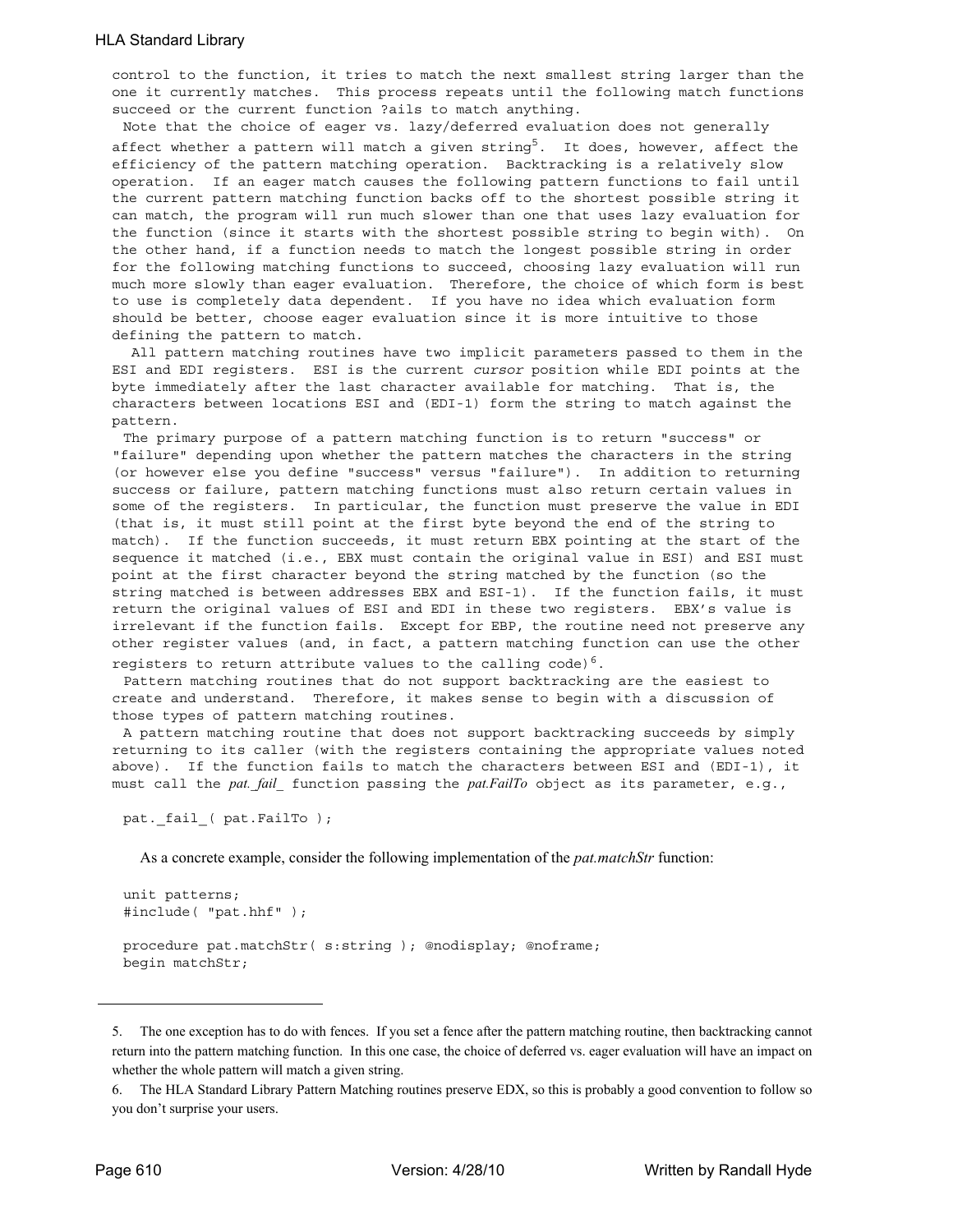```
 push( ebp ); // must do this ourselves since noframe
     mov( esp, ebp ); // is specified as an option.
    cld();
     // Move a copy of ESI into EBX since we need to return
     // the starting position in EBX if we succeed.
     mov( esi, ebx );
     // Compute the length of the remaining
     // characters in the sequence we are attempting
     // to match (i.e., EDI-ESI) and compare this against
     // the length of the string passed as a parameter.
     // If the parameter string is longer than the number
     // of characters left to match, then we can immediately
     // fail since there is no way the string is going to
     // to match the string parameter.
     mov( s, edx );
     mov( (type str.strRec [edx]).length, ecx );
     mov( edi, eax );
     sub( esi, eax );
     if( ecx > eax ) then
         // At this point, there aren't enough characters left
         // in the sequence to match s, so fail.
        pat. fail ( pat.FailTo );
     endif;
     // Okay, compare the two strings up to the length of s
     // to see if they match.
     push( edi );
     mov( edx, edi );
     repe.cmpsb();
     pop( edi );
     if( @ne ) then
         // At this point, the strings are unequal, so fail.
         // Note that this code must restore ESI to its
         // original value if it returns failure.
         mov( ebx, esi );
        pat. fail ( pat.FailTo );
     endif;
     // Since this routine doesn't have to handle backtracking,
     // a simple return indicates success.
     pop( ebp );
     ret();
end matchStr;
end patterns;
```
 If your function needs to support backtracking, the code will be a little more complex. First of all, your function cannot return to its caller by using the RET instruction. To support backtracking, the function must leave its activation record on the stack when it returns. This is necessary so that when backtracking occurs, the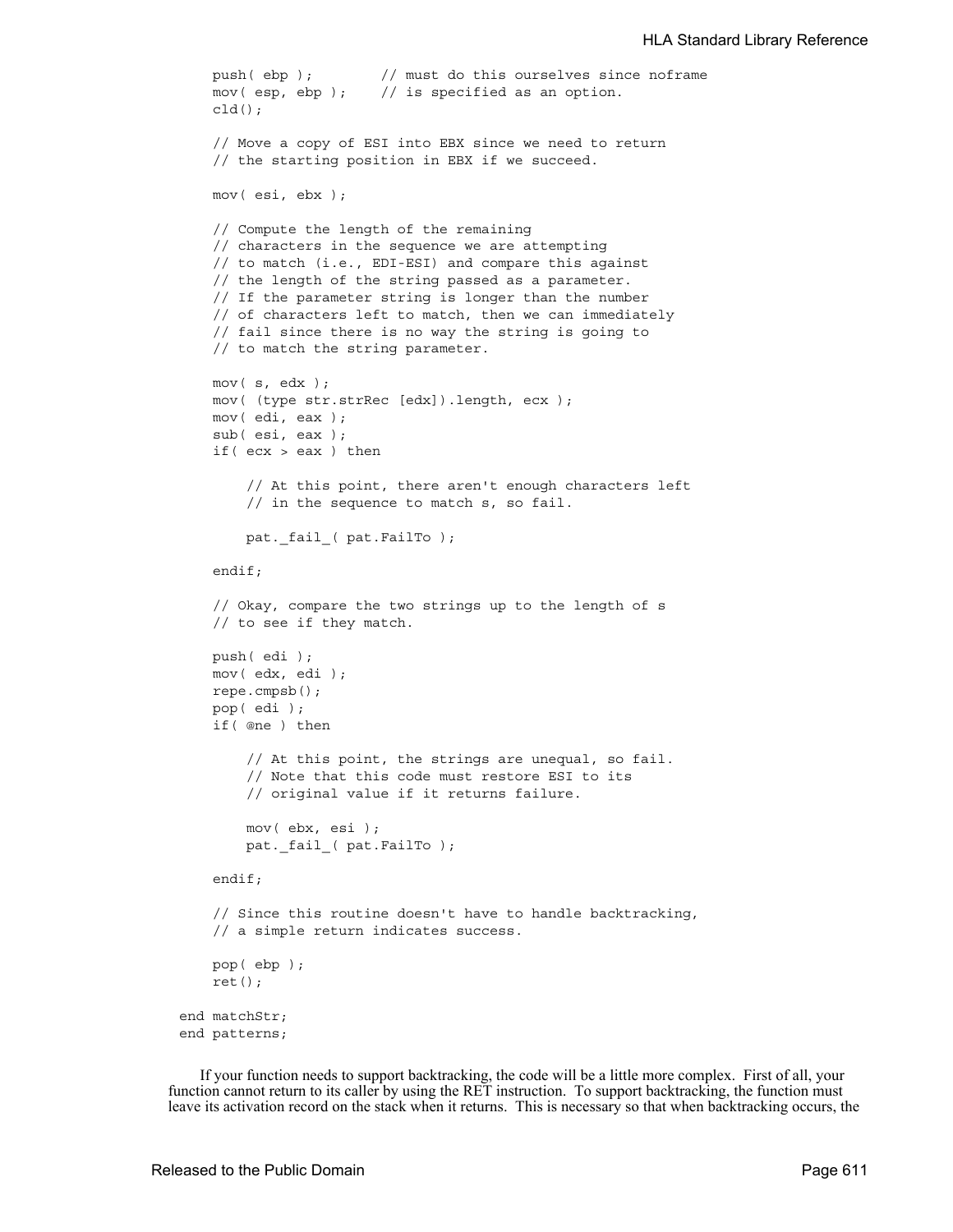## HLA Standard Library

function can pick up where it left off. It is up to the *pat.match* macro to clean up the stack after a sequence of pattern matching functions successfully match a string.

If a pattern matching function supports backtracking, it must preserve the values of ESP, ESI, and EDI upon initial entry into the code. It will also need to maintain the currrent cursor position during backtracking and it will need to reserve storage for a special *pat.FailRec* data structure. Therefore, almost every pattern matching routine you'll write that supports backtracking will have the following VAR objects:

var cursor: misc.pChar; // Save last matched posn here. startPosn: misc.pChar; // Save start of str here. endStr: misc.pChar; // End of string goes here. espSave: dword; // To clean stk after back trk. FailToSave:pat.FailRec;// Save global FailTo value here.

Warning: you *must* declare these variables in the VAR section; they must not be static objects.

Upon reentry from backtracking, the ESP register will not contain an appropriate value. It is your code's responsibility to clean up the stack when backtracking occurs. The easiest way to do this is to save a copy of ESP upon initial entry into your function (in the *espSave* variable above) and restore ESP from this value whenever backtracking returns control to your function (you'll see how this happens in a moment). Likewise, upon reentry into your function via backtracking, the registers are effectively scrambled. Therefore, you will need to save ESI's value into the *startPosn* variable and EDI's value into the *endStr* variable upon initial entry into the function. The *startPosn* variable contains the value that EBX must have whenever your function returns success. The *cursor* variable contains ESI's value after you've successfully matched some number of characters. This is the value you reload into ESI whenever backtracking occurs. The *FailToSave* data structure holds important pattern matching information. The pattern matching library automatically fills in this structure when you signal success; you are only responsible for supplying this storage, you do not have to initialize it.

You signal failure in a function that supports backtracking the same way you signaled failure in a routine that does not support backtracking: by invoking *pat. fail* ( *pat.FailTo )*; Since your code is failing, the caller will clean up the stack (including removing the local variables you've just allocated and initialized). If the pattern matching system calls your pattern matching function after backtracking occurs, it will reenter your function at its standard entry point where you will, once again, allocate storage for the local variables above and initialize them as appropriate.

If your function succeeds, it usually signals success by invoking the *pat.\_success\_* macro. This macro invocation takes the following form:

```
pat._success_( FailToSave, FailToHere );
```
The first parameter is the *pat.FailRec* object you declared as a local variable in your function. The *pat. success* macro stores away important information into this object before returning control to the caller. The *FailToHere* symbol is a statement label in your function. If backtracking occurs, control transfers to this label in your function (i.e., this is the backtracking reentry point). The code at the *FailToHere* label must immediately reload ESP from espSave, EDI from *endStr*, EBX from *startPosn*, and ESI from *cursor*. Then it does whatever is necessary for the backtrack operation and attempts to succeed or fail again.

The *pat. success* macro (currently) takes the following form<sup>7</sup>:

```
// The following macro is a utility for
// the pattern matching procedures.
// It saves the current global "FailTo"
// value in the "FailRec" variable specified
// as the first parameter and sets up
// FailTo to properly return control into
// the current procedure at the "FailTarget"
// address. Then it jumps indirectly through
// the procedure's return address to transfer
// control to the next (code sequential)
// pattern matching routine.
#macro _success_( _s_FTSave_, _s_FailTarget_ );
```
<sup>7.</sup> This code was copied out of the "patterns.hhf" file at the time this document was written. You might want to take a look at the patterns.hhf header file to ensure that this code has not changed since this document was written.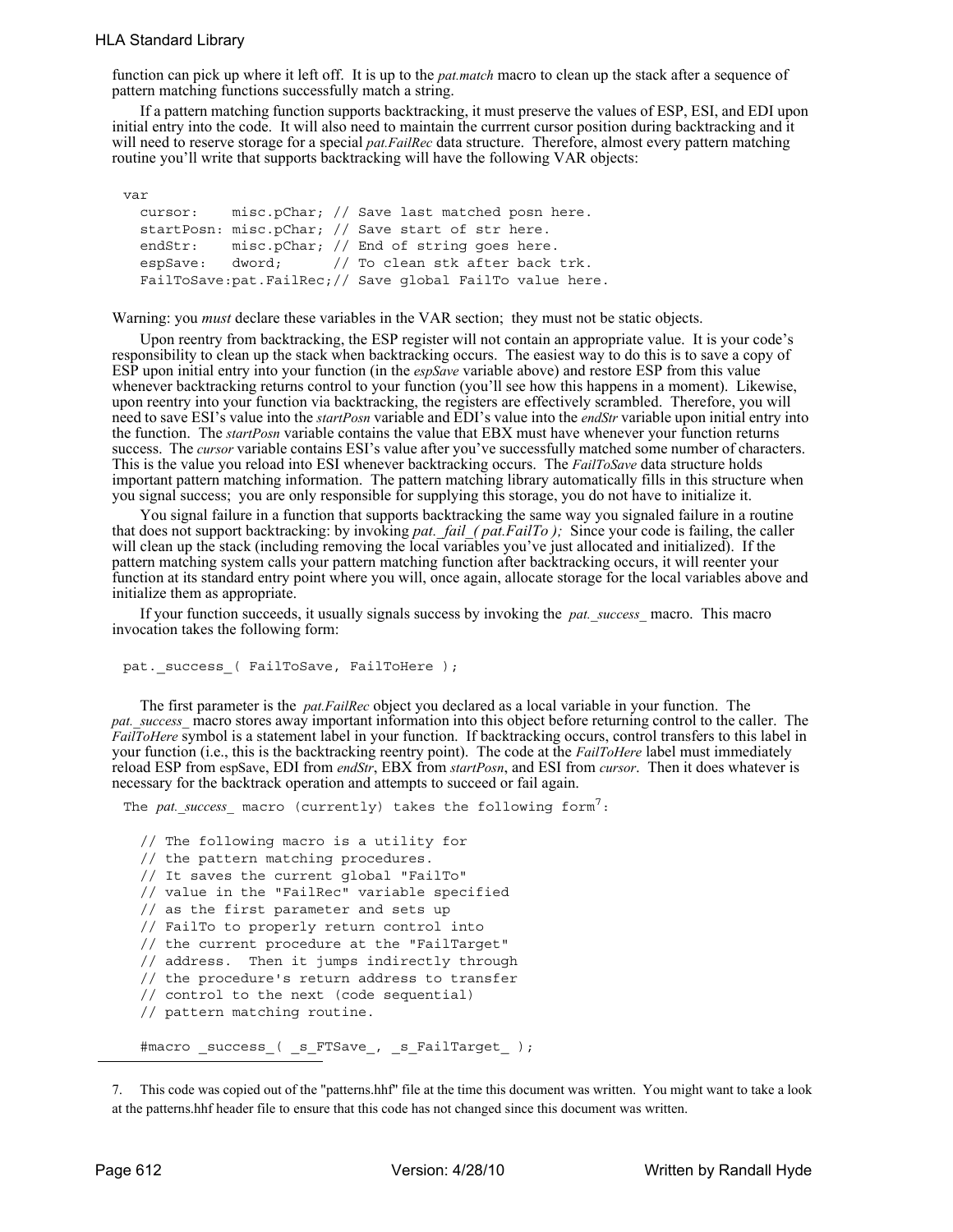```
// Preserve the old FailTo object in the local
// FailTo variable.
mov( pat.FailTo.ebpSave, _s_FTSave_.ebpSave );
mov( pat.FailTo.jmpAdrs, s FTSave .jmpAdrs );
// Save current EBP and failto target address
// in the global FailTo variable so backtracking
// will return the the current routine.
mov( ebp, pat.FailTo.ebpSave );
mov( & s FailTarget, pat.FailTo.jmpAdrs );
// Push the return address onto the stack (so we
// can return to the caller) and restore
// EBP to the caller's value. Then jump
// back to the caller without cleaning up
// the current routine's stack.
push( [ebp+4] );
mov( [ebp], ebp );
ret();
```
#endmacro

As you can see, this code copies the global *pat.FailTo* object into the *FailToSave* data structure you've created. The *FailTo* structure contains the EBP value and the reentry address of the most recent function that supports backtracking. You code must save these values in the event your code (ultimately) fails and needs to backtrack to some previous pattern matching function.

After preserving the old value of the global *pat.FailTo* variable, the code above copies EBP and the address of the *FailToHere* label you've specified into the global *pat.FailTo* object.

Finally, the code above returns to the user, without cleaning up the stack, by pushing the return address (so it's on the top of the stack) and restoring the caller's EBP value. The RET instruction above returns control to the function's caller (note that the original return address is still on the stack, the pattern matching routines will never use it).

Should backtracking occur and the program reenters your pattern matching function, it will reenter at the address specified by the second parameter of the *pat.* success macro (as noted above). You should restore the appropriate register (as noted above) and use the value in the *cursor* variable to determine how to proceed with the backtracking operation. When doing eager evaluation, you will generally need to decrement the value obtained from *cursor* to back off on the length of the string your program has matched (failing if you decrement back to the value in *startPosn*). When doing lazy evaluation, you generally need to increment the value obtained from the cursor variable in order to match a longer string (failing if you increment cursor to the point it becomes equal to *endStr*).

When executing code in the reentry section of your procedure, the failure and success operations are a little different. Prior to failing, you must manually restore the value in *pat.FailTo* that *pat.\_success\_* saved into the *FailToSave* local variable. You must also restore ESI with the original starting position of the string. The following instruction sequence will accomplish this:

> // Need to restore FailTo address because it // currently points at us. We want to jump // to the correct location. mov( startPosn, esi ); mov( FailToSave.ebpSave, pat.FailTo.ebpSave ); mov( FailToSave.jmpAdrs, pat.FailTo.jmpAdrs ); pat. fail ( pat.FailTo );

Likewise, succeeding in the backtrack reentry section of your program is a little different. You do not want to invoke the *pat.\_success\_* macro because it will overwrite the *FailToSave* value with the global *pat.FailTo*. The global value, however, points at your routine; were you to overwrite this value you'd never be able to fail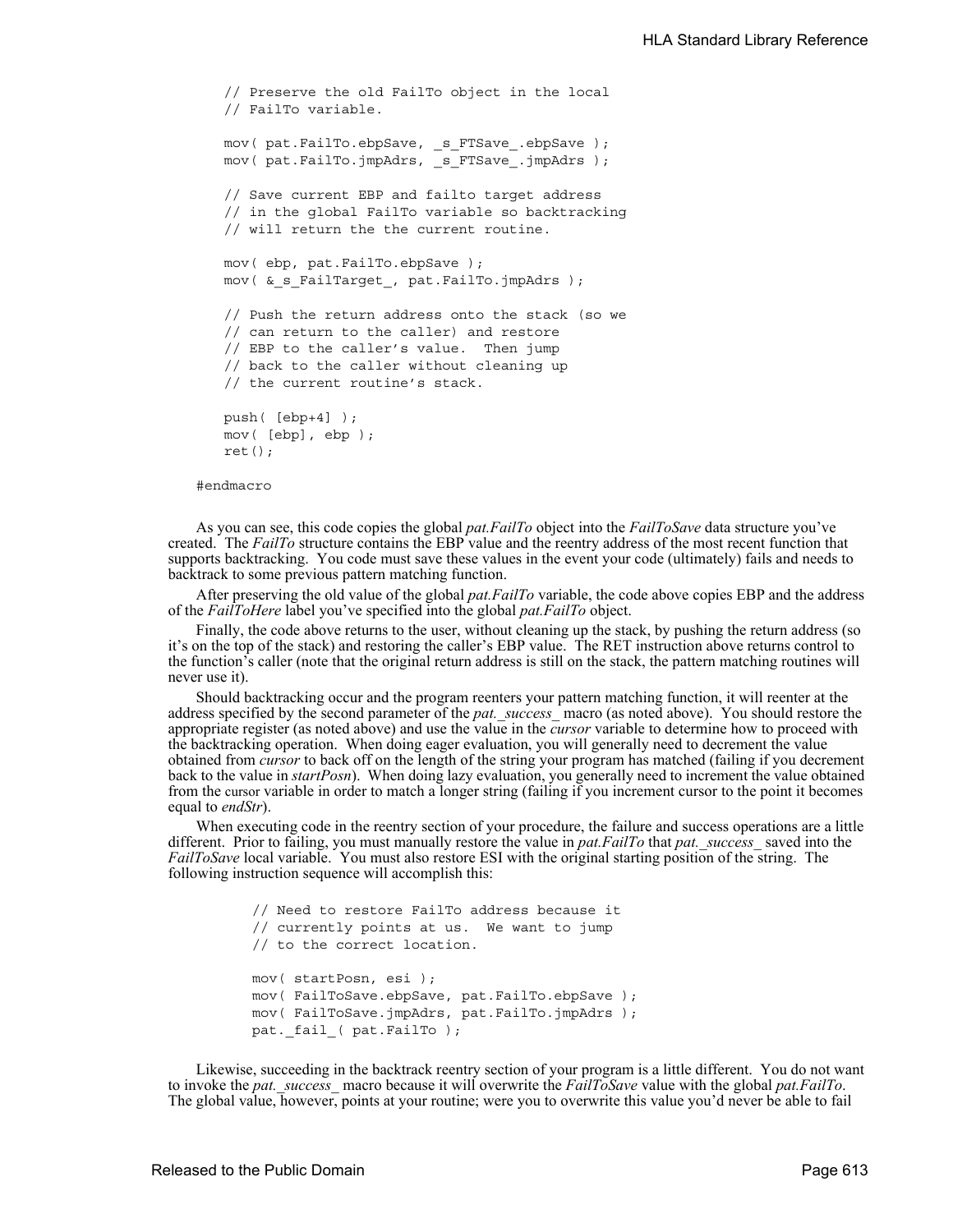back to previous matching functions in the current pattern match. Therefore, you should always execute code like the following when succeeding in the reentry section of your code:

```
mov( esi, cursor ); //Save current cursor value.
push( [ebp+4] ); //Make a copy of the rtn adrs.
mov( [ebp], ebp ); //Restore caller's EBP value.
ret(); //Return to caller.
```
The following is the code for the *pat.oneOrMoreCset* routine (that does an eager evaluation) that demonstrates pattern matching with backtracking.

```
unit patterns;
#include( "pat.hhf" );
```

```
/************************************************************/
 \sqrt{\frac{1}{\pi}} \frac{1}{\sqrt{2}}/* OneOrMoreCset- */
 \frac{1}{\sqrt{2}} \frac{1}{\sqrt{2}} \frac{1}{\sqrt{2}} \frac{1}{\sqrt{2}} \frac{1}{\sqrt{2}} \frac{1}{\sqrt{2}} \frac{1}{\sqrt{2}} \frac{1}{\sqrt{2}} \frac{1}{\sqrt{2}} \frac{1}{\sqrt{2}} \frac{1}{\sqrt{2}} \frac{1}{\sqrt{2}} \frac{1}{\sqrt{2}} \frac{1}{\sqrt{2}} \frac{1}{\sqrt{2}} \frac{1}{\sqrt{2}} \frac{1}{\sqrt{2}} 
/* Matches one or more characters in a string from */
/* the specified character set. */\frac{1}{\sqrt{2}} \frac{1}{\sqrt{2}} \frac{1}{\sqrt{2}} \frac{1}{\sqrt{2}} \frac{1}{\sqrt{2}} \frac{1}{\sqrt{2}} \frac{1}{\sqrt{2}} \frac{1}{\sqrt{2}} \frac{1}{\sqrt{2}} \frac{1}{\sqrt{2}} \frac{1}{\sqrt{2}} \frac{1}{\sqrt{2}} \frac{1}{\sqrt{2}} \frac{1}{\sqrt{2}} \frac{1}{\sqrt{2}} \frac{1}{\sqrt{2}} \frac{1}{\sqrt{2}} 
/* Disposition: Eager */
\begin{array}{ccc} \text{\hspace{0.5cm}}{\times}\end{array}\qquad \text{\hspace{0.5cm}} \begin{array}{ccc} \text{\hspace{0.5cm}}{\times}\end{array}\qquad \text{\hspace{0.5cm}} \begin{array}{ccc} \text{\hspace{0.5cm}}{\times}\end{array}\qquad \begin{array}{ccc} \text{\hspace{0.5cm}}{\times}\end{array}\qquad \begin{array}{ccc} \text{\hspace{0.5cm}}{\times}\end{array}\qquad \begin{array}{ccc} \text{\hspace{0.5cm}}{\times}\end{array}\qquad \begin{array}{ccc} \text{\hspace{0.5cm}}{\times}\end{array}\qquad \begin{array}{ccc} \text\frac{1}{\sqrt{2}} \frac{1}{\sqrt{2}} \frac{1}{\sqrt{2}} \frac{1}{\sqrt{2}} \frac{1}{\sqrt{2}} \frac{1}{\sqrt{2}} \frac{1}{\sqrt{2}} \frac{1}{\sqrt{2}} \frac{1}{\sqrt{2}} \frac{1}{\sqrt{2}} \frac{1}{\sqrt{2}} \frac{1}{\sqrt{2}} \frac{1}{\sqrt{2}} \frac{1}{\sqrt{2}} \frac{1}{\sqrt{2}} \frac{1}{\sqrt{2}} \frac{1}{\sqrt{2}} 
/* Entry Parameters: */
 \frac{1}{\sqrt{2}} \frac{1}{\sqrt{2}} \frac{1}{\sqrt{2}} \frac{1}{\sqrt{2}} \frac{1}{\sqrt{2}} \frac{1}{\sqrt{2}} \frac{1}{\sqrt{2}} \frac{1}{\sqrt{2}} \frac{1}{\sqrt{2}} \frac{1}{\sqrt{2}} \frac{1}{\sqrt{2}} \frac{1}{\sqrt{2}} \frac{1}{\sqrt{2}} \frac{1}{\sqrt{2}} \frac{1}{\sqrt{2}} \frac{1}{\sqrt{2}} \frac{1}{\sqrt{2}} 
/* ESI: Pointer to sequence of characters to match. *//* EDI: Pointer to byte beyond last char to match. */
/* cst: Character set to match with. \begin{array}{ccc} \star \end{array} /* \begin{array}{ccc} \star \end{array}\frac{1}{\sqrt{2}} \frac{1}{\sqrt{2}} \frac{1}{\sqrt{2}} \frac{1}{\sqrt{2}} \frac{1}{\sqrt{2}} \frac{1}{\sqrt{2}} \frac{1}{\sqrt{2}} \frac{1}{\sqrt{2}} \frac{1}{\sqrt{2}} \frac{1}{\sqrt{2}} \frac{1}{\sqrt{2}} \frac{1}{\sqrt{2}} \frac{1}{\sqrt{2}} \frac{1}{\sqrt{2}} \frac{1}{\sqrt{2}} \frac{1}{\sqrt{2}} \frac{1}{\sqrt{2}} 
/* Exit Parameters (if success): */
 \frac{1}{\sqrt{2}} \frac{1}{\sqrt{2}} \frac{1}{\sqrt{2}} \frac{1}{\sqrt{2}} \frac{1}{\sqrt{2}} \frac{1}{\sqrt{2}} \frac{1}{\sqrt{2}} \frac{1}{\sqrt{2}} \frac{1}{\sqrt{2}} \frac{1}{\sqrt{2}} \frac{1}{\sqrt{2}} \frac{1}{\sqrt{2}} \frac{1}{\sqrt{2}} \frac{1}{\sqrt{2}} \frac{1}{\sqrt{2}} \frac{1}{\sqrt{2}} \frac{1}{\sqrt{2}} 
/* EBX: Points at the start of matched sequence. * //* ESI: Points at first character not in cst. */
/* EDI: Unchanged from entry value. */
 \frac{1}{\sqrt{2}} \frac{1}{\sqrt{2}} \frac{1}{\sqrt{2}} \frac{1}{\sqrt{2}} \frac{1}{\sqrt{2}} \frac{1}{\sqrt{2}} \frac{1}{\sqrt{2}} \frac{1}{\sqrt{2}} \frac{1}{\sqrt{2}} \frac{1}{\sqrt{2}} \frac{1}{\sqrt{2}} \frac{1}{\sqrt{2}} \frac{1}{\sqrt{2}} \frac{1}{\sqrt{2}} \frac{1}{\sqrt{2}} \frac{1}{\sqrt{2}} \frac{1}{\sqrt{2}} 
/* Exit Parameters (if failure): */
 \frac{1}{\sqrt{2}} \frac{1}{\sqrt{2}} \frac{1}{\sqrt{2}} \frac{1}{\sqrt{2}} \frac{1}{\sqrt{2}} \frac{1}{\sqrt{2}} \frac{1}{\sqrt{2}} \frac{1}{\sqrt{2}} \frac{1}{\sqrt{2}} \frac{1}{\sqrt{2}} \frac{1}{\sqrt{2}} \frac{1}{\sqrt{2}} \frac{1}{\sqrt{2}} \frac{1}{\sqrt{2}} \frac{1}{\sqrt{2}} \frac{1}{\sqrt{2}} \frac{1}{\sqrt{2}} 
/* EDI: Unchanged from entry value. \begin{array}{ccc} & & \star \end{array} /* \begin{array}{ccc} & & \star \end{array}\sqrt{\frac{1}{\pi}} \frac{1}{\sqrt{2}}/* Unless noted, assume all other registers can be modified */
/* by this code. */\sqrt{\frac{1}{\pi}} \frac{1}{\sqrt{2}}/************************************************************/
procedure pat.oneOrMoreCset( cst:cset ); @nodisplay;
var
  cursor: misc.pChar; // Save last matched posn here.
  startPosn: misc.pChar; // Save start of str here.
  endStr: misc.pChar; // End of string goes here.
  espSave: dword; // To clean stk after back trk.
  FailToSave: pat.FailRec; // Save global FailTo value here.
```
begin oneOrMoreCset;

 // If some routine after this one fails and transfers // control via backtracking to this code, the stack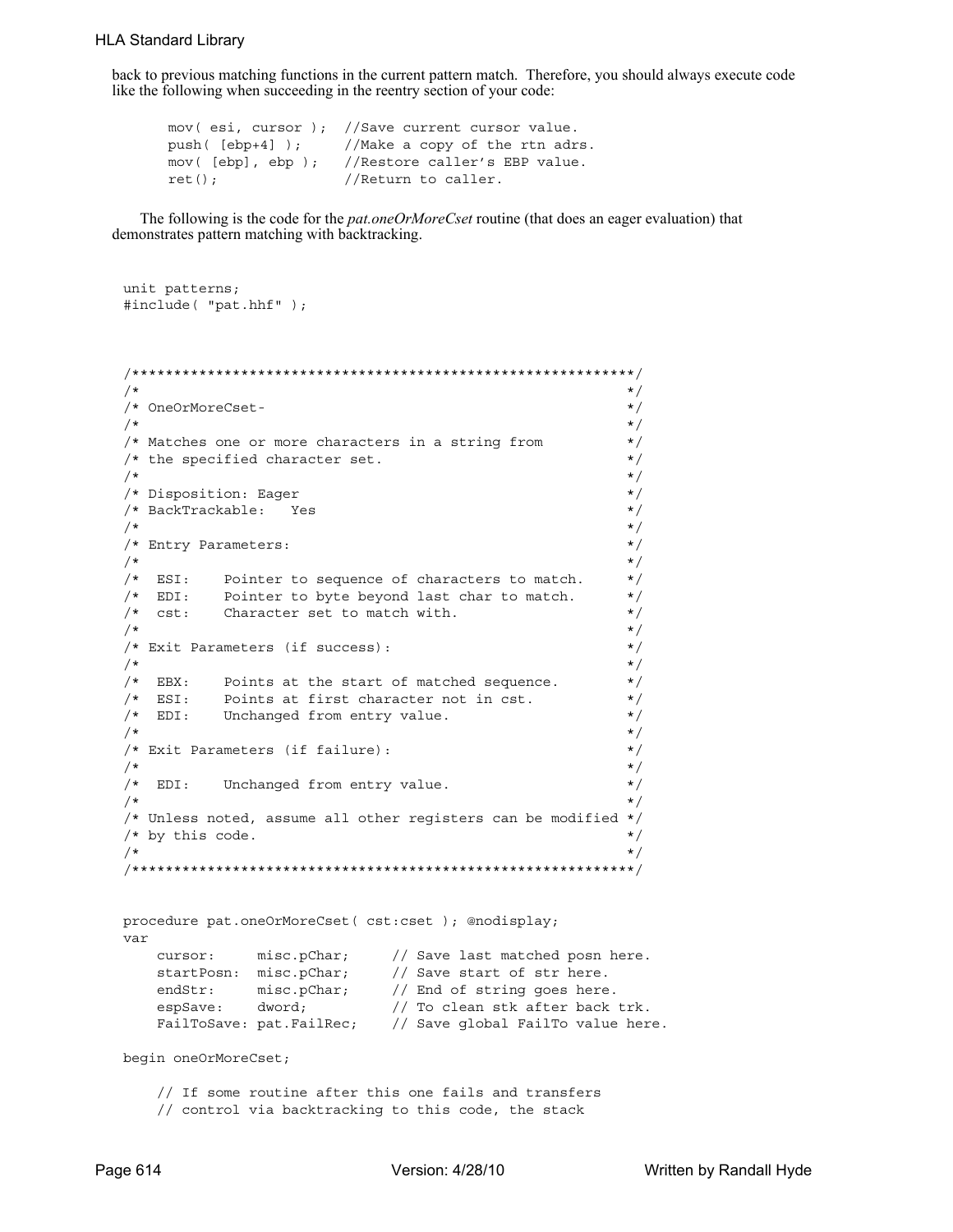```
 // will be a mess. So save esp so we can clean up
 // the stack if backtracking is necessary.
 mov( esp, espSave );
 // Save the pointer to the start of the string
 // to match. This is used as a "fence" value
 // to prevent backtracking past the start of
 // the string if things go really wrong.
 mov( esi, startPosn );
 mov( esi, ebx );
 // Save pointer to end of string to match.
 // This is needed to restore this value when
 // backtracking occurs.
 mov( edi, endStr );
 // Okay, eagerly match as many characters in
 // the character set as possible.
 xor( eax, eax );
 dec( esi );
 repeat
    inc( esi ); // Move to next char in string.
    breakif( esi >= edi ); // Stop at end of string.
    mov( [esi], al ); // Get the char to test. bt( eax, (type dword cst)); // See if in cst.
until( @nc ); // Carry is set if al in cst.
 // So we can easily back track, save a pointer
 // to the first non-matching character.
 mov( esi, cursor );
 // If we matched at least one character, then
 // succeed by jumping to the return address, without
 // cleaning up the stack (we need to leave our
 // activation record laying around in the event
 // backtracking is necessary).
 if( esi > ebx ) then
    pat. success ( FailToSave, FailToHere );
 endif;
 // If we get down here, we didn't match at
 // least one character. So transfer control
 // to the previous routine that supported
 // backtracking.
 mov( startPosn, esi );
pat. fail ( pat.FailTo );
```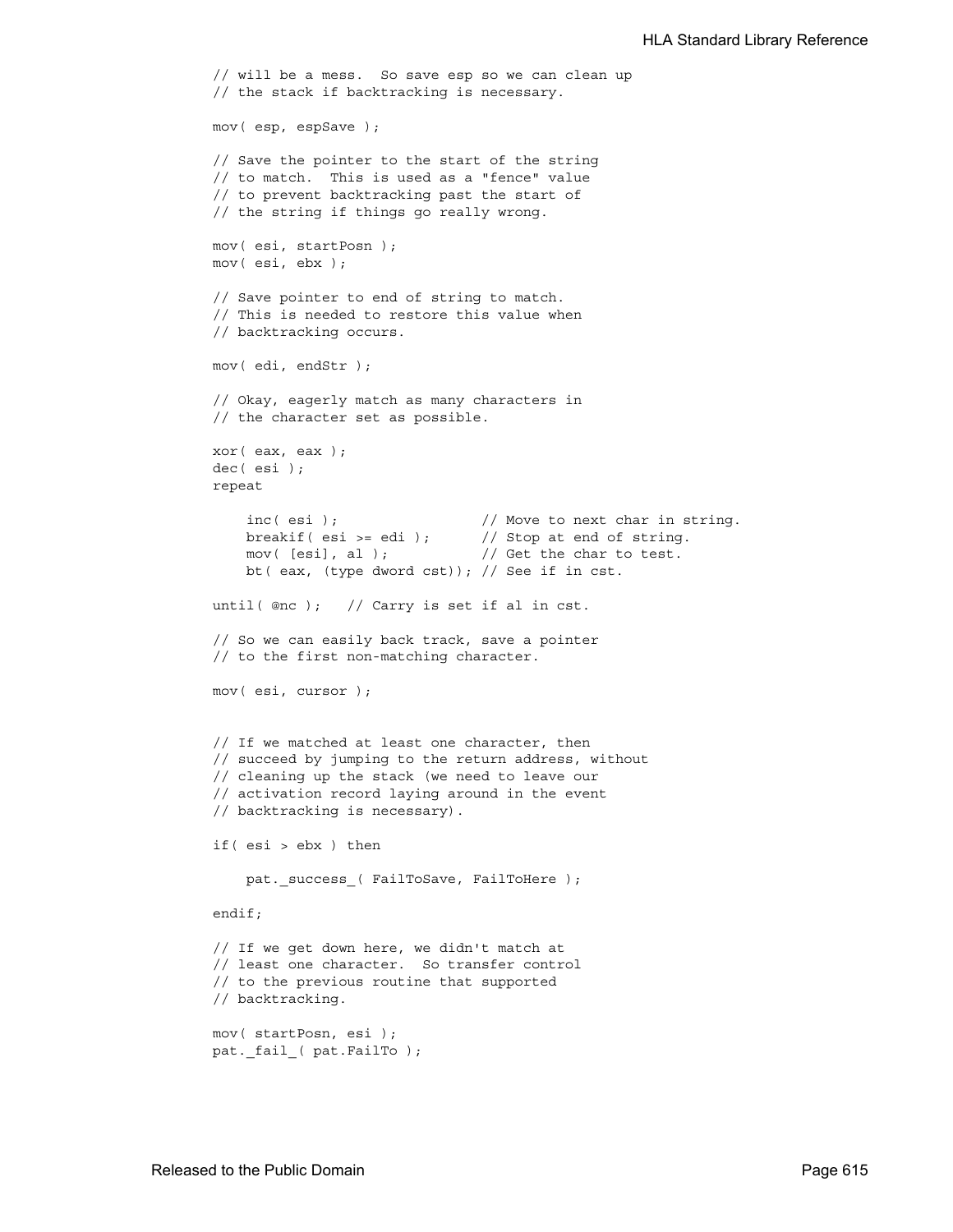```
 // If someone after us fails and invokes
     // backtracking, control is transfered to
     // this point. First, we need to restore
     // ESP to clean up the junk on the stack.
     // Then we back up one character, failing
     // if we move beyond the beginning of the
     // string. If we don't fail, we jump to
     // the code following the call to this
     // routine (having backtracked one character).
     FailToHere:
        mov( espSave, esp ); // Clean up stack.
        mov( cursor, esi ); // Get last posn we matched.
        dec( esi ); \frac{1}{2} Back up to prev matched char.
        mov( endStr, edi );
        mov( startPosn, ebx );
         if( esi <= ebx ) then
             // We've backed up to the beginning of
             // the string. So we won't be able to
             // match at least one character. 
             mov( ebx, esi );
             mov( FailToSave.ebpSave, pat.FailTo.ebpSave );
             mov( FailToSave.jmpAdrs, pat.FailTo.jmpAdrs );
            pat. fail ( pat.FailTo );
         endif;
         // If we drop down here, there is at least one
         // character left in the string that we've
         // matched, so call the next matching routine
         // (by jumping to the return address) to continue
         // the pattern match.
        mov( esi, cursor );
         mov( [ebp+4], eax );
         mov( [ebp], ebp );
         jmp( eax );
end oneOrMoreCset;
end patterns;
```
The following example code demonstrates the *pat.l\_OneOrMoreCset* routine. This is the same routine as the code above except this code supports lazy/deferred evaluation rather than eager evaluation.

```
unit patterns;
#include( "pat.hhf" );
/************************************************************/
\frac{1}{\sqrt{2}} \frac{1}{\sqrt{2}} \frac{1}{\sqrt{2}} \frac{1}{\sqrt{2}} \frac{1}{\sqrt{2}} \frac{1}{\sqrt{2}} \frac{1}{\sqrt{2}} \frac{1}{\sqrt{2}} \frac{1}{\sqrt{2}} \frac{1}{\sqrt{2}} \frac{1}{\sqrt{2}} \frac{1}{\sqrt{2}} \frac{1}{\sqrt{2}} \frac{1}{\sqrt{2}} \frac{1}{\sqrt{2}} \frac{1}{\sqrt{2}} \frac{1}{\sqrt{2}} 
/* l_OneOrMoreCset- */
```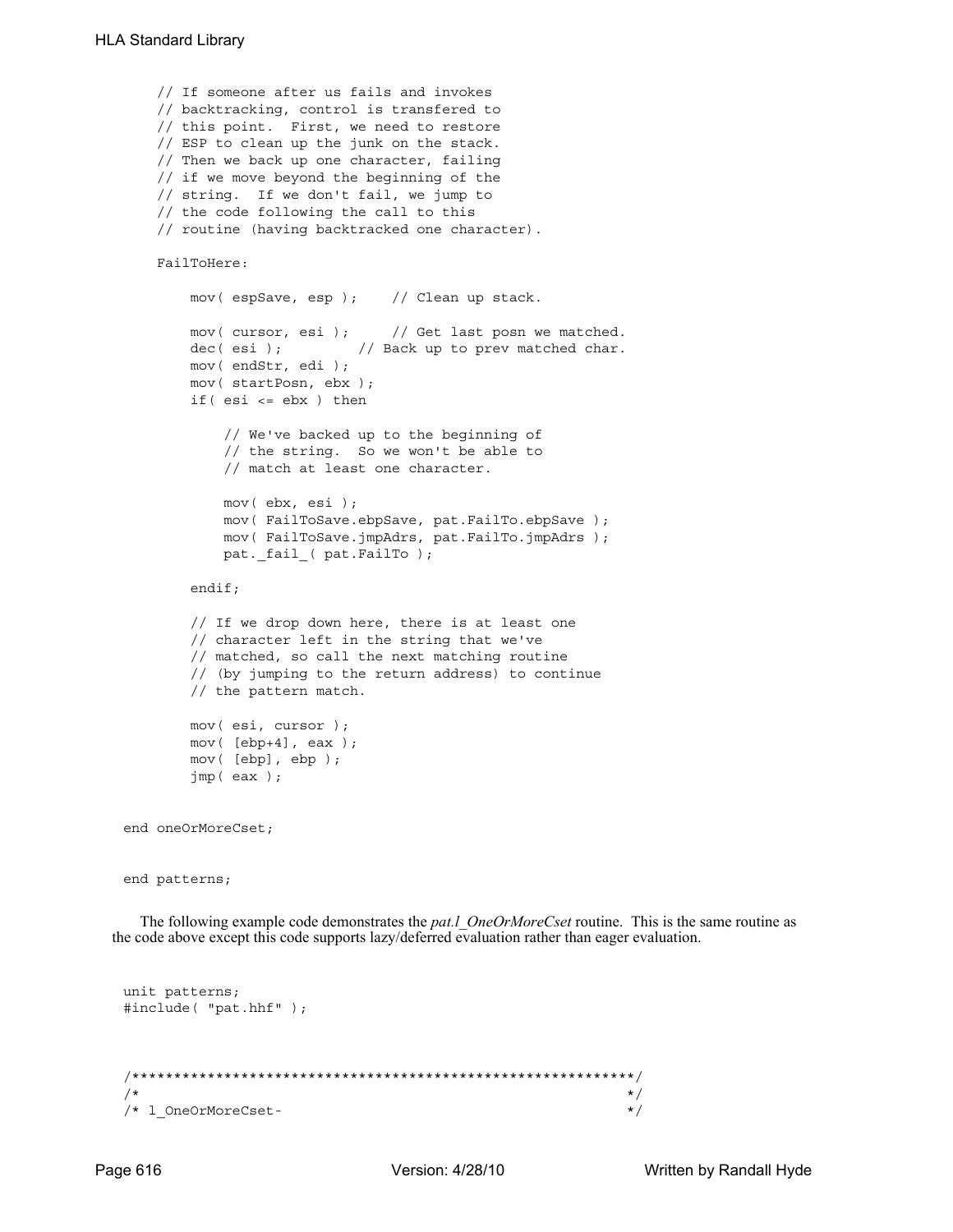```
\sqrt{\star} \frac{\star}{\sqrt{2}}/* Matches one or more characters in a string from */
/* the specified character set. Matches the shortest *//* possible string that yields (overall) success. */
\sqrt{\frac{1}{\pi}} \sqrt{\frac{1}{\pi}}/* Disposition: Deferred */
/* BackTrackable: Yes */
\sqrt{\frac{1}{\pi}} \sqrt{\frac{1}{\pi}}/* Entry Parameters: \frac{x}{4}\sqrt{\star} \frac{\star}{\sqrt{2}}/* ESI: Pointer to sequence of characters to match. */
/* EDI: Pointer to byte beyond last char to match. */
/* cst: Character set to match with. */\sqrt{\frac{1}{\pi}} \sqrt{\frac{1}{\pi}}/* Exit Parameters (if success): */
\sqrt{\star} \frac{\star}{\sqrt{2}}/* ESI: Points at first character not in cst. *//* EDI: Unchanged from entry value. */
\sqrt{\star} \frac{\star}{\sqrt{2}}/* Exit Parameters (if failure): */
\sqrt{\star} \frac{\star}{\sqrt{2}}/* EDI: Unchanged from entry value. */
/* ESI: Unchanged from entry value. */
\sqrt{\star} \frac{\star}{\sqrt{2}}/* Unless noted, assume all other registers can be modified */
/* by this code. */\sqrt{\star} \frac{\star}{\sqrt{2}}/************************************************************/
procedure pat.l_OneOrMoreCset( cst:cset ); @nodisplay;
var
   cursor: misc.pChar; // Save last matched posn here.
   startPosn: misc.pChar; // Save start of str here.
   endStr: misc.pChar; // End of string goes here.
   espSave: dword; // To clean stk after back trk.
   FailToSave: pat.FailRec; // Save global FailTo value here.
begin l_OneOrMoreCset;
    // If some routine after this one fails and transfers
    // control via backtracking to this code, the stack
    // will be a mess. So save esp so we can clean up
    // the stack if backtracking is necessary.
   mov( esp, espSave );
    // Save the pointer to the start of the string
    // to match. This is used as a "fence" value
    // to prevent backtracking past the start of
    // the string if things go really wrong.
   mov( esi, startPosn );
   mov( esi, ebx );
    // Save pointer to end of string to match.
    // This is needed to restore this value when
```
// fail right away.

 // backtracking occurs. If we're already // beyond the end of the chars to test, then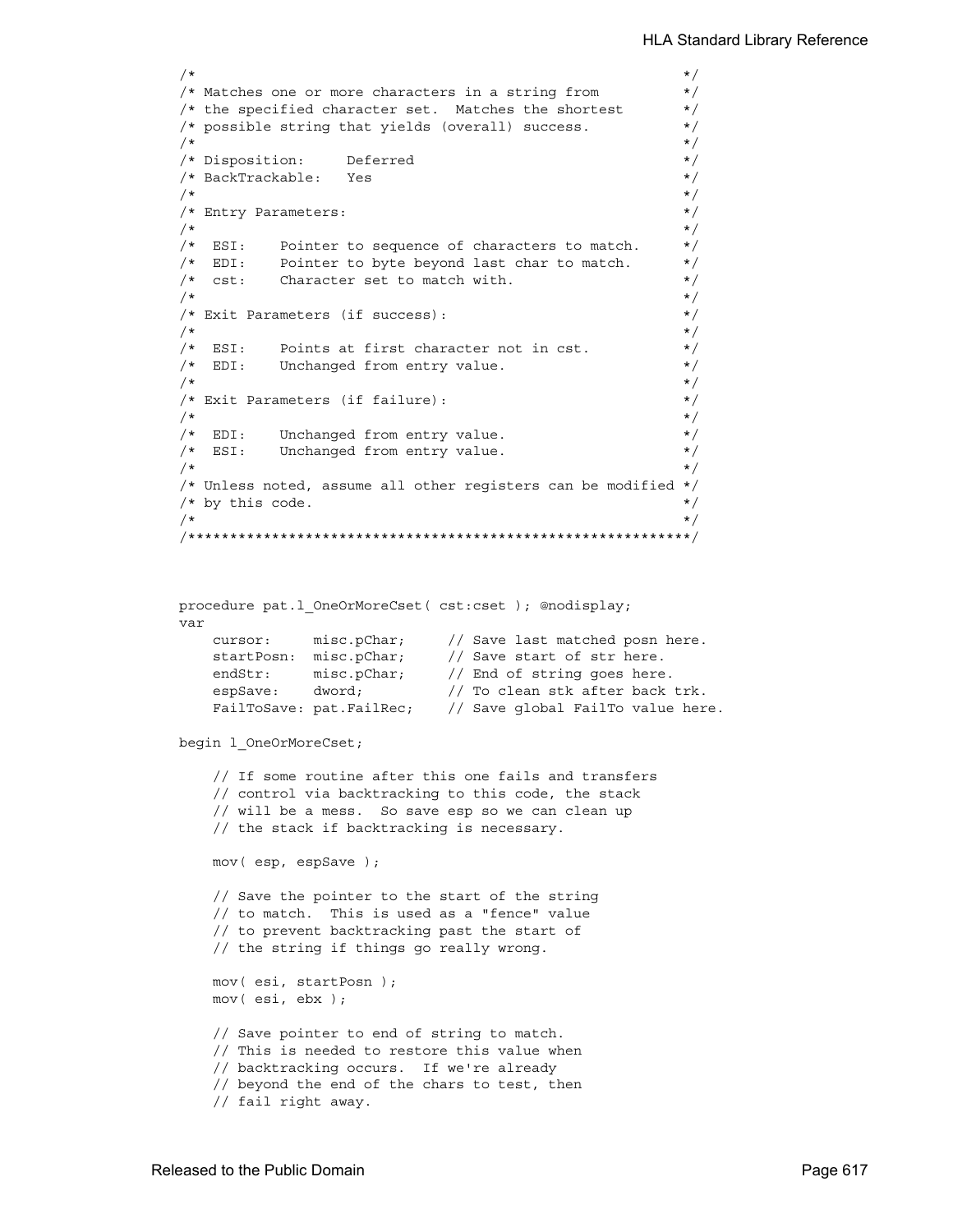```
 mov( edi, endStr );
 if( esi >= edi ) then
     pat._fail_( pat.FailTo );
 endif;
 // Okay, this is a deferred version. So match as
 // few characters as possible. For this routine,
 // that means match exactly one character.
 xor( eax, eax );
mov( [esi], al ); \qquad // Get the char to test.
 bt( eax, (type dword cst)); // See if in cst.
 if( @nc ) then
    pat. fail ( pat.FailTo );
 endif;
 // So we can easily back track, save a pointer
 // to the next character.
 inc( esi );
 mov( esi, cursor );
 // Save existing FailTo address and
 // point FailTo at our back tracking code,
 // then transfer control to the success
 // address (jump to our return address).
pat. success ( FailToSave, FailToHere );
 // If someone after us fails and invokes
 // backtracking, control is transfered to
 // this point. First, we need to restore
 // ESP to clean up the junk on the stack.
 // Then we need to advance one character
 // and see if the next char would match.
 FailToHere:
     mov( espSave, esp ); // Clean up stack.
    mov( cursor, esi ); \frac{1}{2} // Get last posn we matched.
    mov( endStr, edi ); \frac{1}{2} // Restore to original value.
     // If we've exceeded the maximum limit on the string,
     // or the character is not in cst, then fail.
     xor( eax, eax );
     if
     {
         cmp( esi, edi );
         jae true;
         mov( [esi], al );
         bt( eax, (type dword cst ));
```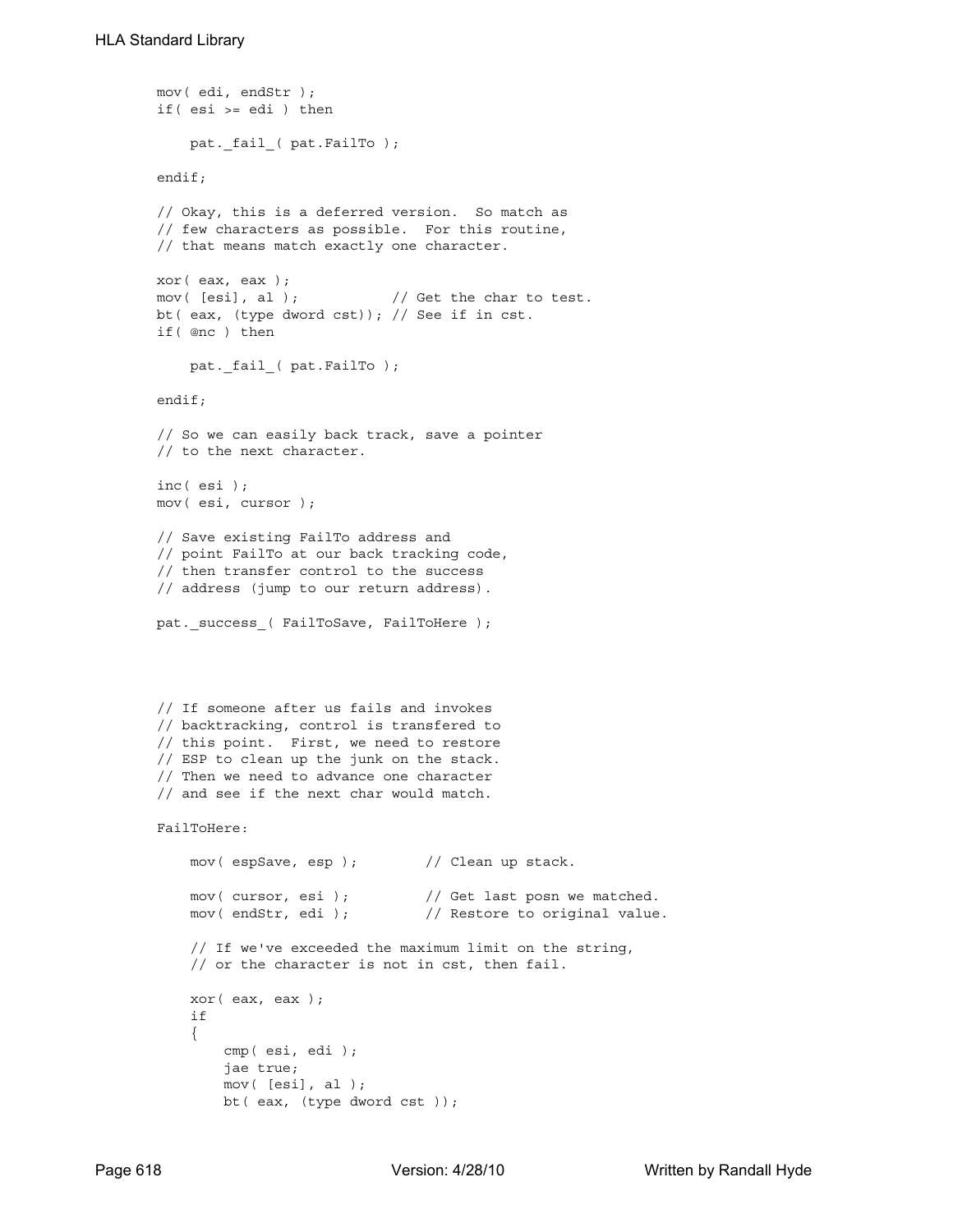```
 jc false;
         }
             // Need to restore FailTo address because it
            // currently points at us. We want to jump
             // to the correct location.
            mov( startPosn, esi );
            mov( FailToSave.ebpSave, pat.FailTo.ebpSave );
            mov( FailToSave.jmpAdrs, pat.FailTo.jmpAdrs );
            pat._fail_( pat.FailTo );
        endif;
        // If we drop down here, there is at least one
        // character left in the string that we've
        // matched, so call the next matching routine
        // (by jumping to the return address) to continue
        // the pattern match.
        mov( startPosn, ebx );
       inc( esi ); \frac{1}{2} // Advanced to next posn
       mov( esi, cursor ); \sqrt{2} save for backtracking,
       mov([ebp+4], eax ); // and call next routine.
        mov( [ebp], ebp );
        jmp( eax );
end l_OneOrMoreCset;
```
end patterns;